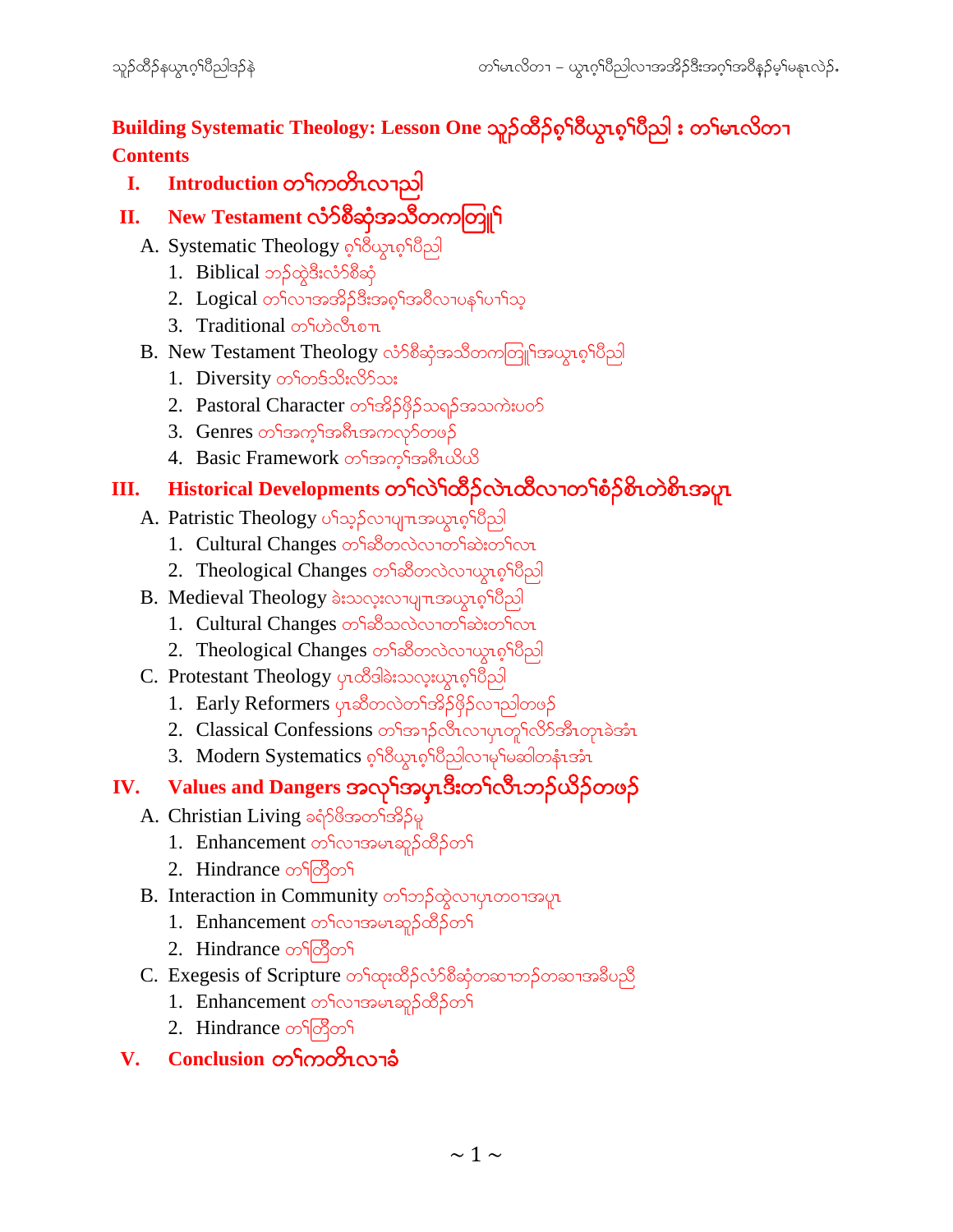သူဉ်ထိဉ်ဂ့<sup>၎</sup>ဝိယ္ပၤစ့<sup>၎</sup>ပိညါ တ်မာလိတ္ <mark>၈့</mark>าဝီယွာက်ပြည်နဉ်မှာ်မနာလဲဉ်

## တ<sup>ှ</sup>ကတိၤလၫညါ Introduction

နသ့ဉ်ညါပှၤတဂၤဂၤလၢအအိဉ်လၢဒၢးရိုးရိုးအပူၤတမုာ်ဘဉ်တဂၤဂၤဇါ?တဘိျီယအိဉ်သက်းဒီးခ်ီလ့ဉ်ကွိဖိတဂၤ လၫအတအဲဉ်တၫ်ရိုးဘဉ်လီၤ.ညီနု၊်ယမ့၊်လဲၤလၤက္ခိနဉ်ယဟ်တ့၊်ယဒၢးရိုးရိုးပိးပိး,ဘဉ်ဆဉ်အဝဲအိဉ်တ့၊်မၤပျိန၊်က္ၤယ တဲယာႇိနၤအံၤနဘဉ်မနုၤလဲဉ်?နဟ်တၫ်လၢအလိၤ်အကျဲဒဉ်ဝဲတဘဉ်ဓါ?"ိယတ်ဘဉ်"ယတဲဆၢအိၤႇိယသူဉ်ညါဟ် တၫိဖိတ႑်လုံးလၤအထွ႕အပွဲတံ့ဗ်ညံကံကာသည္။ ထဉ္မဆုံအရွာအက္လက္ေလး။ သမ္းသည္အမွတ္တယ္ အဆက္ဆက္မ်ားက ဥ အံၤႇဴနမ့ပာ်တၫ်တခါဂူၤတခါဂူၤလၢအလိ႑်ဒဉ်ဝဲနဉ်ႇနမၤတ႑်ဝံၤအါခါဒီးနကမၢကမဉ်လၢနမၤတ႑်ဝံၤအါခါအဃိလီၤ''.

မ့်ၫလီၤႇယတံၤသက်ိးတဂၤအံၤအတ႑်ဟ့ဉ်ကူဉ်မ့ှ၊တ႑လၢပဟ်ဖျစ့်ၫက်ိးအီၤလၢယ္ပၤဂ့ၫ်ပိညါအပူၤသ့လီၤ.ပှၤခရံှာ် .<br>ဗိုဒာါကဆိကမိဉ်ဝဲလၢဘဉ်မၤတၫ်အါမးလၢခရာ်အင်္ဂါအဃိဒီးလိဉ်ဘဉ်တ႑်ဆၢကတိ႑်အါလၢအယွာဂ့ၢိပိညါကဘဉ်အ ဂြိးလီး ဃုထံဉ်ပှၤလီးမ<sup>ှ</sup>ညှေဉ်ထိဉ်တ<sup>ှ</sup>အိဉ်ဖှိဉ်,သိဉ်လိလံာ်စီဆုံ…တ်လၢကဘဉ်မၤဝံၤအိဉ်အါမးလီး သန5်က့အနိ<sup>၎</sup> ကိ်ါတခ်ိန္3်,ပမ့်ရြဲဉ်လီၤယွၤဂ့ါပီညါလၫအဘဉ်ဂ့ါဘဉ်ဝိန္ဉ်,ပမၤတၤ်လၢခရံဉ်ဒီးအဘိအမု၊်အဂိါကဝံၤဂ့ၤဝဲအါမးတ က့¶လီၤ.

အဝဲအံၤမ့္ပ်ားမၤလိအဆိကတ႑)တခါလ႑သူဉ်ထိိဉ်ယွၤဂ့္ပ်ပြညါလ႑အဘဉ်ဂ့္ပ်ဘဉ်၀ိအပူၤလီၤ.လ႑တ႑်မၤလိတ ကတိႝၤ်အာၤပမၤလိသကိႏႇဃုသုဉ်ညါသကိႏယ္ပၤဂ့ၤ်ဝိညါလၤအဘဉ်ဂ့ၤ်ဘဉ်ဝိမ့တမ့ၤ်လၤကိၤလၤကျိဉ်ပကိႏလၢႇ''စံးထ႑ဉ် မထံးစ်ိႛလီၤႉယွၤဂ့ၢိပဵညါလၫအဘဉ်ဂ့ၢ်ဘဉ်ဝီမ့ၢ်သးစီဆုံအတၢ်ဟ့ဉ်လၫတၢ်အိဉ်ဖိုဉ်အဂဵိၢ်ဒ်သိးတၢ်အိဉ်ဖိုဉ်ကရဲဉ်လီၤ ယွၤဂ့ၫ်ပိညါလၫအဘဉ်ဘိုုးဘဉ်ဒါလီၤႉတ႑်မၤလိအံၤအခိဉ်တိမ့ၫ်၀ဲ,''ယွၤဂ့ၫ်ပိညါလၫအဘဉ်ဂ့ၫ်ဘဉ်ပိမ့ၫ်မနၤလဲဉ်''?လ႑ တ်ရမာလိအဆိကတၫ်ာတခါအံံာအပူာႇပကဃုသုဉ်ညါတၫ်ဂ့ၫ်တၫ်ကျာအခိဉ်ထီးခိဉ်ဘိလၫအဘဉ်ဃးဒီးတၫ်မာလိယွာဂ့ၫ် ပြီညါလၫအဘဉ်ဂ့ౕၢဘဉ်ပီလီၤ.

ပတ႑်မၤလိအံၤကအိဉ်ဒီးအတ႑်ခိဉ်တိသ႑မံၤ–တ႑ႇပထိဉ်သတြိၤလံာ်စိဆုံအသိတကတြူ အယွာၤဂ့ၤ်ဝိညါဒီးယွာ ့ဂ်ပီညါလၢအဘဉ်ဂ့ါဘဉ်8လီၤ.ပကထိဉ်သတြီၤအတ႑်လီၤပလိဉ်လိဉ်သးဒီးအတ႑်လီၤဆီလိဉ်သးလီၤ.ခံ,ပကကွြတ႑် မၤ အသးလၫတၫ်စံဉ်စိၤတဲစိၤအပူၤလၫအဆု႑ပုၤဆူတ႑်ဒုးအိဉ်ထိဉ်ယွπဂ္ဂၢိပိညါလၫအဘဉ်ဂ့ၢ်ဘဉ်ဝိလိၤႉယွπဂ္ဂၢိပိ ညါတကလုၥ်အံၤဟဲဖဲလဲဉ် $\mathbf{?}$ းဒီးသ႑ပကကွ<sup>ရ်</sup>ယွၤဂ္ဂ<sup>ရိ</sup>ပြညါလၫအဘဉ်ဂ့ၢ်ဘဉ်၀ိအလုၢ်အပ္ $\mathbf{r}$ ဒီးတ႑်လီၤဘဉ်ယိဉ်တဖဉ်လီၤ $\mathbf{.}$ လၢတၫ်ဟံးနှၤ်နှၤ်ပၢ႑်တ႑်မၤလိအံၤအဘျုးအိဉ်§လဲဉ်အဘျုးတအိဉ်ဘဉ်§လဲဉ်? ပကစးထိဉ်လၢတ႑်ဃုဃိထံတ႑်ရှလိဉ် ဘဉ်ထွဲလၫလံာ်ဆုံအသိတကတြူ<sup>ရ</sup>အယွπဂ့<sup>ရ</sup>ပီည<sup>ျ</sup>ဒီးယွπဂ့<sup>ရု</sup>ပီညါလၫအဘဉ်ဂ့<sup>ရ</sup>ဘဉ်ဝီလီၤ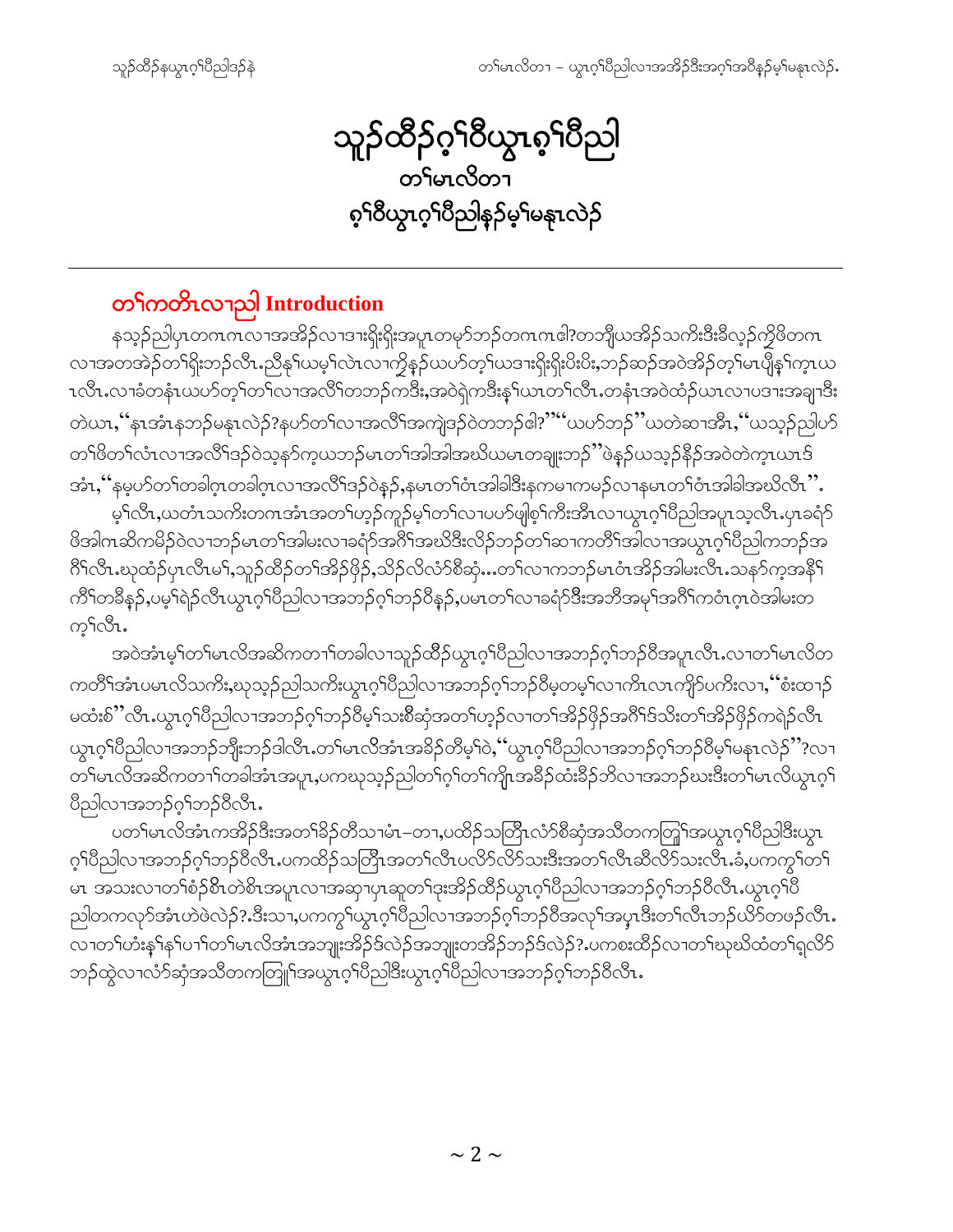# လံာ်စိဆုံအသိတကတြူ<sup>၎</sup> New Testament

ပတၫ်စးထိဉ်လၢတၫ်ထိဉ်သတြိၤယွၤဂ့ၢ်ပိညါလၢအဘဉ်ဂ့ၢ်ဘဉ်ပိဒိးလံာ်စိဆုံအသိတကတြူၫ်နဉ်မှၢ်တၫလၢအရျ ဒိဉ်နီဖျိလၢပမ့်္ျာလၢအပိဉ်ခရံဉ်အခံဒီးပနာ်လၢလံာ်စီဆုံအိဉ်ဒီးအစိကမီၤဒိဉ်တုာ်လီၤ.တမ့်္ျလာယွၤဂ့်္ျပဳညါတခါဂ္ၤတ ခါဂုၤကဂ္ၤဒဉ်ဝဲထဲလဲဉ်ထဲလဲဉ်ဘဉ်ခီဖျိလၤပနဉ်လံဉ်စီဆုံအစိအကမီၤအဃိဂ္ၤလၤပကြၢးထိဉ်သတြိၤယွၤဂ့ၢ် ပီညါတခါ ဂ္ၤတခါဂ္ၤဒီးလံာ်စီဆုံလီၤ.ယွၤဂ့ါပီညါကိႏကလုာ်ဒဲးပာ်ဖျါထိဉ်အတ႑်တလၢတပှဲၤဒ်အဘဉ်တ႑်ဒုးအိဉ်ထိဉ်အိၤလၢပှၤ ဟိဉ်<sup>8</sup>ဉ်<sup>8</sup>လၫအပုံၤဒီးတၫ်ဒဲးဘးလီၤ.အဃိဒိ<mark>း,</mark>စးထိဉ်လၢတၫ်မၤလိအခ်ိဉ်ထံးအံၤပကပဉ်သးစၫၫ်ဆၫသကိုးလၫယွၤဂ့ၫ်ပိ ညါလၢအဘဉ်ဂ့ၢ်ဘဉ်၀ိအံၤတၢ်ထိဉ်တြိၤအိၤဒီးလံာ်စိဆုံလီၤႉလၢကျဲဒ်လဲဉ်တၢ်ထံဉ်တဖဉ်အံၤလီၤက်ဒီးလံာ်စိဆုံဒ်လဲဉ်? လၢကျဲဒ်လဲဉ်အဝဲသ့ဉ်လီၤဆိဝဲဒ်လဲဉ်နဉ်ပကကွ ်သက်ိးတက့ ်၊

ဒ်သိးပကထံဉ်တ႑်ရလိာ်ဘဉ်ထွဲလ႑လံာ်စိဆုံအသိတကတြူြအယွာဂ့ၫ်ပိညါဒီးယွာဂ့ၫ်ပိညါလ႑အဘဉ်ဂ့႑်ဘဉ်ပိအ ား<br>ကြီး ပကတဲသကိုး တၫ်ဂ့်ၫ်ခံမံၤအံၤလၢတၢတမံၤ.ယွၤဂ့ၢိပိညါလၢအဘဉ်ဂ့်ၫဘဉ်ဝိအကဲ့ၫ်အဂ်ိၤ,ဒီးလံာ်စီဆုံအသိတ ကတြူြအယွာဂ့်္ဂါပိညါအက့်္ဂါအဂ်ီလီၤ.အဆိကတ႑်ပကက္ဂြါယွာဂ့်္ဂါပိညါလ႑အဘဉ်ဂ့္ဂ်ဘဉ်ဝိအက့်္ဂါအဂ်ီၤလီၤ.

### စွ<sup>ရှ</sup>ပွဲယာစွ<sup>ရှ</sup>ပြီညါ Systematic Theology

ပမ့််ကွှ်လၢတၢ်စံဉ်စိၤတဲစိၤအပူၤန္ဉာဴ,ယွၤဂ့်္ဂါပီညါလၢအဘဉ်ဂ့်္ဂဘဉ်ဝီမ့်္ဂယွၤဂ့်္ဂါပီညါလၢခရံှာ်ဖိအါဂၤသူဝဲလၢအ တၫ်သူဉ်ထိဉ်ယွπဂ့ၢိပိညါအပူπလီၤ.ဘဉ်တ႑်သူဉ်ညါအီၤအါမးလီၤ.အနိ<sup>႖</sup>ကိ႖်နှဉ်,မ္ဒ၊်တ႑်လၤအကီလၤပကဃုပှၤပိဉ်ခရံဉ် အခံလၢအတသုဉ်ညါမၤဘဉ်ထွဲအသးဒီးယွၤဂ့ၢိပိညါအံၤနိတဘျိဘဉ်လီၤ.အနီပညိႇပှၤပိဉ်ခရံဉ်အခံခဲလၢာ်ထိးဘဉ်ယွၤ ဂ့်္ဂါတ္ခါအံၤလီၤ.ဖဲပတဲယွၤသၢဂၤတဂၤဃိဳ,လၢယွၤမ့္ပ်ယ္ဂၤသၢဂၤလၢအိဉ်ဒီးယွၤအတ႑်မ့္ပ်တ႑်တခါဃိန္ဉ်,ပဒိးသန္ၤလံပ သးလၢပုၤမၤလိယ္ငၤဂ့်ၢိ၀ိညါလၢအဘဉ်ဂ့်ၫဘဉ်၀ိတဖဉ်အအိဉ်လံလီၤ;ဖဲပတဲလၢခရံဉ်မ့္ပ်ယ္ဂၤနို်နီ်ျပုၤကညီနိ်ၤနိ်းန္ ဉ်ႇပမၤ လိဘဉ်လံယွၤဂ့<sup>ရာ</sup>ပြညါလၢအဘဉ်ဂ့<sup>ရ</sup>ဘဉ်ဝိအတ<sup>ရ</sup>ကွဲးလံလီၤ.ဖဲပသူတ<sup>ရ</sup>ကတိၤတ<sup>ရ</sup>မၤဆူဉ်ထိဉ်မၤဒိဉ်ထိဉ်,တ<sup>ရ</sup>နာ်,တ<sup>ရ</sup> ပြီးယ႑်လီးက္နာပသး,တ႑်ကဆိုထိဉ်လၫသး,ဒီးတ႑်လၤကပီးနှဉ်,ပသူတ႑်ကတိၤတဖဉ်လ႑ပ္႑မၢလိယ္မွာဂ္<sup>ရ</sup>ပီညါလၫအ ဘဉ်ဂ့ၢ်ဘဉ်၀ိတဖဉ်ထုးထိဉ်၀ဲလီၤ.သန5က့,ယွၤဂ့ၢ်ပိညါလၢအဘဉ်ဂ့ၢ်ဘဉ်၀ိန္ဉာမ့ၢ်ဘဉ်တၢ်သ့ဉ်ညါအီၤလၢပှၤအါဂၤ ဘဉ်ဆဉ်,ပှၤခရံဉ်<sup>ဖွဲ့</sup>အါဂၤလၢမုၫ်မဆါတနံၤအံၤအတ<sup>ြ</sup>ထံဉ်ဘဉ်ဃးယွၤဂ့ၫ်ပီညါတမံၤအံၤတမ့ၫ်တ႑်လၢအဖျါထံဖျါဆး ဘဉ်.

နဆိကမိဉ်ကဘဉ်လၢ,ပှၤမၤလိယွၤဂ့ါ်ပီညါတဖဉ်ထံဉ်ယွၤဂ့ါ်ပီညါတမံၤအံၤဒီးထုးထိဉ်ဝဲအခ်ီပညီလၢကျဲအါဘိ လီၤႉသန>်ကပမ့်<sup>ရ</sup>ဃုထံဉ်နှၤ်တ႑်ဂုံ<sup>ဌ</sup>နဉ်သှဉ်လπှာထီဒါခဲးသလူးတဖဉ်အတၤ်ဟဲလီၤစ႑ာနှဉ်ႇပကကွ<sup>၎်</sup>သက်းလူဝှးစ်ဘၤး က်ဟီးဇ်အတၫ်ထုးထိဉ်ယွπဂ့ၫိပညါလၫအဘဉ်ဂ့ၢ်ဘဉ်ဝိအဓိပညိႆႇလၫအကွဲးဝဲဖဲနံဉ်ယπဖှိဉ်ခံဆံအပူπလိၤ

> လၫအဆၫဒိဉ်လွံၫ်အပူၤ,ဘ႑းက်ဟီးစ်ကွဲးဝဲအခ်ဳပညီဒ်အံၤ–ယွၤဂုၤ်ပညါလ႑အဘဉ်ဂုၤ်ဘဉ်ဝီဃု ထံဉ်ကျဲလ ၊ကဟ္ဝ်ထိဉ်တ1်အခီပညီလ ၊အဘဉ်ဂ္ဂါဘဉ်ဝီလ ၊တ1်စူ ၊်တ1်နဉ်မိ1်ပှ1်လ ၊အမ္ဂါအ တီလ ၊အအိဉ်လ ၊ခရံဉ်ဗိအတ ်ဘူဉ်တ ်ဘါအပူၤလီၤ.တ ်အခီပညီလ ၊အတဲတ ်၊လိၤလိၤအံၤဒုး လီဉ်ပျံယွၤဂုၤ်ဝိည္ပါလၢအဘဉ်ဂုၤ်ဘု၁်ဝိအတၤ်ထံဉ်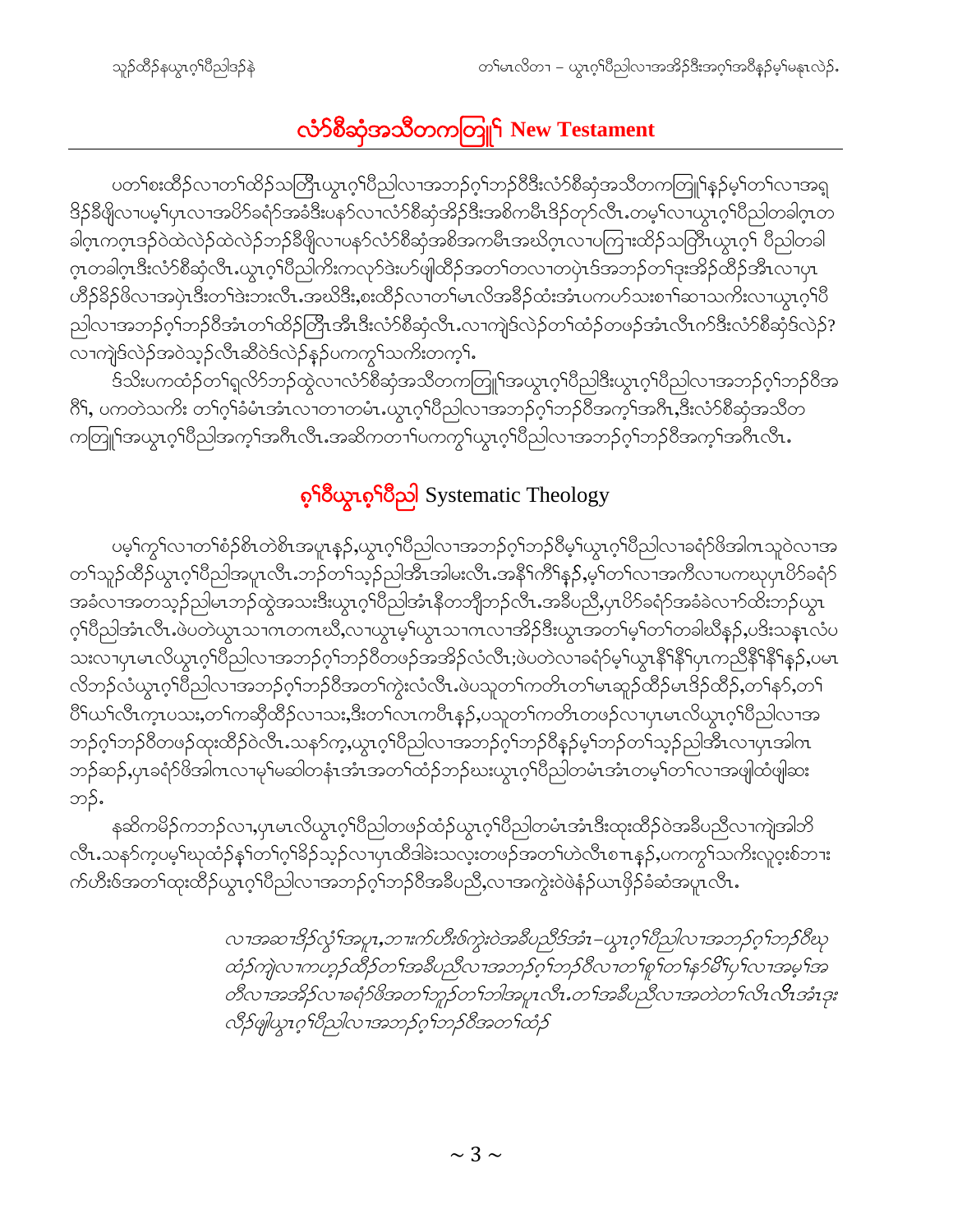သၢမံၤ–တၢ,အဝဲအံၤဘဉ်ဃးဒီး''တ႑်မှ႞တ႑်တိ''လိၤ.ခံ,အဝဲအံၤဂုဉ်ကျဲးစၫးဟာ်ဖျါထိဉ်တ႑်မှ႞တ႑်တိလ႑အ''ဘဉ်ဂ္႑် ဘဉ်8ိ ''အကျိုၤအကျဲ့,§တၫ်ဆိကမိဉ်ဆိကမးအတ႑်ရှလိဉ်လၢတ႑်မှ့ၫ်တ႑်တိတဖဉ်အဘ႑ာ်စπလီၤ.ဒီးသ႑,ယ္ဂၤဂ့ၫ်ပိညါ လၢအဘဉ်ဂ့ၢ်ဘဉ်ဝိအံၤဘဉ်တၫ်သူဉ်ထိဉ်အီၤလၤ''ခရံဉ်ဖိတၢ်စူၢ်တၢ်နှာ်တၢ်ဘူဉ်တၢ်ဘါ''အပူၤလီၤ

တၫ်အခ်ဳပညီလၫဘၢးက်ဟီးဇ်ဟ္နဉ်ထိဉ်ဝဲအံၤကဆု႑ပုၤဆူပတၫ်တဲသက်ိးအဂ္ဂၤ်သၢမံၤလိၤ–လၢအဆိကတ႑ၤ်တ မံၤန္5,ပကထံဉ်လၫယ္ပၤဂ့ါပီညါလၫအဘဉ်ဂ့ါဘဉ်၀ိအံၤပာ်ဖျါထိဉ်လၫအမ့ါတၫ်ဘဉ်ဃးဒီးလံာ်စိဆုံဒီဖျိလ႑အတ႑်စူၫ လံာ်စီဆုံအတ<sup>ျှ</sup>မှာတာကိုလာအိဉ်လာလံာ်စီဆုံအပူာလီၤ.ခံမံၤတမံၤ,ပကထံဉ်လာယွာဂ့ာ်ပိညါလာအဘဉ်ဂ့ာ်ဘဉ်၀ိအံၤ ပာ်ဖျါထိဉ်လၢအမ့်ာတာ်လၢပနဉ်ပၢာ်အီၤညီခီဖျိလၢဘဉ်တဉ်သူဉ်လီၤအီၤဘဉ်ဂ့ါဘဉ်ဝီလၢတာ်မ့ှာ်တာ်တီလၢလံာ်စီဆုံအ ပူး,ကဘဉ်တၫ်နှၤ်ပၢၫ်အီၤလၢအတၫ်ဘဉ်ထွဲဒီးတၫ်ဂ့ၫ်အဂၤတဖဉ်လီး.ဒီးသၢမံၤတမံၤ,ပကကွ႑်သကိးကျဲတဖဉ်လၢယွၤ ပကကွ်ရအဆိကတၫ်ယွာလုံပိညါလၫအဘဉ်လုံဘဉ်ဝိကြၫးမ့ှ်တ႑်ဘဉ်ဃးဒီးလံာ်စီဆုံလီၤ.

# ဘ**ှ**တွဲဒီးလံာ်စီဆုံ Biblical

ဘၢးက်ဟီးဖ်တဲလၢယွၤဂ့ါပီညါလၢအဘဉ်ဂ့ါဘဉ်ဝိအံၤသနၤအသးလၢလံာ်စီဆုံဖဲအဝဲတဲဝဲလၢတၫ်ဘဉ်ဂ့ါဘဉ်ဝိ နၵိုသးအိ႙်တဲႇဴႚတၫ်စူၫ်တ႑်န႒်အတ႑်မ့ၫ်တ႑်တိတဖ႙ၲႛလီၤႉလ႑ပ္႑မၤလိယ္မ႑ဂၞၢိပိညါလ႑အထိဒါခဲးသလ္းတဖ႙်အ႑႙ၲ လီၤတူၫ်လိ်ာစိဉ်လာ်စခရံးပ်ထူရဉ်နဉ်,အဝဲသ့ဉ်တဲဝဲလ႑ပသးစ႑ာ်ဆ႑လ႑တ႑်စူၫ်တ႑်နှာ်အတ႑်မ့ှ်တ႑်တိတဖဉ်အခ်ဳပညီ မ့်ၢပတဲလၢပယ္ဂၤဂ့ါပီညါ့ခဲလၫာ်ကြၫးအိဉ်လၫလံာ်စိဆုံအပူၤလီၤႉ ဒီးအနိ<sup>၎</sup>ကိြန္ဉာ်,ပထုးထိဉ်ယွၤဂ့ါပီညါလၫအဘဉ်ဂ့ါ ဘဉ်ဝီလိၤလိၤလၢလံ၁်ဝီဆုံအပူၤလီၤ.ဘၢးက်ဟီးဖ်တဲ၀ဲတ<sup>ြ</sup>ဂ္ဂါအံၤဖျံဖျံဖြိဖြိလၫအတ<sup>၎</sup>ကွဲးလၢအယွၤဂ့ါ်ပီညါဘဉ်ဂ့ါဘဉ် 8็รวµาร์รวำเง็า.-

ပုၤလၢအရဲဉ်လီၤကျဲလီၤယွၤဂ့ၫ်ပညါကြ႑းပဉ်ဖျါလ႑ယွၤဂ့ၫ်ပညါလၢအဘဉ်ဂုၤ်ဘှဉ်ဝီကိုး ထံဉ်ဒဲးနည်ကဘဉ်ဟံးနှ႑် အဂံ႑ိ ယိ9်ယိ9်လ႑လံ9်စီဆုံအပူၤလီး.

မ့်ၢိတၢ်လၢအလီၤသးအုးလၢ,ပုၤခရံဉ်ဖိတဖဉ်တဆိကမိဉ်တၤ်ဒ်အံၤဖဲအတဲဘဉ်ဃးယွၤဂ့ါပိညါလၢအဘဉ်ဂ့ၢ်ဘဉ် ၀ိဘဉ်လီၤႉယွၤဂ့ၢ်ပီညါလၢအဘဉ်ဂ့ၢ်ဘဉ်၀ိအနိုဉ်သက္ၤကဘဉ်မ့ၢ်လံာစိဆုံအတ႑်သိဉ်လိအလိၢ်ႇပှၤမၤလိယွၤဂ့ၢ်ပီညါ တဖဉ်လဲၤဆူကျဲအ၈ၤသၢဘိလီၤ.ပှၤမၤလိယွၤဂ့ၢ်ပီညါတနိၤထံဉ်ယွၤဂ့ၢ်ပီညါဘဉ်ဂ့ၢ်ဘဉ်ပီဒ်အဘဉ်တၫ်သူဉ်လီၤအီၤအ ဂံၫ်လၢတၫ်အိဉ်ဖှိဉ်အတ႑်ဟဲလီၤစ႑ာမ့တမ့ၢ်အတ႑်စူၫ်တ႑်နာ်လီၤ.အဝဲသ့ဉ်ထံဉ်လၢယ္ပၤဂ့ၢ်ပိညါအံၤအိဉ်ဒီးအတ႑်မၤ ကွ်က်အိဉ်ဖိုဉ်အတ်သိဉ်လိလၢအတ်စံဉ်စိၤတဲစိၤအပူၤလီၤတံၤ်လီၤဆဲးတခါလီၤ.ပုၤမၤလိယ္ဂၤဂ့ါပီညါလၢအဂၤတ ဖဉ်တခ်ီထံဉ်တၫ်မၤလိဘဉ်ဂ့ၢ်ဘဉ်၀ိအံၤဒ်အသူဉ်လီၤအငံံ၊လၢတၢ်ဘူဉ်တၫ်ဘါအတၫ်လဲၤခီဖျိအပူၤလီၤ $\boldsymbol{;}$ ပှၤမၤလိယွၤဂ့ၢ် ပိညါဒ်အံၤတဖဉ်ဃုရဲဉ်လီၤကျဲလီၤ/မၤဘဉ်ဂ့ၢ်ဘဉ်ပိတၤ်ဘူဉ်တၤ်ဘါအတၤ်ဆိကမိဉ်ဆိကမးတဖဉ်ဒီးပှၤဟိဉ်ခိဉ်ဖိအတၤ် န>်မူသူတဖဉ်လီၤႉမ့မ့်ၫ်ပှၤမၤလိယွၤဂ့ၢ်ပီညါအဂၤတဖဉ်ကွn်တၫ်ဆူတၫ်မၤလိတၫ်ဆိကမိဉ်ပီညါလၫအယံၤဒီးခရံဉ်ဖိတ႑် စှn်တ<sup>ြ</sup>န5်လၫယွၤဂ့ါပီညါလၫအဘဉ်ဂ့ၢ်ဘဉ်၀ီဒိဉ်ထိဉ်လၫအပူၤလီၤ.အဃိသတးဒီး,ပှၤမၤလိယွၤဂ့ါပီညါတဖဉ်အံၤဒုးကဲ ထိဉ်ယွၤဂ့<sup>ရ</sup>ပိညါလၫအဘဉ်ဂ့<sup>ရ</sup>ဘဉ်ဝိဆူတ<sup>ရ</sup>ဘူဉ်တ<sup>ရ</sup>ဘါအတ<sup>ရ</sup>ဆိကမိဉ်ဆိကမးအပိညါတခါလိၤ

ခဲအံၫႇပသ္၃်ညါလၢပှၤကိႏၵၤလၢအဘဉ်ထွဲဒီးယွၤဂ့ၫ်ပိညါလၢအဘဉ်ဂ့ၫ်ဘဉ်ဝိအံၤမၤဘဉ်ထွဲအသးဒီးတၫ်အိဉ်ဖှိဉ် အတ<sup>ှ</sup>ုပာလီၤစπ,တၫ်ဘူဉ်တၫ်ဘါအတၫ်လဲၤနိဖြို့ဒီးတ႑်ဆိက<sup>ြ</sup>ဉ်ဆိကမးအဒိဉ်အယိဉ်တဖဉ်လၢအမ့ၢ်တခါမှတမ့ၫ်တခါ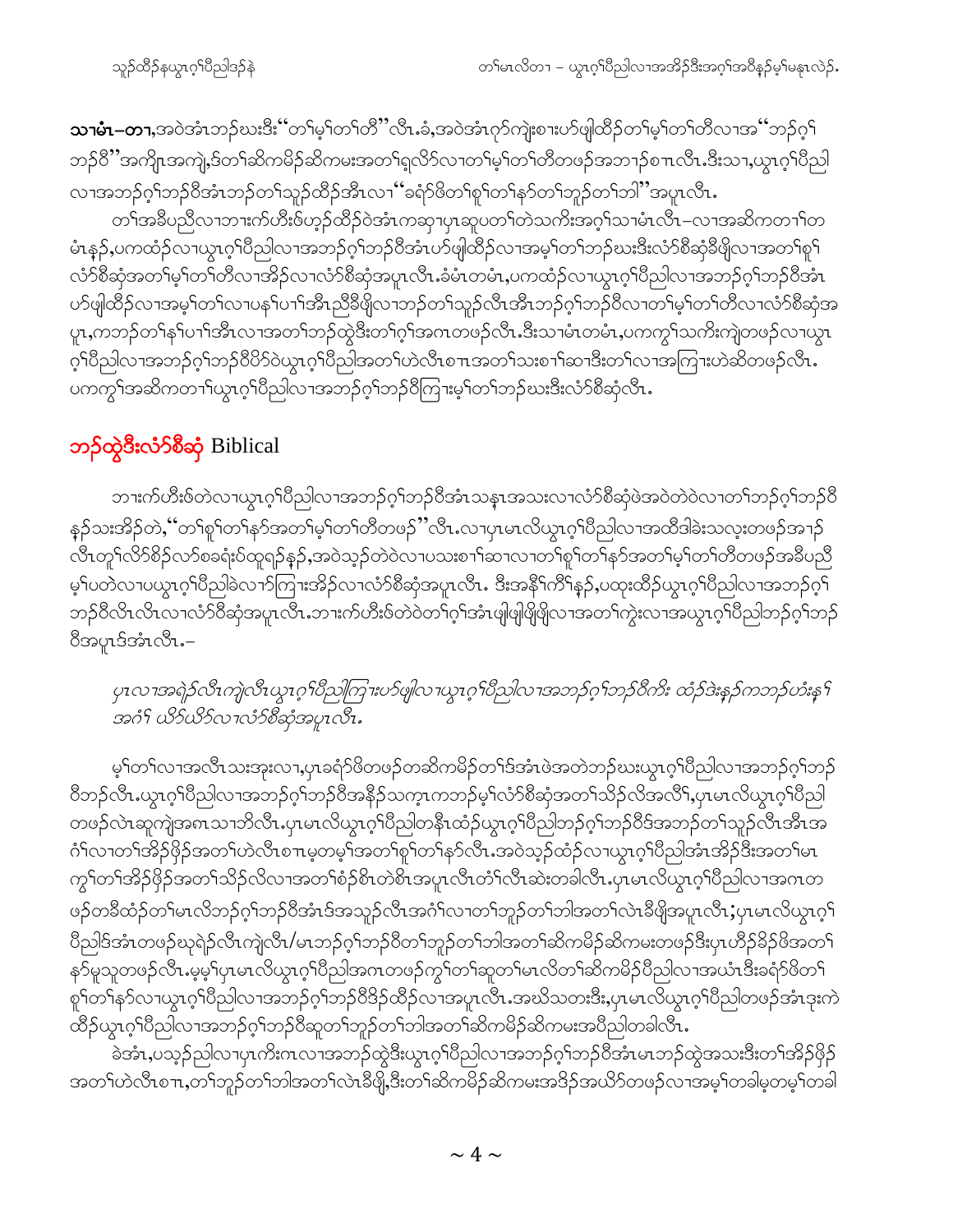လီၤႉသန>်က့လၢပတၫ်မၤလိအံၤအပူၤပကထုးထိဉ်အခ်ိဳပညိဒ်ယွၤဂ့ၢ်ပိညါလၢအဘဉ်ဂ့ၢ်ဘဉ်ပီနိ<sup>၎</sup>နိုၤ်လၢအသူဉ်လီၤအ ဂံ<sup>ရလ</sup>ာပါတယ်မွေးအလည်း ပွဲလွှတ်ရာ များကို မလေးပါတယ် ပြည်သည် ပွဲသည် ပွဲလည်း ပွဲသည် များကျ တၫ်အိဉ်ဖှိဉ်အတၫ်ဟဲလီၤစ႑ာ,တ႑်ဘူဉ်တ႑်ဘါအတ႑်လဲၤခီဖျိ,မဲ့တမှ ကြာဆိကမိဉ်ယိဉ်ယိဉ်အဝိညါတဖဉ်ဘဉ်.ဒ်ခရံဉ်အ ဘဉ်ထွဲဒီးလံာ်စီဆုံလီၤ.

.<br>ခဲအံၤႇဖဲပထံဉ်လၢယ္ပၤဂ့ၫ်ပညါအံၤကြၢးမ့ၫ်တ႑်ဘဉ်ဃးဒီးလံာ်စိဆုံဝံၤအလီၤခံ,ပကြၢးကွ<sup>၎</sup>ယွၤဂ့ၫ်ပညါဘဉ်ဂ့ၫ်ဘဉ် ႜ<br>၀ီလၢပန1်ပၫၢဒၗိၤညိႇိခဖြိုလၤအတ႑်ရဲဉ်လီၤကျဲၤလီၤလံာ်စီဆုံအတ႑်သိဉ်လိတဖဉ်မှုၤမှုၤနိ<sup>႖န္ဓ</sup>ြအဃိလီၤ

## တ¶လၫအအိ<mark>ဉ်ဒီးအဂ္</mark>႑အကျိုးလၫပန<sup>ှ</sup>ါပၫ<sup>ှ</sup>သ့ Logical

§ဘၢးက်ဟီးဇ်အတ<sup>ှ</sup>ထုံးထိဉ်အခီပညီအသိးႇယွာဂ့<sup>ှ</sup>ပီညါအံၤဒုံးအိဉ်ထိဉ်''တ႑်ရဲဉ်လီၤကျဲၤလီၤလၢအဘဉ်ဂ့ြ ဘဉ်ဝီလၫအပ>်ဖျါတ<sup>ှ</sup>ရှ\်တှန>်အမှှ\အတီတဖဉ်"လီၤ.မ့တမ့ှ\,ဒ်အဝဲကွဲးဖျါဝဲ−

y1လ1အရဲဉ်လီၤကျဲၤလီၤတ1်တဖဉ်…ဃုကျဲလ1ကပာ်ဖိုဉ်ဃုာ်တ1်စူ1်တ1်နှာ်အတ1်သိဉ်လိအမှ1်အတီတဖဉ်လ1 .<br>ယူၤဂုၫိတိုလ ၊အဘဉ်ဂုၫ်ဘဉ်8ီဒီတခါအပူၤလီး

လၢတၫ်ထံဉ်ဖဲအံၤအပူၤ,ပှၤမၤလိယွၤဂ့ၢိပိညါလၢအဘဉ်ဂ့ၢ်ဘဉ်ပီအတ႑်မၤမ့ၢ်ဝဲဒ်သိးကကွဲးဖုဉ်လီၤခရံာ်ဖိအတ႑် နှာ်တဖဉ်ဒ်သိးကဒုးကဲထိဉ်တၫ်ကွဲးလၫလၫပှၤန<sup>၎</sup>ပၢၫ်သ့,အိဉ်ဒီးအရဲဉ်အကျဲၤ,ဆိကမိဉ်န႑်ပၢၫ်ဘဉ်,ဒီးအိဉ်ဒီးအဂ္ဂၤ်အဝိ .<br>လီၤ.ပှၤကွဲးတၫ်လၢအဘဉ်ဂ့ၢ်ဘဉ်ဝိတဖဉ်အားဃုကျဲဒ်သိးကဒုးနဲဉ်ဖျဲလံာ်စိဆုံအတၫ်သိဉ်လိတဖဉ်လၢအမ့ၢ်တၫ်စူၫ်တ႑် နဉ်လၢပနၢၢိပၢၢ်သ့တမံၤဃီလီၤ.

နံဉ်တနံဉ်ဂ္ $\,$ တနံဉ်ဂ္ $\,$ ,ခရံဉ်ဖိအါဂ $\,$ သးမံလ $\,$ ၊အတ $\,$ န $\,$ ်တစဲဘူးလိ $\,$ ဒာသးဘဉ်လီ $\,$ .ပန $\,$ ်ယွ $\,$ အဂ္ $\,$ ါအကိျ $\,$ တနိ $\,$ ၊ လီၤ.ပန**်**တၫ်အဂၤဘဉ်ဃးတၫ်နဉ်ဒီးတၫ်အုဉ်က္ၤဒိဉ်က္ၤလီၤ.ပအိဉ်စ့ၫ်ကီးဒီးတၫ်နှာ်ဘဉ်ဃးအဲးသံးစ်ဒီးတၫ်ဂၤတၫ်အ႑ တဖဉ်လီၤႉပုၤခရံာ်ဖိအါကမ့<sup>ှ</sup>နာ်တ<sup>ှ</sup>အခါအါဘဉ်ဆဉ်ႇပတ႑်နာ်တခါစုာ်စုာ်အိဉ်ဒဉ်အတ႑်လီၤႉတဘဉ်ထွဲလိာ်အသးဒီး အဂၤဘဉ်.

လၢအထိဒါလိ5်အသးဒီးတၫ်အံၤႇယ္ပၤဂ့ၢ်ပိညါလၢအဘဉ်ဂ့ၢ်ဘဉ်၀ိဟ်လိၤတၢ်အလှၢ်အပ္ၤလၢအဒိဉ်ဒ်သိးပန႑် ပၫၢိခရံဉ်ဖိအတၫ်စူၫ်တၫ်နာ်ကသ့အဂ်ိၢလိၤတော်လာလာံဉ်စီဆုံတဲဖျါလၢအက္ခအဓိတဖဉ်ဒဉ်လဲဉ်ႇပှၤရဲဉ်လီၤကျဲၤလီၤလံဉ် တဖဉ်အံၤရဲပွးဝဲလံာ်စိဆုံအတ႑်သိဉ်လိတဖဉ်အံၤလၢအအိဉ်ဒီးအတ႑်ဘဉ်ထွဲလိာ်သးလၢတခါဒီးတခါအဘၢဉ်စπဒ်အ မ့်ၢ်တ်ကခါယီဒီးပန<sup>ှ</sup>ုပาါအီၤသ့လီၤအနိ<sup>ု</sup>ကိြန္ ဉ်ႇလၢတၢ်ဂ့ါဒ်အံၤအဃိတ<sup>ြ</sup>အံၤဘဉ်တၢ်ကိုးအီၤလၢယ္ဂၤဂ့<sup>ရ်</sup>၀ိညါလၢ .<br>အဘဉ်ဂ့ၢ်ဘဉ်ဝီလိၤၗအဖိတၫဉ်မ့ၢ်ဒ်သိးကပာ်ဖျယွπဂ့ၢ်ပိညါအတၢ်ဘဉ်ဂ့ၢ်ဘဉ်ဝိလၫအဘဉ်တၫသိဉ်လိအိၤလၢလံာစိ ဆုံအပူၤလီၤ.

လၫသၢခါတခါနဉ်ိႇယ္ပၤဂ့ၫ်ပိညါလၫအဘဉ်ဂ့ၫ်ဘဉ်ဝိတမ့ၫ်ထဲလၫအဘဉ်ဃးဒီးလံာ်စိဆုံဒီးပန႑်ပၫၤ်အိညီဘဉ်ႇဘဉ် ဆဉ်မ့<sup>၎</sup>တၫ်လၫအဟံးဃာ်ခရံာ်<sup>ဖွ</sup>အတ႑်ဟဲလီၤစ႑ာအတ႑်တူၫ်နိဉ်ဟ်သးတဖဉ်ႇလၫတဲဖျံတၫ်စံဉ်စိၤတဲစိၤလၢအရခြိဉ်လ႑ တ႑်အိဉ်ဖိုဉ်အဂိၤ်လီး.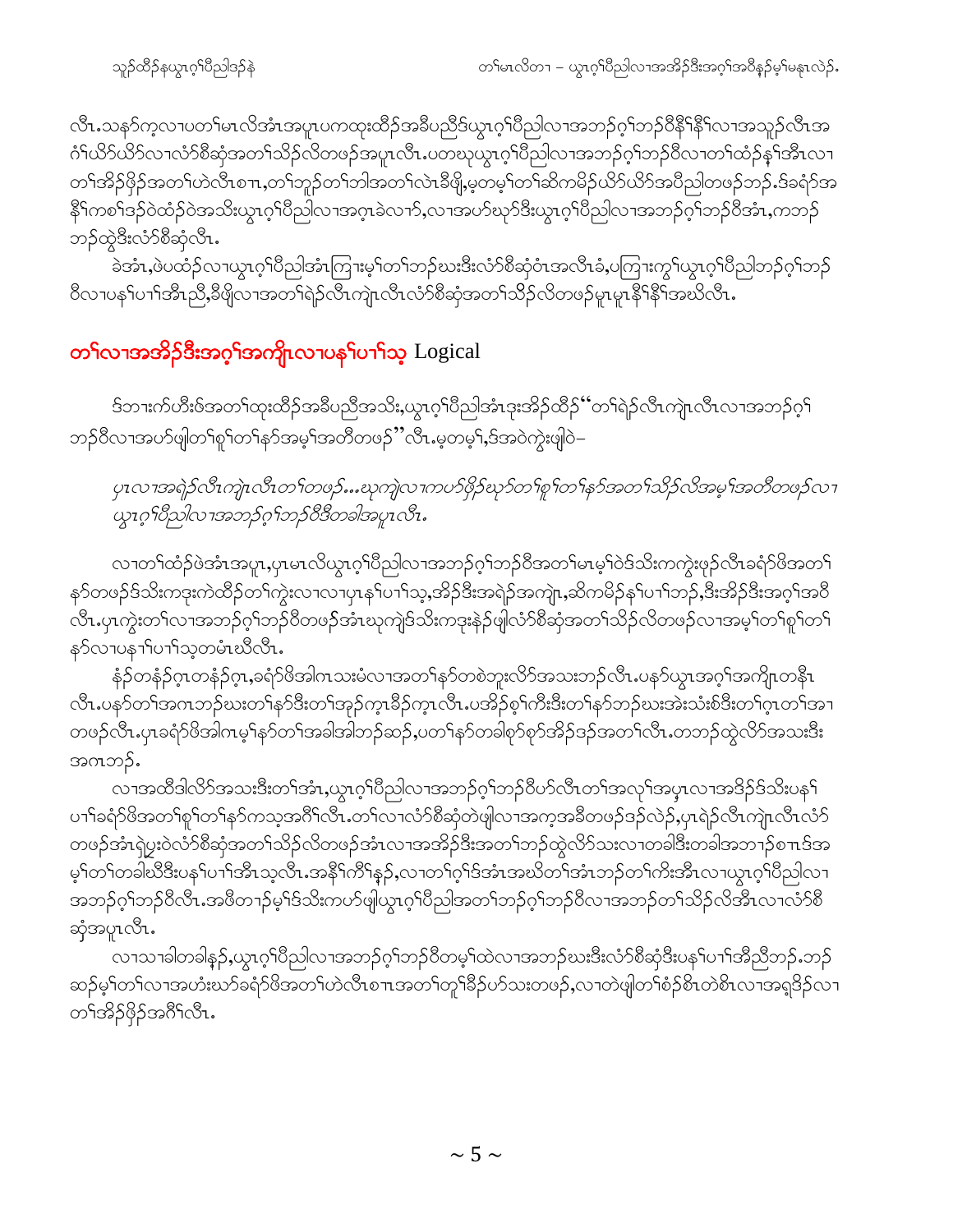#### တြိုဟဲလိုတာ Traditional

ဖဲဘၢးက်ဟီးဖ်ထုးထိဉ်တၫ်အံၤအခ်ဳပညီနှဉ်တဲဝဲဒ်အံၤလၢယွၤဂ့ၢ်ပိညါလၢအဘဉ်ဂ့ၢ်ဘဉ်ပိန္ဉာ်တဲဖျါတၢ်စူၫ်တၫ်နှာ် အတ႑်သိဉ်လိသီလိလၢအမ့<sup>၎</sup>အတိဒ်''ခရံဉ်ဖိအတ႑်ဘူဉ်တ႑်ဘါ''အသိးလီၤ. အဝဲတဲရဲအတၫ်ထံဉ်ဘဉ်ဃးတၫ်ဂွၢ်အံၤဒ်အံၤ–

" {ပုၤလၢအရဲဉ်လီးကျဲၤလီးတ႑်စူ ၂်တ႑်နဉ်အကျိၤအကျဲ] ဘဉ်သွဉ်သူဉ်တ…ဆဲးပဉ်သးလၢတ႑်ဒုးအိဉ်ထိဉ်တ႑်စူ ဘိၤ ''လၢအသိစဲဘဲလီးဘဉ်လီး.

လၢယ္လၤဂ့ၫ်ပိညါလၫအဘဉ်ဂ့ၫ်ဘဉ်ပိအပူၤ,ပဃုထံဉ်နှၤ်တ႑်စူၫ်တ႑်နှာ်အတ႑်သိဉ်လိလ႑အဘဉ်ဃးဒီးခရံဉ်ဖိအ တၫိနာ်,လၫအမှၫိယ္လၤဂ့ၢိပီညါအတ႑ိဟဲလိၤစ႑ာဒီးတ႑်အဆိတဖဉ်လိၤးအဃိဒီး,ပှၤရဲဉ်လီၤတ႑်တဖဉ်တမှၫ်ထဲအဘဉ်ထွဲ ဒီးလံာ်စီဆုံတခါဘဉ်ႇသနာ်ကဘာဉ်ထွဲဒီးလံာ်စီဆုံအတ႑်သိဉ်လိအကျဲတဖဉ်လၤပုၤလၤအကွဲးယွၤဂ့ၫ်ပီညါတဖဉ်ကွဲးဝဲလၤ တၫ်အိဉ်ဖိုဉ်အတ႑်စံဉ်စိၤတဲစိၤအပူၤလီၤ.

.<br>တၫိပၥ်သးလၢအဘဉ်ဃးဒီးတ႑်ဟဲလီၤစ႑ာအံၤရဲပွးပုၤဘဉ်မနၤအဃိပုၤထိဒါခဲးသလူးအယွπဂ္ဂါ၀ိညါလၫအဘဉ် ဂ့ၢ်ဘဉ်ဝိအံၤ $8$ ာ်ဝဲက့ၢ်ဂိၤတမံၤဃိလီၤႉလၢတၢ် $8$ ာ်ယွπဂ့ၢ်ိပိညါအတၢ်ထံဉ်လၤအလဲၤထိဉ်လဲၤထိလၢနံဉ်လါတဖဉ်အပူၤႇ ပုၤရဲဉ်လီၤကျဲလီၤတၫ်တဖဉ်ညီနှၤ်ကရาကရိထိဉ်ဝဲလံာ်စီဆုံအတ႑်သိဉ်လိတဖဉ်လၢကျဲဒ်အံၤလီၤ–အဝဲသ့ဉ်စးထိဉ်လ႑ လံာ်အမံၤတဖဉ်,တၫ်သိဉ်လိဘဉ်ဃးလံာ်စီဆုံ,မ့တမ့ၢ်ယွၤဂ့ၢ်ပိညါလၢအဘဉ်,တၫ်သိဉ်လိဘဉ်ဃးယွၤလိၤ.ဝံၤဒီးအဝဲ သ့ဉ်တရံးဃိၤဆူအဲၤန်ထိၤဗိၤလိၤက္ဘံဉ်ႇတ႑်သိဉ်လိဘဉ်ဃးပုၤဟိဉ်<sup>႙ွ</sup>ဉ်ဖိဒီးဟ်အတ႑်သးစ႑ာ်ဆၢဆူပုၤဟိဉ်နိဉ်ဖိအတ႑် လိဉ်ဘဉ်တၫ်အှဉ်ကူးဒီဉ်ကူၤလီၤ.ဝံၤဒီးပိဉ်ထွဲထိဉ်အခံလၢစိဉ်ထံဉ်ရံ၊စိၤလိဉ်ကံ့ဉ်တ႑်သိဉ်လိဘဉ်ဃးတ႑်အှဉ်ကူးဒိဉ် က္ၤလီၤလၢခံတခါ,အံဉ်စလံဉ်စံဉ်&ၤလိဉ်က္ခံဉ်တ႑်သိဉ်လိဘဉ်ဃးတ႑်အိဉ်ဖှိဉ်,ဒီးလၢခံကတ႑၊်,အဲးစ်ခဉ်ထိဉ်လိဉ်က္ခံဉ် တၫ်သိဉ်ဘဉ်ဃးမုၫ်နံၤလၢခံကတ႑ၢ်လိၤႉတၫ်ရဲဉ်လီၤအံၤမ့ၫ်ဝဲယွၤဂ့ၫ်ပီညါလၢအဘဉ်ဂ့ၫ်ဘဉ်ဝီအသကဲးပဝးဒီဖျိလၢပှၤ ရဲဉ်လီၤတၫ်တဖဉ်နှၤ်ဘဉ်တ႑်အက္ဥ္ပါအဂ္ဂိၤအံၤလၢခရံှာဖိအယွာက်ျပဳညါအတ႑်ဟဲလီၤစ႑ာလီၤ

အဃိဒိီး,ပထံဉ်ဘဉ်ယွπဂ့ါပီညါလၢအဘဉ်ဂ့ါဘဉ်၀ိအသကဲးပ၀းသၢမံၤလီၤ.ယွπဂ့ါပီညါလၢဘဉ်ဂ့ါဘဉ်၀ိနိ<sup>ု</sup>နိ<sup>ု</sup> လၫအဟဲလ႑ပုၤထိဒါခဲးသလုးဖိတဖဉ်အပုၤမၤလိယ္မၤဂ့ౕၢပိဳညါတဖဉ်န္ဉ\$,ဃုထံဉ်န္ၤ်လ႑ကဒုးအိဉ်ထိဉ်ယွၤဂ့ၤ်ပိညါလ႑အ ဘဉ်ဃးဒီးလံာ်စီဆုံ,ပန<sup>ှ</sup>ပ႑်အိၤညီဒီးအတ<sup>ြ</sup>ဟဲလ်ၤစπဖဲလဲဉ်လၢအတြယ်သးဒီးတ႑်ယ်လီၤဆိတ႑်မန္နၤကဘဉ်ဟဲဆိ တဖဉ်အပူၤလီၤ.

ခဲအီၤပထံဉ်ယွၤဂ့ါပိညါလၫအဘဉ်ဂ့ါဘဉ်ဝိအက့ါအဂ်ီၤလံ,ပကကွါသကိႏဆူပတၢိဂ့ါအဂၤတခါ–လံာ်စိဆုံအသိ တကတြူ<sup>ရ</sup>အယွπဂ့<sup>ရ်</sup>ပိညါအက့<sup>ရ</sup>အဂီၤလီၤ.

## လံာ်စီဆုံအသိတကတြူ<sup>ရ</sup>အယွာဂ့<sup>ရ</sup>ပီညါ New Testament Theology

ပှၤရဲဉ်လီၤလံာ်လၢအဂ္ဂၤတဖဉ်ကဟ္ဉာ်အဆၢကတိႝၤလၤလံာ်စီဆုံဒီတဘ္ဉာ်ညါႇလၢအပာ်ဃှာ်ဒီးလံာ်စီဆုံအလိၤ် လံၤတကတြူၫႇန>်သက့လၢတၫ်မၤလိတကတိႝၫ်အံၤပကတဲထဲတၫ်ထိဉ်သတြိၤလံာ်စီဆုံအသိကတြူၫ်အယွၤဂ့ၫ်ပိညါ ဒီးယွၤဂုၤ်(ဝိညါလၢအဘဉ်ဂုၤ်ဘဉ်ဝိခံခါဇိၤလိၤ.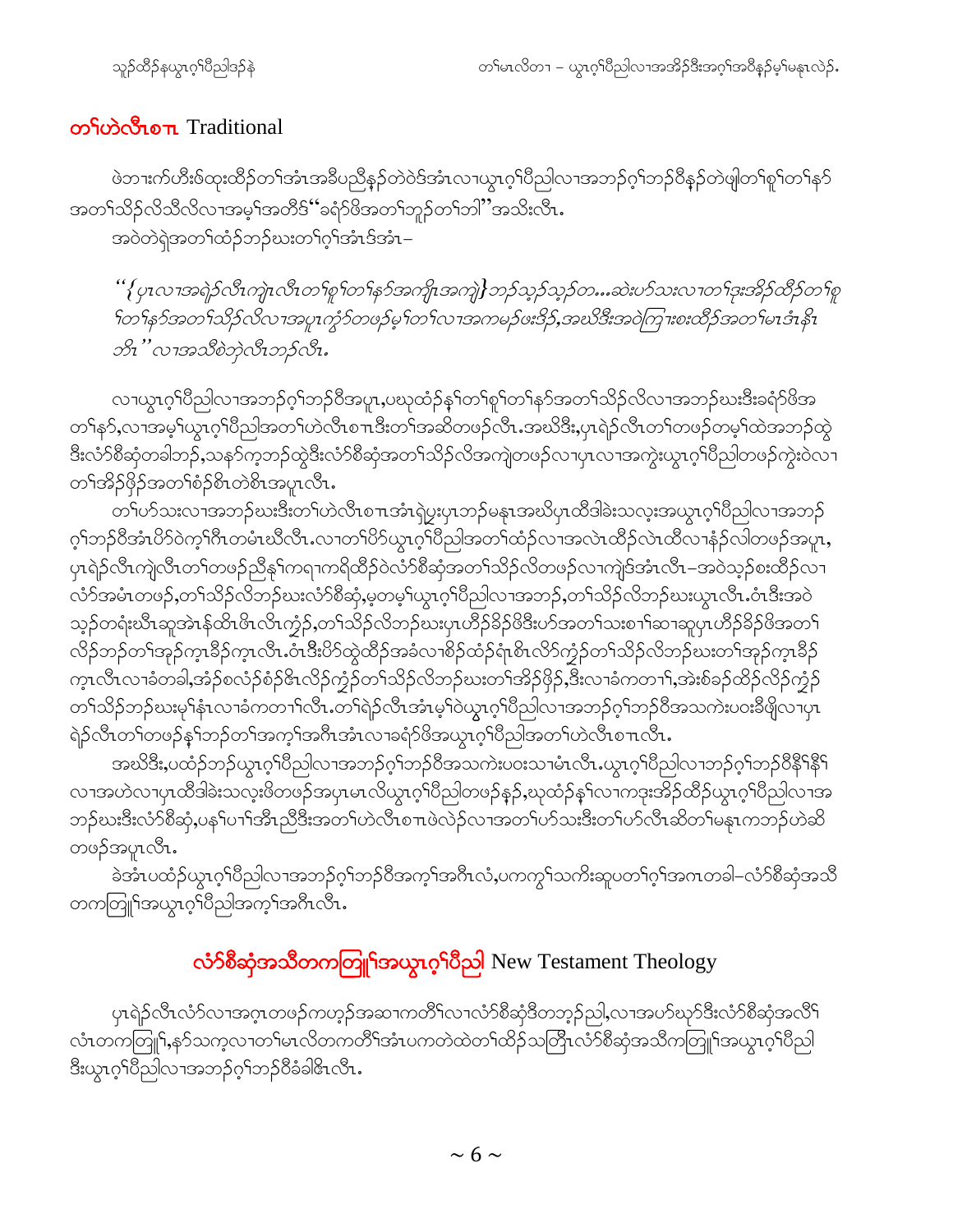လၢတၫ်ဂုၫ်အါမံၤအံၤအ<sup>88</sup>ဉ်,မှၫ်တၫလၢအဘဉ်,ဒ်ဘၢးက်ဟီးဖ်ဟုဉ်ကူဉ်ဝဲအသိး,လၢပကဆိကမိဉ်ယွၤဂုၫ်ပီညါ လၫအဘဉ်ဂ့<sup>၎</sup>ဘဉ်ဝိဒ်သ့ဉ်လၫအသူဉ်လီၤအငံ္ဂလ႑လံာ်စီဆုံအသိတကတြူ<sup>ငြ</sup>အပူၤလီၤႉ တ<sup>၎</sup>ဒ်သိးလိာ်အသးအံၤက မၤစၫာပုၤလၢအဆိကတၫ်ါတခါမ့်ါတ်၊ဒုးသ့ဉ်နိဉ်ပုၤလၢယ္ပၤဂ့ၢိပိညါဘဉ်ဂ့ၢ်ဘဉ်ပိအံၤန္ ၊်ဘဉ်တၢ်မူလၢလံာ်စိဆုံယွၤက လှၤ်ကထါအပူၤလီၤ.ပုၤရဲဉ်လီၤကျဲၤလီၤတၤ်နိ<sup>ု</sup>နိ<sup>ု</sup>ရာဖဉ်ဃှကျဲဒ်သိးအတၤ်အၢဉ်လီၤတဖဉ်ကလီၤပလိ်ာဒီးလံာ်စိဆုံအသိ တကတြူၫ်အယွာဂ့ၫ်ပိညါလီၤ လၢဖဲအံၤ,ယွာဂ့ၫ်ပိညါဘဉ်ဂ့ၫ်ဘဉ်ဝိလၢအဂ္ဂၤန္ဉာ်လီၤပလိဉ်ဖးဒိဉ်ဒီးလံာ်စီဆုံအသိတက တြူ<sup>ရ</sup>အယွာဂ့<sup>ရှ</sup>ပ္ပည္ပါလီၤ.

သနာ်က့ခံမံၤတမံၤန္ဉာ်,ဒ်သ္ဥ်အသိး,ပုၤရဲဉ်လီၤလံာ်တဖဉ်စ့ၢ်ကီးအိဉ်ဒီးအဒ္ဒအတြၤ်လၢအယံၤဒီးလံာ်စီဆုံအဟိဉ် ခြိဉ်ညှဉ်ထွဉ်လီး အဝဲနဉ်ပကတဲလၢႇပုၤရဲဉ်လီၤတၫ်အံၤမ့ၢ်ဒိဉ်ထိဉ်လၢလံာ်စီဆုံအသိတကတြူၫ်အပူၤဘဉ်ဆဉ်, အဝဲ ဒိဉ်ထိဉ်ဒီးကဲထိဉ်တ<sup>၎</sup>လၢအလီၤဆီဖးဒိဉ်ဒီးလံာ်စီဆုံအသိတကတြူၫ်လီၤ*ႋ* 

လၢပကထံဉ်အတၫ်လီၤဆီတဖဉ်အံၤပကထံဉ်ဘဉ်တ႑်ဂ့ၫ်လွံ<sup>၎</sup>မံၤလၢလံာ်စီဆှံအသိတကတြူၫ်အယွၤဂ့<sup>၎</sup>ပီညါအ ပူၤလၢအလီၤဆီဒီးယွၤဂ့ါပီညါဘဉ်ဂ့ါဘဉ်၀ီလီၤႉ–တၢ,တါတဒ်သိးလိ်ာသးလၢလံာ်စီဆုံအသိတကတြူါအယွၤဂ့ါပီညါ အပူးႏ်ဴောင်္လေတီအသီတကတြူ<sup>ရ</sup>တၫ်အိဉ်ဖိုဉ်သရဉ်အသကဲးပ**း**ႏွံ သ႑တၫ်အက္ဂၤ်အဂီၤအကလုာ်တဖဉ်လၢအဟ်ဖျါ လံာ်စီဆုံအသိတကတြူၫ်အယွာဂ့ၫ်ပိညါ;ဒီးလွံ႑်ႇလံာ်စီဆုံအသိတကတြူၫ်အယွာဂ့ၫ်ပိညါအတက္ဂိၤ်လီၤ . ပကစးထိဉ်ကွ႑် အဆိကတၫ်ာလၢလံ႒်မဲာ်ဖျာဉ်ဒီးတၫ်အပတိႝၤ်တဖဉ်လၢအတဒ်သိးလိာ်အသးလၢပထံဉ်လၢလံာ်စီဆုံအသိတကတြူၫ် အပူၤလီၤ.

#### တ<sup>ှ</sup>တဒ်သိုးလိ5်သး Diversity

ဒ်ပထံဉ်တဲ့််လံအသိးယွၤဂ့ါပီညါလၢအဘဉ်ဂ့ါဘဉ်ဝီနဉ်ဘဉ်တါသူဉ်ထိဉ်အီၤလၢတါဂ့ါအခိဉ်တိလၢဘဉ်တါ တဲအိၤတဘျီဝံၤတဘျီလၢတၫ်အိဉ်ဖှိဉ်အတၫ်စံဉ်စိၤတဲစိၤအပူၤလီၤ.တၫ်စံဉ်စိၤတဲစိၤဖးထိဒ်အံၤဒုးအိဉ်ထိဉ်ဝဲတၫ်ဂ့ၫ်လၢ အဒ်သိးလိ်ာအသးဒီးအပတိိ<sup>ု</sup>လီၤက်လိာ်အသးလၢပှၤရဲဉ်လီၤကျဲၤလီၤတၫ်တဖဉ်လူၤပိဉ်ထွဲဝဲအခံလၢတၫ်သူဉ်တီသးရာ လီၤႉလၢကလီၤတံၲါအဂီိါႇပှၤမၤလိယွၤဂ့ါ်ပီညါဘဉ်ဂ့ါဘဉ်ဝီလၢအလီၤဆီလိ်ာသးတဖဉ်ဟ်ဖျါထိဉ်အတ႑်ထံဉ်လၢကျဲတ ဒ်သိးလိ်ာအသးဘဉ်;အဝဲသူဉ်တမ့်္ဂတ႑်လၢအဒ်သိးလိ်ာအသးဘဉ်ႉသနာ်က့တ႑်ရဲဉ်လီၤကျဲလီၤခဲလ႑ာ်နှဉ်ဘဉ်တ႑်ရဲဉ် လီၤအီၤမူ၊နိ<sup>ု</sup>ကပတိႝ႞ဃီအဃိဒီးတ႞ကတိၤတဖဉ်ဒီးတ႞အပတိႆ႞တဖဉ်နဉ်ဘဉ်တ႞သူအီၤဒ်သိးသိးလီၤႉ

လံာ်စီဆုံအသိတခ်ီတအိဉ်ဒီးတ႑်လီၤပလိဉ်လိဉ်အသးဒ်အံၤဘဉ်ႉလၢတ႑်ကတိၤမ့္ပ်က္စတ႑်နီၤလီၤအပတိ႑်မ့္ပ်က္ လံာ်စီဆုံအသီတကတြူၫ်အိဉ်ဒီးတ႑်လီၤဆီလိ5သးအါန္ ၊်ယွၤဂ့ၫ်ပီညါဘဉ်ဂ့ၫ်ဘဉ်ဝီလီၤ.ခဲအံၤ,ပကြၢးပ5်သူဉ်ပာ်သး လၫမ်ပသုတတဲအိၤတလၫအခၢးတဂုၤလိၤ.လၢပှၤခရံဉ်ဖိအတၫ်ဘဉ်ကွ<sup>၎</sup>ဆ႑ာ်မဲဉ်လၢအဒိဉ်မ့<sup>၎</sup>ဂုၤ,တ႑်ယိယိဖိမ့<sup>၎</sup>ဂုၤ,ပှၤ လၢအကွဲးလံာ်စီဆုံအသိတဖဉ်အိဉ်ဒီးအတ႑်လီၤပလိာ်လိာ်သးလၢတ႑်သူတ႑်ကတိၤအဖျာဉ်ႇတ႑်ပာ်သးဒီးတ႑်ဆိက မိဉ်အဂ္ဂါအ၀ိတဖဉ်လီၤ.တမ့ါလၢလံာ်စီဆုံအသိတကတြူၫ်အယွၤဂ့ါပိညါမ့ါတၫ်လၢအလိၤဆိလိာ်အသးတုၤလၢတ႑် လၢအဒ်သိးလိ်ာသးတအိဉ်နီတစဲးနဉ်ဘဉ်လီၤ.

အဒိန**ှ်,**အဝဲသ့ဉ်တဲဖျဲကစ<sup>႑</sup>ယွၤအဂ့ၢ်လီၤပလိ်ာလိ်သးဖဲအဟံးန5်လံာစိဆုံအလိ်ၤလံၤတကတြူၫ်အတ႑်သိဉ် လိလီၤႉအဝဲသ့ဉ်ခဲလ႑ာ်သိဉ်လိလ႑ယ့ဉ်ရူးမ့<sup>၎</sup>ခရံာ်မ့တမ့<sup>၎</sup>မ့ၤရုံအၤဒီးနီၤလီၤအတ႑်နာ်လ႑အကီအခဲတဖဉ်ဒီးတဲပုၤအခ်ိပ ညီဒ်လဲဉ်လီၤ.အဝဲသ့ဉ်အၫဉ်လီၤတူၫ်လိ5်တၫ်အခဵဉ်ထံးအခဵပညီဒ်အမ့ၢ်တၫ်ဒဲးဘးဒီးတၫ်အုဉ်က္ၤခဵဉ်က္ၤလီၤ.အတၫ်ဒ် သိးလိ်ာအသးတဖဉ်မှါတါလၢအလဲါလီၤ.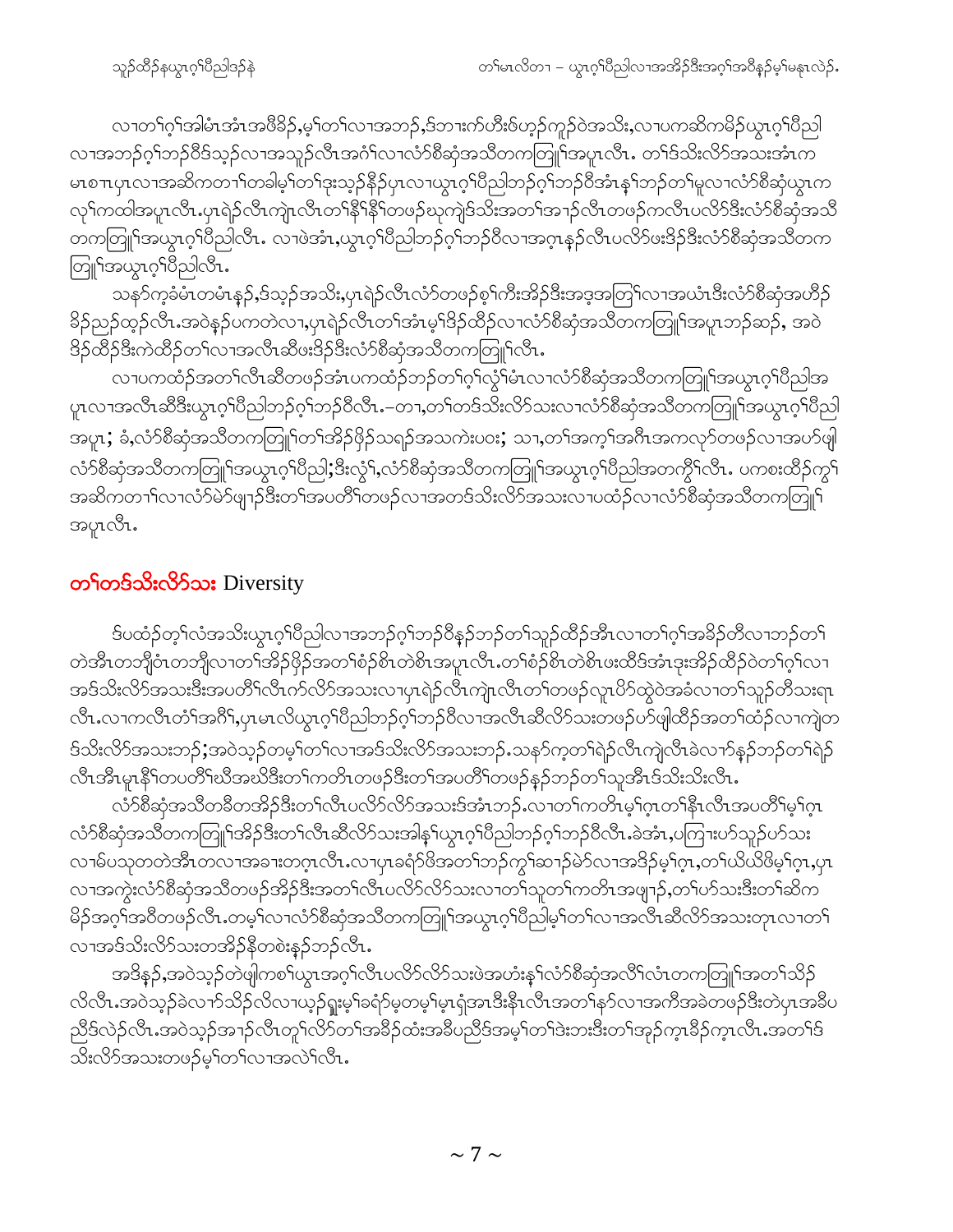မ့်)သန>်က္ဒဒ်န္5်,အတ}်လီၤပလိ်ာအိဉ်ဒဉ်ကယ႑ာ်,လံာ်စီဆုံအသိတကတြူ်အယွာဂ့ါ်ပီညါအံၤပထံဉ်နှ်)တြ အှဉ်အသးလၫအလိၤဆီလိ5သးအါမးလိၤ.ပုၤကွဲးလံ5စိဆုံအသိတကတြူၫ်လၫအလိၤဆီလိ5သးတဖဉ်ဟ်ဖျ်ထိဉ်အ ယ္စၤဂုိးပိညါလၫကဲုအါဘိလိၤ.

တၫ်ဂ့ၫ်အကျါတမံၤလၢအဟ်ဖျါထိဉ်အတ႑်တလီၤပလိဉ်လိဉ်သးနည်တဉ်တ႑်ထံဉ်နှၤ်အီၤဖဲတ႑်ဟူးတ႑်ဂဲၤလၢအဖိး မံအပူၤလီၤႉ သးစိဆုံနဲဉ်လိပှၤကွဲးလံာ်စိဆုံတဖဉ်ဒ်သိးသုတကမဉ်တဂ္**ၤဒိး**သုတထိဒါလိ5်သးတဂ္ၤ, သနာ်က့သးစိဆုံတ မၤဃီးအတၫ်ကတိၤအဖျၫဉ်ဒီးအက္ခ႑်အဂၤအပတိ႑်တဖဉ်နဉ်တမၢဝဲဒ်သိးသိးခဲလၫာ်ဘဉ်လီၤ.ပုၤကွဲးလံာ်စီဆုံတဂၤလ႑် လၫ်ကွဲးဝဲဒ်အတ႑်ဟဲဒိဉ်ထိဉ်အသိး,အတ႑်ဟ်သူဉ်ဟ်သးဒဉ်ဝဲအသိး,ဒီးအတ႑်လဲၤခီဖျိအသိးလိၤ.အဃိဒီး,ပုၤကွဲးလံာ်စီ ဆုံအသိတကတြူၫ်တဖဉ်ပာ်ဖျါထိဉ်ခရံာ်<sup>ဖြ</sup>အတ<sup>ြို့</sup>နှာ်လၢအဲဉ်တ႑်သးအိဉ်တ႑်စီးပတြπ, ဘဉ်ဆဉ်လၢကျဲတဒီးသိးလိ5် အသးဘဉ်လီၤ.

လၢတၫ်အံၤအဃိစီၤပီလူးအတၫ်ကွဲးဘဉ်ဃးခရံာ်ဖိအတ႑်နာ်နဉ်တမ့ၢ်တၫ်ဒ်သိးဒီးစီၤလူၤကဉ်ဘဉ်ႉစီၤယိၤဟဉ်စ့႑် ကီးလီၤဆီဒီးစီၤမးသဲလီၤ.စီၤမၢ်ကူးလီၤဆီဒီးစီၤပ္းတရူးလီၤ.ပမ့ၢ်ထိဉ်သတြိၤအဝဲသ့ဉ်အတၫ်ကွဲးအပတိႝၤ်တဖဉ်ဒီးယွၤ ဂ့ါပီညါဘဉ်ဂ့ါဘဉ်ပီနဉ်,လံာ်စီဆုံအသိတကတြူၫ်အယွၤဂ့ါပီညါနဉ်မ့ါတါလၢအလီၤဆီလိာ်သးလီၤ. အါန1်ဒံးအတ1် လီၤဆီလိ်ာအသးနဉ်ႇလံာ်စီဆုံအသိတကတြူၫ်နဉ်လီၤ.တၫ်အိဉ်ဖှိဉ်သရဉ်ဒိဉ်နှၤ်ယွၤဂ့ၢ်ပီညါဘဉ်ဂ့ၢ်ဘဉ်ဝိတက့ၤ်လီၤ.

#### တ**်ာအိဉ်ဖိုဉ်သရဉ်အသကဲးပဝး** Pastoral Character

ယွၤဂ့ါပီညါဘဉ်ဂ့ါဘဉ်ပီနဉ်ဘဉ်တ1်ဒုးအိဉ်ထိဉ်အီၤလၢပဆိကမိဉ်န1်ပၢါအီၤသ့,ဒီးတ1်သိဉ်လိလၢအဘဉ်ဃးဒီး ခရံာ်ဖိအတ႑်နာ်လၢပန႑်ပ႑ါအီၤညီလီၤ.ညီနုါအဝဲတဲဘဉ်ဃးတ႑်မှါတ႑်တိတဖဉ်လၢအအိဉ်ဂ႑ါကျπဒီးမ့ါတ႑်လၢပုၤ ကိႏၵၤတူၫ်လိ်ာသ့လီၤ.ဒီးအစၫတခ်ိဳႇအဝဲညီနုၤ်ဒုးနဲ့ဉ်ဖျံထိဉ်တ႑်ဆိကမိဉ်အဒိဉ်အယိာ်လ႑အလီၤဘ႑,တ႑်လ႑ပုၤဆိက မိဉ်ဆိကမးနှ1်ဝဲ,စၫါဆၫအါဒဉ်တ႑်တက္႑်ဒီးကစ႑်ယွၤအနိ<sup>႖</sup>ကစ႑်ဒဉ်ဝဲဒီးတ႑်ပျၤတ႑်ကမဉ်,တ႑်အိဉ်ကိဉ်အိစပုံးထံဒီး တၫ်အလုၤ်အလၤ်အကတဖဉ်ဒီးတၤ်ဂ့ၤ်အကလၤအအိဉ်လီၤဘၢတဖဉ်လီၤ.

လၫအထိဒါလိ5်သးဒီးတ႑်အံၤႇလံ5စိဆုံအသိတကတြူ႑်လံ5စိဆုံအယွၤဂ့ၫ်ပိညါတဲအါဒဉ်တ႑်တက့႑်တ႑်လ႑အ ဘဉ်ဃးဒီးတၫ်အိဉ်ဖှိဉ်အတၫ်ဖီးတၫ်မၤလီၤႉ ပှၤလၢအကွဲးလံာ်စိဆုံအသိတဖဉ်ပာ်ဖျထိဉ်အယွπဂ့ၢိပိညါလၢကျဲလၢအဝဲ သဉ်ဒုးနဲဉ်တၫ်လိဉ်လီၤလီၤဆီဆီလၫကျဲလီၤလီၤဆီဆီလီၤ. တဘျိကဒီး,ပကဘဉ်ပလိႝၤ်ယားဒ်သိးပသုတတဲအိၤတလ႑ အခၢးတဂ္ $\tau$ လီ $\cdot$  ပု $\cdot$ က္မဲးလံ $\cdot$ စိဆုံအသိတဖဉ်စ့ $\cdot$ ကိးကွဲးစ့ $\cdot$ ကိးတ $\cdot$ မ့ $\cdot$ တ $\cdot$ တိဟဖဉ်လၢအအိ $\circ$ ကိးဆ $\cdot$ ကတိ $\cdot$ ါဒ်းဒိးအခိပ ညီယိ5်ဝဲလီၤဘၢစ့ါ်ကီးလီၤႉ သနၥ်က့အဝဲသ့ဉ်အတါ်ကွဲးတဖဉ်မ့ါ်တါလၢအစံးဆၢမ့ါ်တါတၤတါဒီးအဝဲသ့ဉ်လၢအ မ့်ပြာစွါကွာနှဉ်ကွာတက်လာဆာကတိရဖဲ့နှဉ်တဖဉ်ဘဉ်ကွါဆာဉ်မဲ့၁်ဝဲလီး.

အဒိန**ှ်,**တၫ်အိဉ်ဖှိဉ်အတ႑်သးစ႑ာ်ဆၢအံၤရဲပွးဝဲလၢစီၤပီလူးအလံာ်ပရၢတဖဉ်လီၤဆီလိာ်အသးဒိဉ်မးလီၤ.စီၤပီ လူးမ့<sup>ရ</sup>အဲဉ်<sup>ဒွဲ့</sup>းကွဲးယွၤဂ့<sup>ရ်ဂွီ</sup>ညါဘဉ်ဂ့<sup>ရ</sup>ဘဉ်ဝိနဉ်အဝဲကွဲးအလံာ်ပရၢထဲတဘ့ဉ်သ့လိၤ.ဘဉ်ဆဉ်အတ<sup>ရ</sup>ကွဲးအတကွိ<sup>ရဒွိ</sup>းအ တ႑်သးစၫါဆၫလ႑အလံဉ်ပရၫပူၤတဖဉ်လီၤဆီလိဉ်အသးဖးဒိဉ်နိဖျိအလံဉ်ပရ႑တဘ္ဉဉ်ဒီးတဘ္ဉဉ်တဲဖျါတ႑်လိဉ်လ႑အ လီၤဆီလိ်ာသးလၢတၫ်အိဉ်ဖိုဉ်လီၤဆီလိ်ာသးတဖဉ်အပူၤလီၤ.

ပတလိဉ်သးဒ့ဒီနိတစဲးလၢပှၤလၢအကွဲးလံာ်စိဆုံအသိတကတြူၫ်တဖဉ်အိဉ်ဒီးအတ႑်န႑်ပ႑်ယိ5်ယိ5်ဘဉ်ဃး ယွၤဂ့ါ်ပီညါဘဉ်လီၤႉသနဉ်ကဲ့ဖဲအဝဲသ့ဉ်တဲဖျါအယွၤဂ့ါ်ပီညါလၢတၤ်ကွဲးတဖဉ်လၢလံာ်စီဆုံအသိတကတြူၫ်အပူၤန္ဉာ်ႇ အဝဲသ့ဉ်တတဲဖျါတၫ်ကွဲးလၫအပတိႝၤထိလၢပုၤဆိကမိဉ်ဒိဉ်အိၤသ့ဘဉ်ႉလၢအလိႝၤ်နှဉ်ႇအဝဲသ့ဉ်အဖိတ႑ာ်မှၤ်ဒ်သိးက ကွS်ထွဲတSအိဉ်ဖိုဉ်ဖိတဖဉ်ခီဖျိတSပာ်ဖျါထိဉ်ယွာဂ့S်ပီညါလာတSအိဉ်သးနိS်ကိSအပူၤလီၤဆဃိဒီး,လာကကွဲးဝဲတSစူS တ႑်နှာ်အတ႑်သိဉ်လိအတ႑်ဆိုကမိဉ်ဆိုကမးတဖဉ်အလိ႑်နှဉ်,ပုၤကွဲးလံာ်စီဆုံအသိတဖဉ်ဟ်သူဉ်ဟ်သးအါလ႑တ႑်အ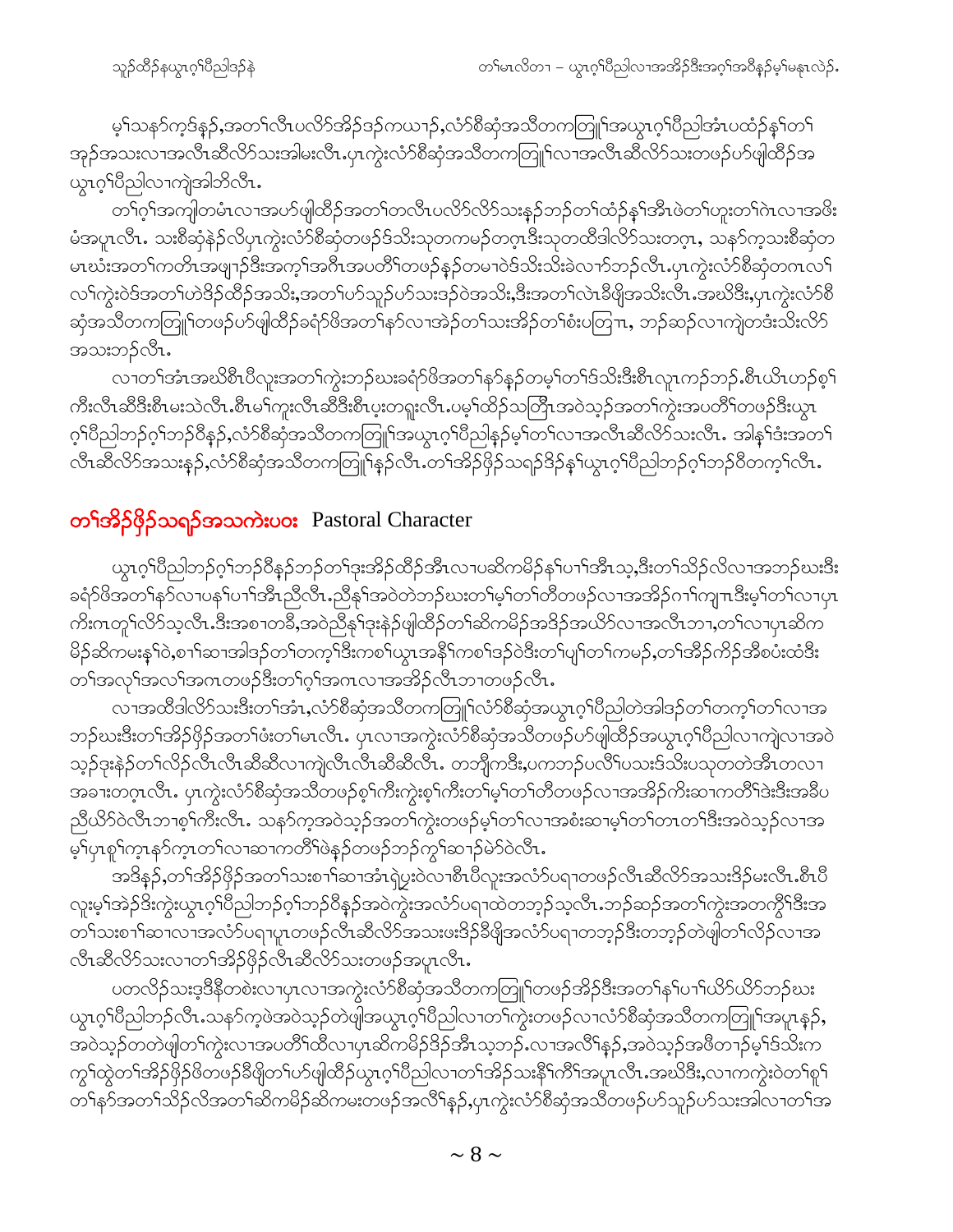နိဂ်ကီ1,ပုၤတ႑်လိဉ်ဘဉ်နိ<sup>႖</sup>န္ဓိ႖န္ဒီႏဘုုံလ႑ယ္ဓ႑ဂ္ဂါပီညါထံဉ်န္ ါမၤလ႑ပုဲၤတ႑်လိဉ်တဖဉ်အံၤသ္စတခ်ီလီၤႉဒီးအစ႑တခ်ိႇအ ယွၤစ္ ်ပြည္ပါတ ်ကွဲးတဖဉ်ဖျလြီၤဆီဒီးယွၤစ္ ်ပြည္ပါဘဉ်စ္ ်ာဘ္ ဝိဖဴးဒိဉ်လီၤ.

လၫသၢခါတခါန္ဉ်,လံာ်စီဆုံအသိတကတြူၫ်အယွာဂ့ၫ်ပိညါန္ဉာ်လီၤဆီဒီးယွာဂ့ၫ်ပိညါဘဉ်ဂ့ၫ်ဘဉ်၀ိီဒီဖြိုလ႑လံာ်စီ ဆုံအသိတကတြူၫ်အယွာဂ့ၫ်ပိညါလၫအလီၤဆိတကလုၥ်လီၤႉ ပုၤကွဲးလံာ်စိဆုံအသိတဖဉ်သူတ႑်ကွဲးအက့႑်အဂီၤဒီး အတၫ်အိဉ်ဖျိလၫတဒံးသိးလိ်သသားဘဉ်.

### တ<mark>်္ဂအက္ဂ္</mark>ဂါအဂီးအကလုာ်တဖဉ် Genres

ယွၤဂ့ါပီညါဘဉ်ဂ့ါဘဉ်ဝိနဉ်ဘဉ်တါကွဲးအီၤလၢအက့ါအဂ်ီၤလၢအမ့ါတၫ်နိဉ်ထံးနိဉ်ဘိလီၤ.–ပကိးအီၤလၢတ႑် ကွဲးထိရိၤမ့တမ့<sup>ရ်</sup>တ<sup>ရ</sup>ကွဲးဖးထိလၢအကွဲးတ<sup>ရ</sup>ထဲတခါ&ၤအဂ္ဂၢိလိၤႉတ<sup>ရ</sup>ခဲလၫာ်လၢအဖျါထိဉ်လၢယွၤဂ့ၢိပိညါဘဉ်ဂ့ၢ်ဘဉ်ဝိ အပူၤန္ဉာိမ့္ပ်တ္ပါက္ပဲးထိရီၤလီၤ.

လၫအထိဒါလိ5်အသးဒီးတၫ်အံၤႇလံ5စိဆုံအသိတကတြူၫ်အယွာဂ့ၫ်ပိညါနဉ်ဘဉ်တ႑်ပ5်ဖျ်အီၤလၢအက့ၫ်အဂိၤ အါကလုဉ်လီၤ. တၫ်ကွဲးအါကလုဉ်ဟဲဖျါထိဉ်လၫလံဉ်စိဆုံအသိတကတြူၫ်အပူၤလီၤ. မ့ၫ်တဲလၢအတကွိဉ်လဲ႑်လဲ႑်နှဉ်, အဝဲအိဉ်ဒီးအက့်၊အဂ်ီၤခံခါ–တၫ်ကွဲးပူတဖဉ်ဒီးလံာ်ပရၢတဖဉ်လီၤႉလံာ်တ႑်သးခုကစိဉ်လွံၤ်ဘုဉ်ဒီးလံာ်မၤတ႑်မှၤ်ပူတ႑် ကွဲးတဖဉ်,ဒီးလံာ်အိဉ်တ့်၊အဂၤတဖဉ်မ့ှ၊်ပှၤတ႑်မၢဖိအတ႑်ကွဲးဆူတ႑်အိဉ်ဖှိဉ်တဖဉ်မှတမ့်၊လံာ်ပရၢလီၤ.ဒီးလၢလံာ်စီဆုံ အသိတကတြူၫ်အတၫ်ကွဲးပူဒီးလံာ်ပရၫန္ဉာ်,ပထံဉ်စ့ၫ်ကီးထါစံးပတြ႑ာ,တၫ်ထုကဖဉ်တဖဉ်, တ႑်မၤလိာ်တဖဉ်, တ႑်ပာ် ဒ္ဒဉ်ပာ်ကမဉ်တဖဉ်;နိ<sup>6</sup>ကစ<sup>6</sup>အတ<sup>6</sup>သက္ဂ််ါကညး,တ<sup>6</sup>ထံဉ်လ႑ည<sup>္ပြ</sup>ခ်ိတဖဉ်,တ<sup>6</sup>ဟ္ဥာ်ကူဉ်ဟ္ဥပ်းတဖဉ်ဒီးတ<sup>6</sup>ကွဲးအက လှာ်အဂၤတဖဉ်လီၤႉသနာ်က့ႇလံာ်အက့ၢ်အဂီၤလီၤဆီလိာ်အသးတဖဉ်အံၤႇပတထံဉ်အီၤလၢယ္ဂၤဂ့ၢိပိညါဘဉ်ဂ့ၢ်ဘဉ်၀ိ အပူၤဘဉ်ႉ

#### တ<sup>ှ</sup>အက္ခ်အကယ်ယိတ် Basic Framework

ယ္လ္ဂၤဂ္ဒ္ဂါဝိည္ပါဘဉ်ဂုိဘဉ်၀ိတိုဝဲတ႑်အက္ဒ္ဂါအဂ်ိဳၤယိယိဖိအခံလ႑တ႑်အိဉ်ဖိုဉ်အတ႑်စံဉ်စိၤတဲစိၤလ႑နံဉ်ကယၤတ ဖဉ်အပူၤလီၤႉဒ်ပထံဉ်တ့်ౕလံအသိးႇပုၤထိဒါခဲးသလႈ့ဖိအယွπဂ့ၢိပိညါဘဉ်ဂ့ၢ်ဘဉ်ပိတဖဉ်ပိဉ်ထွဲဝဲဒ်အံၤ−လံဉ်စီဆုံအတၤ် တၫ်သိဉ်လိဘဉ်ဃးဒီးယွၤဟဲဆိဝံၤ*–*ဟိဉ်<sup>ဌ</sup>ဉ်ဖိအဂ္ဂါပီညါတၫ်အုဉ်ကွၤဒီဉ်ကူးအပီညါ,တၫ်အိဉ်ဖိုဉ်အဂ္ဂါပီညါဒီးမုၫ်နံၤလၢ ခံကတၫ်အဂ္ဂါပီညါလီၤ.

ခဲအံၫႇပတဲသ့လၫပှၤကိႏၵၤလၢအသ့ဉ်ညါလံာ်စိဆုံအသိတကတြူၫ်သ့ဉ်ညါဝဲဂ္ၤဂ္ၤလၢႇလၢလံာ်စိဆုံအသိတက တြူ်ကဲဘဉ်ဃးတၫ်ဂ့ၫ်တဖဉ်အံၤခဲလ႑ာလီၤႉလံာ်စီဆုံအသိတကတြူၫ်သိဉ်လိလံာ်စီဆုံ, ကစ႑်ယွၤအဂ့ၢ်, ဟိဉ်ခိဉ်ဖိအ ဂ့ౕၢ,တౕၢအှဉ်ကူၤဒိဉ်ကူၤအဂ္໌ၢ,တ႑်အိဉ်ဖိုဉ်ဒီးမှၤ်နံၤလၢခံကတ႑ၢ်အဂ္໌ၢလီၤႉသနၥ်က္ခတကတိႝၤ်ဃိႇမ့ၤ်တၤလၢအရှုဒိဉ် လၢပကသ့ဉ်ညါဘဉ်လၢလံာ်ဆုံအသိကတြူၫ်နဉ်တဘဉ်တၫ်ရဲဉ်လီၤအီၤဒီး အက့ၢ်အဂ်ီၤတဒ်သိးဒီးယွၤဂ့ၢ်ိ၀ိညါဘဉ်ဂ့ၢ် ဘဉ်ဝီဘဉ်လီၤ.

နံဉ်ကယၤတဖဉ်တချူးခရံဉ်နံဉ်နဉ်,လံဉ်စိဆုံအလိႝၤလံၤတကတြူ<sup>ရ</sup>အဝံတဖဉ်ကစ<sup>ရ</sup>ယွၤကစံဉ်ညိဉ်ထံကိ<sup>ရ</sup>လၢအ မၤတၫ်ဒဲးဘးလၢအမ့ၢ်ကိၢိအံ့ဉ်စရလးခ်ိဖျိတၫ်ဘဉ်ကဲကု၊်အါနံၤအါလါလၢတခ်ိဘိမှ၊်အပူ၊ဒီးဘဉ်ကွ၊်ဆ႑ာ်မဲှာ်တ၊်မၤတ တီတလိၤအီၤလီၤႉသနဉ်ကဲ့ဝံတဲ့စ့<sup>၎</sup>ကီးဝဲလၤလၢမု<sup>ု</sup>နံၤခံကတၤါကစါယွၤကပတုဉ်အတ<sup>၎</sup>ကဲကုါလၤတခ်ိဘိမု<sup>ု</sup>ဒီးဟဲစိဉ် မုîနံၤအသိလၢအပှဲၤဒီးတౕါမၤနπဒီးတၢ်ဆိဉ်ဂ့ၤလီၤ.ဒီးအ၀ဲကမၤလၢပှဲၤတၢ်အံၤဒီဖျိအမံၤရုံအၤပှၤလၢအကဒုးအိဉ်ထိဉ် ယွၤအဘိအမုၢိလၫဟိဉ်<sup>ဌ</sup>ဉ်ချၫအံၤႇလၫအကစံဉ်ညိဉ်ယွၤအဒုဉ်အဒါဒီးဟဲစိဉ်တၫဆိဉ်ဂ္ၤလ<sup>ုံ</sup>လှဲ၊ဆူယူအဖိလၫအနဉ်အိၤ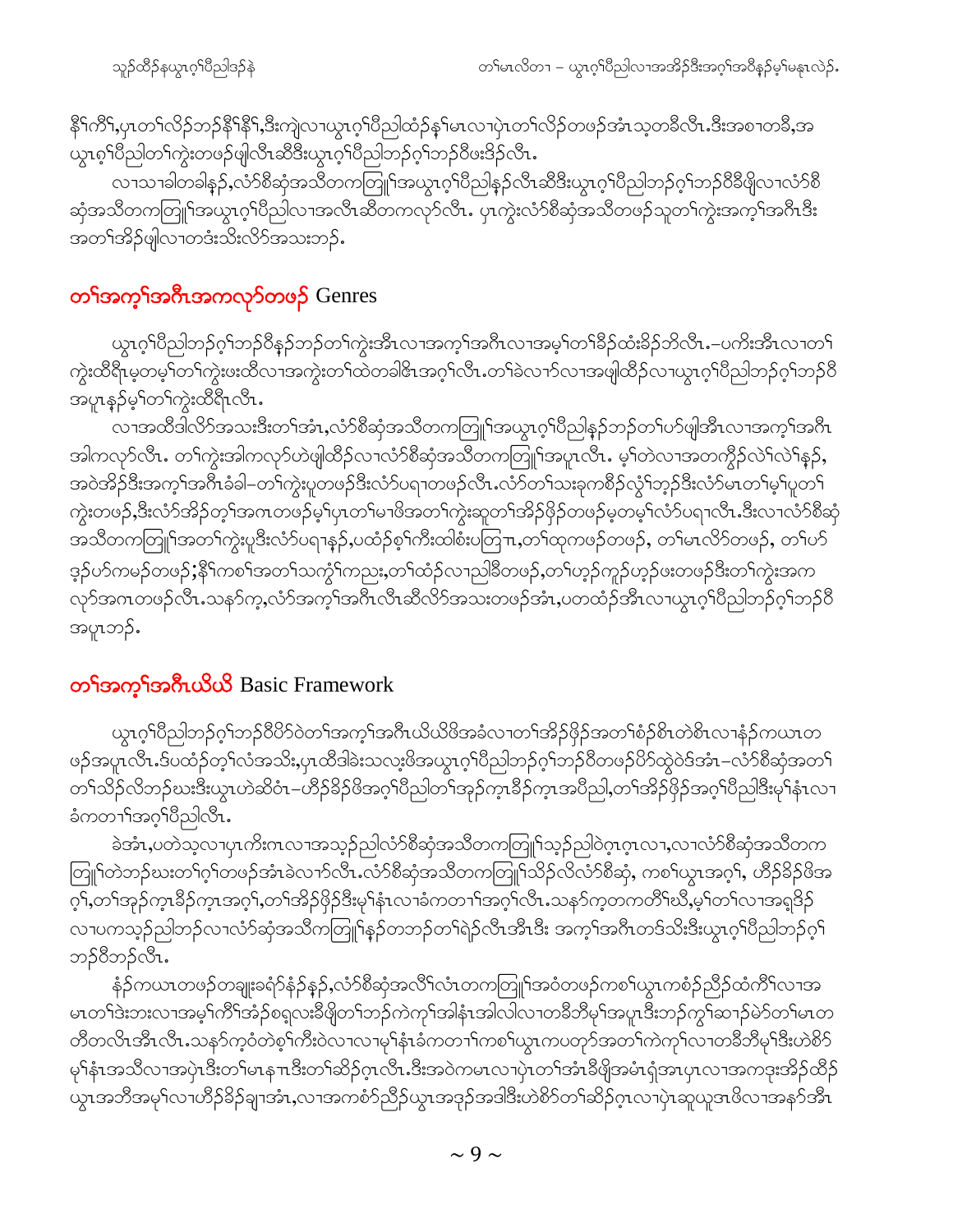နိ<sup>ု</sup>နိ<sup>ုဒ္မ</sup>ီးပုၤတ<sup>8ွ</sup>ဘီမု<sup>ု</sup>ဖိလၢအနဉ်အိၤနိ<sup>ု</sup>နိ<sup>ု</sup>လိုၤ.တုၤလၤလံာ်စီဆုံအသိတကတြူၫ်အစိၤန္ဉာ်, ပုၤယူဒၤဖိတဖဉ်တူၫ်ဘဉ် တၫ်ကီတၫ်ခဲလၫတခ်ိဘိမုၫ်အပူၤအစိၤတဖဉ်အစိၤႇဒိးအစ႑တခ်ိႇဖဲမ္ၤရုံအၤလဲၤတုၤန္ဉာ်,ဃုာ်ဒီးအိၤႇယ္ပၤအဘိအမုၫ်လၫခံ ကတၫ<sup>ု</sup>နဉ်ႇကဲထိဉ်တၫ်ဂ့<sup>ရ</sup>ခိဉ်သ့ဉ်တခါႇမ့တမ့<sup>ရ</sup>အခိဉ်သ့ဉ်ကတၫ်၊ဒဉ်လဲ9်ႇအဝဲနု၁်လီၤအိဉ်လ႑ယူဒၤဖိအယွၤဂ့<sup>ရ</sup>ပီညါခဲ လၫာ်အပူၤလီၤ.ပှၤယူအဖိလၫအမၤလိယွၤဂ့ၢ်ညါတဖဉ်အခိဉ်နု၁်ပှဲၤဒီးတၢ်သံကွံၢ်တဖဉ်အံၤလီၤ.''မှၤရုံအၤကဟဲအခါဖဲ လဲဉ်''?"မှၤရုံအၤကဟဲစိဉ်မှၫ်နံၤဖးဒိဉ်လၢအမှှၫ်မှၫ်စံဉ်ညှိဉ်နံၤဒီးကဟဲစိဉ်တ႑်ဆိဉ်ဂ္ဂၤဆိဉ်ဝါဒ်လဲဉ်''ဒိး,''ကစ႑်ယွၤအပုၤ ဂြိမှ်လာအသးတိတဖဉ်ကဘဉ်အိဉ်မူခ်ိးကွှ်လျှိမှုရဲ့အာအကျဲဒ်လဲဉ်''?

တၫ်ဂ့ၫ်ိန်ညသု့ဉ်တဖဉ်အံၤမ့ၢ်တၫ်ဂ့ၤ်လၢပုၤကွဲးလၢလံာ်စီဆုံအသိတကတြူၫ်တဖဉ်ပာ်ဒိဉ်ဝဲဒိဉ်မးလိၤ ပုၤကွဲလံာ် စိဆုံအသိတဖဉ်သူဉ်ထိဉ်အယွာဂ့ါပိညါလၢအယွာအဘိအမှါလၢအကဟဲလၢမှါနံာခံကတၢါဒိီးလၢမ့ာရုံအာအပူာလီာ သနၥ်က္ခအဝဲသု့ဉ်သူဉ်ထိဉ်ဝဲဒ်ခရံာ်ဖိအကျိုၤအကျဲလီၤ.

ယ့ဉ်ရူးဒီးအပုၤတၫ်မၢဖိတဖဉ်ရဲပွးအတ႑်ထံဉ်ဘဉ်ဃးတ႑်ကတ႑ာ်လၢတခ်ိဘိမှာ်အပူၤဒီးယွၤအဘိအမှာ်လၢမ့ၤရုံ အၤတဲ8်ာဝဲန်ှဉ်တမ့်ၫယိယိဖိႇလိၤလိၤလာယူဒၤအပှၤမၤလိယွၤဂ့ၢိပိညါတဖဉ်ဆၢမုၢ်လၫဝဲဘဉ်လီၤ.ပှၤကွဲးလံာ်စီဆုံအသိ တကတြူၫ်တဖဉ်အဖိတ႑ာ်အကျါတခါမ့ၫ်ဒ်သိးကရဲပွးတ႑်သုးဃိၤလၢတခ်ိဘိမုၫ်ဒိး တ႑်ဒဲးအပူၤဆူယွၤအဘိအမှ႑်လ႑ မံၤရုံအၤအစုပူၤန္ဉာ်အိဉ်ဟ်ဃုာ်ဒီးတ႑်ဂ့ၫ်ဘုံဘူဒီးတ႑်လ႑ပကဘဉ်ဆဲးရဲလီၤႉလံာ်စီဆုံအသိတကတြူၫ်တဲဝဲယ့ဉ်ရူးမၤက တၫၲာတ်မၢကဲကုၲလၢတခ်ိဘိမုၲအပူၤဒီးစးထိဉ်မှၤရုံအၤအဘိအမုၲဖဲအဟဲလီၤလၢဟိဉ်ခိဉ်အခါလီၤ.မုၢိတနံၤခရံဉ်က သန>်က္ႇဆၢကတိိၤ်လၢတခ်ိဘိမှၤ်အပူၤဒိးမ္ၤရုံအၤအဘိအမှၤ်န္ဥအိဥ်ဝဲတခါတကပၤလိၤႉ

ပုၤက္ပဲးလံာ်စိဆုံအသိတကတြူၫ်တဖဉ်ကွဲးအတ႑်ကွဲးပိၥ်ဝဲတ႑်အက္႑်အဂၤယိယိဖိအံၤလီၤ အဒိန္၁်,ဘဉ်ဃးဒီးက စၫ်ယွာနှဉ်ႇအဝဲသ့ဉ်တရဲဝဲပကဘဉ်ဆိကမိဉ်အဂ္ဂါဒိဉ်ဒိဉ်ယိဉ်ယိဉ်ဘဉ်ႇမ့မ့ှ်တခ်ီရဲပွးဝဲကစ႑်ယွာမာတ႑်မနာလာပတ႑်ဒဲး ဘးအဂိ်<sup>ရ</sup>,ဒီးဆၫကတိ််၊ခဲအံၤအဝဲမၤမနုၤလဲဉ်ဒီးမှၢိနံၤလၢကဟဲတဖဉ်အဝဲကမၤဒ်လဲဉ်လိၤႉအဝဲသ့ဉ်တဟ့ဉ်စ့<sup>၎</sup>ကိီးတ႑် သံကွၫ်သံဒိးလၢပဘဉ်ဟ့ဉ်ထိဉ်တၫ်ဆိကမိဉ်ဖဲအဝဲကွဲးတ႑်သိဉ်လိဘဉ်ဃးဒီးခရံာ်ဘဉ် လၢအလိၢိန္ဉာ် အဝဲသ့ဉ်ရဲပွးလၢ ဘီမု`ါစးထိဉ်နဉ်ခရံဉ်မ့`ါၦၤဒ်လဲဉ်ဒီးဆဲးမ့`ါၦၤဒ်လဲဉ်ဒီးတုၤလၢတ`ါလၢတ`ါၦဲၤတစုလီၤ.

ကစၫ်ယွၤအသးစိဆုံစ့ၫ်ကီးဘဉ်တၫ်ကွဲးအဂ့ၢ်လၢကျဲသၢပတိႝၤ်§,''ပုၤတဂၤလၢအဟဲ''''ပုၤလၢအမၤဆူဉ်ထိဉ် တၫ်အိဉ်ဖိုဉ်,''ဒီး''ပုၤတဂၤလၢအကမၤလၢပုဲၤတၫ်ခဲလၢာ်ခဲဆ့လၢမှၢ်တနံၤလိၤ'' တ႑်သိဉ်လိဘဉ်ဃးတ႑်အှဉ်က္ၤခိဉ် က္နာစ့<sup>ရ</sup>က်ိဳးဘဉ်တ<sup>ရ</sup>ကွဲးအိၤအက္ခ<sup>ရ</sup>အဂြီးဒ်နဉ်လီၤ.တ<sup>ရ</sup>အုဉ်က္နာနိဉ်ကဲ့ နှဉ်ကဲထိဉ်လံ,ဘဉ်ဆဉ်တဆဲးအသးဒီးလၫယွၤအ ာ<br>ဘီအမုၢိကပၢတၢ်အဂ်ိ<sup>ရဒ္</sup>ဒီးကလၢပှဲၤခဲလၫာ်ဖဲခရံာ်ဟဲက္ၤပှဲၤတၢ်လၤကပိၤလိၤလၢကျဲဒ်အံၤတၢ်ကွဲးအက္ဒၢ်အဂ်ိၤလၢပ ထံဉ်လၢလံာ်စီဆုံအသိတကတြုု၊်အပူၤအံၤလီၤဆိၒးဒိဉ်ဒီးတၫ်ကွဲးအက့ၢ်အရီၤလၢပထံဉ်လၢယွၤစှၢိပိညါဘဉ်ဂ့ၢ်ဘဉ်ဝိ အပူၤလီၤ.

အဃိဖဲပထိဉ်သတြိယွၤဂ့ါပီညါဘဉ်ဂ့ါဘဉ်၀ီဒီးလံာ်စီဆုံအသိတကတြူ၊်အယွၤဂ့ါပီညါနဉ်ပထံဉ်ဘဉ်အတၤ်လီၤ ပလိ်ာတဖဉ်ဒီးအတၫ်တဒ်သိးလိ်ာအသးတဖဉ်လီၤႉ ယွၤဂ့ၢ်ပိညါဘဉ်ဂ့ၢ်ဘဉ်ဗိအိဉ်သူဉ်လီၤအသးလၢလံာ်စိဆုံအပူၤႇ ဒီးအတ႑်ကတိၤခဲလၫာ်မှတမ့်၊အယွာက်ပြီညါတဖဉ်ဘဉ်မ့ှ၊်တ႑်ဟဲလၢလံာ်စီဆုံႇလၢအအၫဉ်လီၤတ႑်သိဉ်လိဒီးတ႑်အ ဘဉ်တဖဉ်ဒ်သိးလီၤႉလၢကျဲဒ်အံၤႇတၫ်ခံမံၤအံၤလီၤက်လိဉ်သးလီၤႉသနဉ်က္ခအတကတိႝၤ်ဃီႇတ႑်လီၤဆီလၢအရှုဒိဉ်တ ဖဉ်လၢယ္လၤဂ့ౕၢပိညါဘဉ်ဂ့ౕၢဘဉ်၀ိဒိီးလံာ်စိဆုံအသိတကတြူၤ်အယွၤဂ့ၤ်ပိညါအိဉ်စ့ၤ်ကီးဝဲလီၤ.

ခဲအံၤဖဲပဃုဃိထံတ႑်ရလိ႒်မှာ်လိ႒်လၢလံ႒်စိဆုံအသိတကတြူၫ်ဒီးယွာဂ့ၫ်ပိညါဘဉ်ဂ့ၢ်ဘဉ်၀ိဝံၤအလိၢ်ခံ, ပက တဲ့၁်ကတိၤပသးလၢတၫ်ဂ့ၫ်အခိဉ်တိအသိတခါ–တ႑်မၤလဲ႑်ထိဉ်လဲၤထိလၢယ္ပၤဂ့ၫ်ပိညါဘဉ်ဂ့ၫ်ဘဉ်ဝိလၢခရံာ်ဖိအတ႑် အိဉ်ဖှိဉ်အတ<sup>ှ</sup>စံဉ်စိၤတဲစိၤအပူၤလီၤ.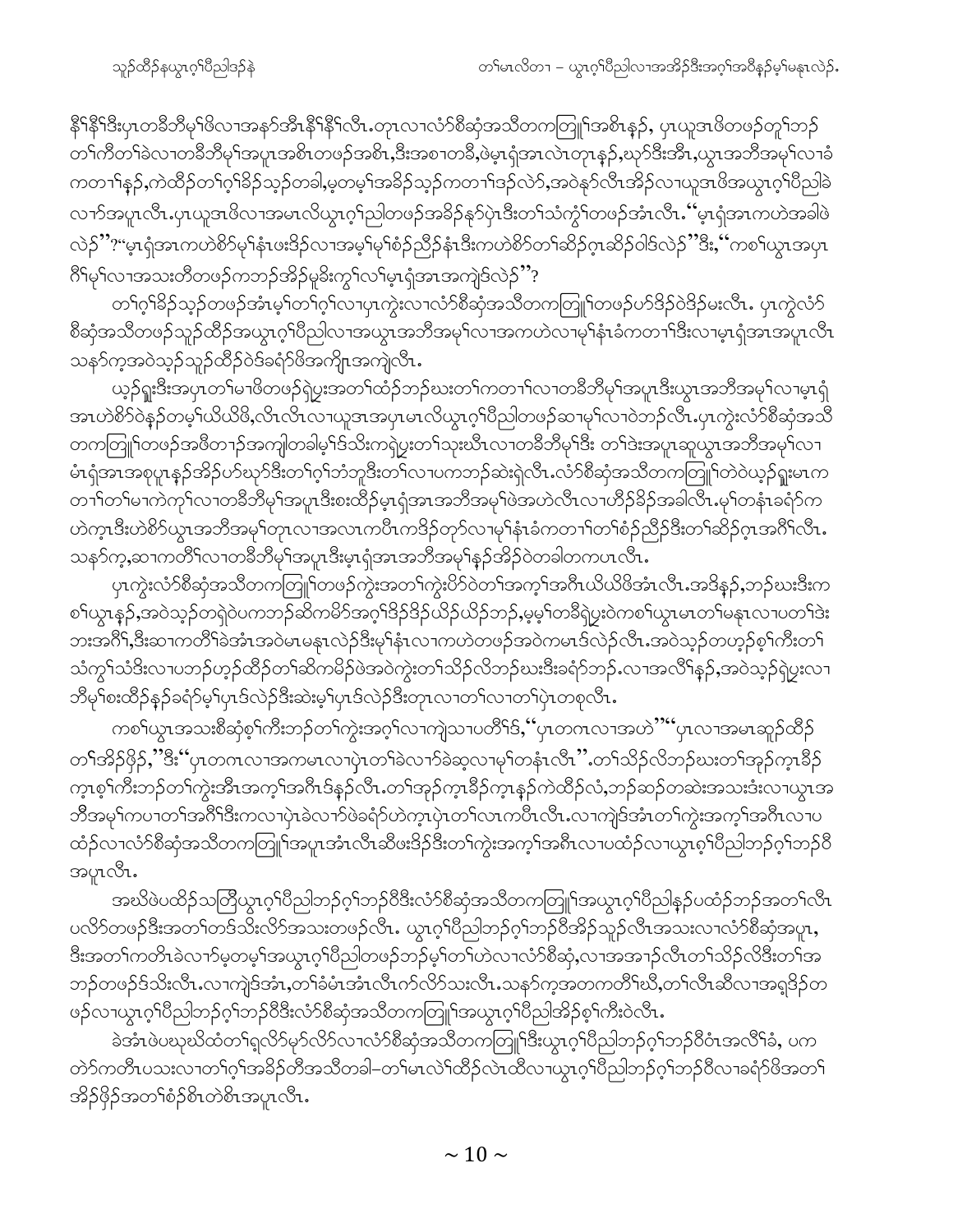## တ႑်လဲၤထိဉ်လဲၤထိလၢတ႑်စံဉ်စိၤတဲစိၤအပူၤ Historical Developments

ဒ်ပထံဉ်တ့ၫ်လံအသိႏႇယ္လၤဂ့ၫ်ပီညါဘဉ်ဂ့ၫ်ဘဉ်ဝိအံၤလီၤဆီဒီးယွၤဂ့ၫ်ပီညါလၢလံာ်စိဆုံအသိတကတြူၫ်အပူၤလၢ ကျဲအါဘိလီၤႉသနၥ်က္ႇတၫ်လီၤဆီတဖဉ်အံၤဒုးအိဉ်ထိဉ်တၫ်သံကွၤ်တဖဉ်း''ဘဉ်မနုၤအဃိပုၤထီဒါခဲးသလူးဖိတဖဉ်ႇလ႑ အနဉ်လံဉ်စီဆုံလ့ၤတုၤ်လ္ၤတိၤအံၤ,တူၤ်လိဉ်ယွၤဂ့ၤ်ပီညါလၤအလီၤဆီဒိဉ်မးဒီးလံဉ်စီဆုံအသိတကတြူၤ်အယွၤဂ့ၤ်ပီညါ လဲဉ်?"" ယွာဂ္ဂါပီညါဘဉ်ဂုၤ်ဘဉ်ဝီကဲထိဉ်တၤ်မာလိုအပတိၤ်ထိလာပုာခရံဉ်ဖိအါကပဉ်ကဲဒီးတူၤ်လိဉ်လာကျဲဒ်လဲဉ်?ကဲ ထိိဉ်သ့လၢကျဲဒ်လဲဉ်?"

ပကကွဲးပာ်ဖိုဉ်ကူၤတၫ်ဂူၫ်အံၤလၢကျဲဒ်အံၤလီၤ.ယွၤဂူၫ်ပိညါဘဉ်ဂုၤ်ဘဉ်၀ိဟဲနိဖျိဘဉ်တ႑်အကတိၤ်အါမးလၢတ႑် အိဉ်ဖိုဉ်တ<sup>ှ</sup>လဲၤခီဖြိုအပူၤဒီးတၫ်မၤတၫ်အခဲ့အပုၤအတ႑်မၤလၢဟိဉ်<sup>၌</sup>ဉ်လၢအဆီတလဲအသးတဖျာဉ်အံၤအပူၤလီၤ.ဒ် ခရံာ်ဖိအတ<sup>၎</sup>ဘူဉ်တ<sup>၎</sup>ဘါရာလီၤအသးလၫယရူာရှလ့ဉ်ဒီးဟိဉ်<sup>ဌ</sup>ဉ်ဒိဘ္ဉာ်အသိး,ပှာမာလိယွာဂ့်္ဂါပိညါလၢအမ့်္ဂါခရံာ်ဖိတ ဖဉ်ဘဉ်စံးဆၢတၫ်သံကွၫ်အါမးလၢတၫ်ဆီတလဲဒီးတၫ်တၤတၫ်ဒီးအိၤအပူၤလီၤႉလၢခံကတၫၢိန္ဉ $\mathfrak{z}_2$ တ႑်စံးဆၢလၢအသူဝဲ တဖဉ်ကဲထိဉ်ဝဲယွာဝှါပိညါဘဉ်ဝှါဘဉ်ဝီလီာ.

အခ်ိႆဉ်ထံးနဉ်ႇပုၤခရံာ်ဖိအါဂၤတသးဆူဉ်လၢကဒုးအိဉ်ထိဉ်ယွၤဂ့ၫ်ပိညါလၢအဆိံသလဲအသးခ်ိဖျိလၢတ႑်ဆဲးတ႑် လာဆီတလဲအသးအဃိန္ဉာိဘဉ်ႉဘဉ်ဆဉ်လံာ်စိဆုံအသိတကတြူၫ်ဒုးသ့ဉ်ညါပုၤရဲရဲလၢပမူပဒါဒ်ပုၤလၢအပိာ်ခရံာ်အခံ အသိး ပကဘဉ်အိဉ်မူဂၢါဂၢါကျၤကျၤလၢတၫ်မှ့ါတ႑်တိလၢအဟဲဖျါထိဉ်လံာ်စိဆုံအပူၤဒ်သိးဒီး ပကသ့တဲတ႑်မှု တၫ်တိအံၤလၢပုၤနှၤ်ပၢၢအိၤကသ့လိၤ.အနိၤ်ကိၤ်နဉ်,ခရံဉ်အနိၤ်ကစၤ်ဒဉ်ဝဲသိဉ်လိပုၤလၢပကမၤတၤ်အံၤလၢတၤ်မၤလိဉ် ဖးဒိဉ်အပူၤလီၤ.ပကကန>်သကိႏအတၤ်ကတိၤလၢလံ>်(မးသဲ၂၈း၁၈–၂၀)တက့ౕ၊–

မၤသးဒ်န္နဉ်ဒီး,လဲၤဒုးကဲထိဉ်ပုၤအကလုဉ်တဖဉ်ခဲလ႑ာ်လ႑ယပျဲ့ၫ်ယဘိဉ်တက္ ၫ်.ဒီးဘျၫအီၤလ႑ပ ၫ်,ဒီးဖိခွါ,ဒီးသးစိ ဆုံအမံၤအပူၤတကၠ႑်.ဒီးသိုဉ်လိသီလိအိၤႇဒ်သိးအကတိ႑်န္ ၫ်ကယဲ႑်တ႑်လ႑ယမၤလိဉ်တ္ ႑်သုခဲလ႑ာ်တကၠ႑်.ဒီး ကွ ်ကွ ်,ယအို ် ဒီးသုက်းမှ ်နံးမှ ်ဒဲး,တုၤတ ်အစိၤကတ႑်လီး.အၤမွ ်).

ယကပာ်သူဉ်ပာ်သးဖဲအံၤတခါ–လၢယ့ဉ်ရှုးတတဲလၢႇၴဴလဲၤဒီးဖးလံာ်စီဆုံဆူပှၤကိႏကလုာ်ဒဲးဘဉ်ိႆႛႉခဲအံၤႇပကတဲ လၢတၫ်ဖးလံာ်စီဆုံဆူတၫ်အိဉ်ဖှိဉ်ဖိခဲလၫာ်လၢတၫ်အိဉ်ဖှိဉ်ပူၤမ့ၢ်တၫ်လၢအရဒိဉ်,ဘဉ်ဆဉ်တမ့ၢ်တၫ်လၢယ့ဉ်ရှုးမၤလိဉ် ဝဲလၢတၫ်မၤလိဉ်ဖးဒိဉ်အပူၤဘဉ်ႉလၢပကမၤလၢပုဲၤတ႑်မၤလိဉ်ဖးဒိဉ်အံၤအဂိါႇယကဘဉ်''သိဉ်လိ''အတ႑်ကတိၤႇသိဉ် လိအကလှ်ကထါလီၤ.

လၢတၫ်ကတိၤအဂၤတဖျာဉ်,ပကဘဉ်ဃုကျဲလၢကန္1်ဘဉ်ယွၤကလုၤ်ကထါအတၤ်မ့ၤ်တၤ်တီ,ဒီးတၤ်မၤအံၤပာ် ဃှာ်ဒီးကျဲလၢပကၡဲပွးဂ္ၤထိဉ်ဒီးမၤဂ္ၤထိဉ်တ႑်ထံဉ်လၢပထံဉ်လၢလံာ်စီဆုံပူၤတဖဉ်ဒ်သိးပှၤလၢပခိဉ်ပဃၤာတဖဉ်န႑် ပၢၢၳ၀ဲကသ့အဂိၢိလိၤႉလၢတၫ်သးအိဉ်လၢကသိဉ်လိႇကတဲသကိႏတၫ်လၢအဂ္ဂၤကတၫၢ်ႇဒီးကမၤလၢပှဲၤတၫ်မၤလိဉ်ဖး ဒိဉ်အံၤအဂိါယွၤဂ့ါပိညါဘဉ်ဂ့ါဘဉ်၀ိဟဲကဲထိဉ်ဝဲဒီးဆဲးမၤဒံးအသးလၢမှါမဆါတနံၤအံၤလိၤ.

ပကတဲသက်ိးလျာအဖုဉ်တၫ်စံဉ်စိၤတဲစိၤအဂ့ၢ်သၢခါလၢအဒုးကဲထိဉ်ယွၤဂ့ၢ်ပိညါဘဉ်ဂ့ၢ်ဘဉ်ဝိဒ်ပသ္ဉဉ်ညါလၢမုၢ်မ ဆါတနံၤအံၤအသိးလ်ိဳၤ.–တ႑ပၫ်သ္ဉ်လၢပျ႑ာအယွၤဂ့ၢိပိညါ,လၢအစးထိဉ်လၢခရံဉ်နံဉ် ၁၅၀ တုၤခရံဉ်နံဉ် ၆၀၀, ဒီးတ ဆီတဆီကဲထိဉ်ဝဲယွာဂ့်္ဂါ၀ိညါဘဉ်ဂ့်္ဂဘဉ်၀ိႏွံခဲ့ဆဲသလူးလာပျπအယွာဂ့်္ဂါ၀ိလာစးထိဉ်လာ ခန္ေပါဝဝ တုာ ခန္ေ၁၅၀၀, ဖဲယွၤဂ့ၫ်ပီညါဘဉ်တ႑်ဒုးအိဉ်ထိဉ်အီၤယွၤဂ့ၫ်ပီညါဘဉ်ဂ့ၫ်ဘဉ်ဝီလၢအရှဒိဉ်လီၤ.ဒီးသ႑ပုၤထိဒါခဲးသလူးအယွၤဂ့ၫ်ပီညါ,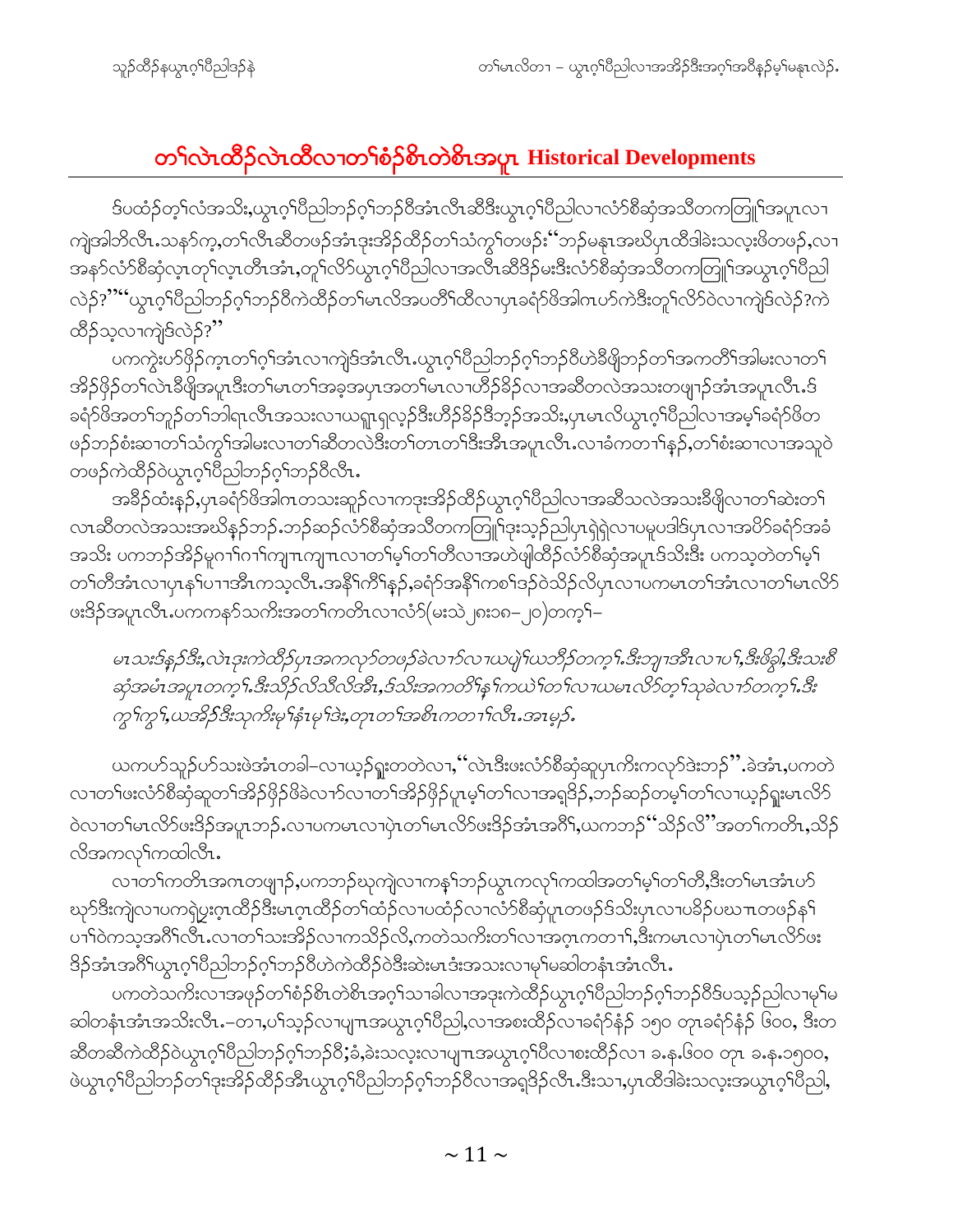ကျဲလၢပုၤထိဒါခဲးသလုးလၢအအိဉ်လၢခႉနႇ၁၅၀၀,တုၤမှၫ်မဆါတနံၤအံၤတၫ်ဒုးအိဉ်ထိဉ်ယွၤဂ့ၫ်ပိညါဘဉ်ဂ့ၢ်ဘဉ်၀ီလီၤ.ပ ကစးထိဉ်လၢတ<sup>၎</sup>ကွ<sup>၎</sup>ကဒါက္•တ႑်ဟူးတ႑်ကလၢအဆိကတ႑ာ်တဖဉ်ဆူတ႑်ဒုးအိဉ်ထိဉ်ယွၤဂ့<sup>၎</sup>ပိညါဘဉ်ဂ့<sup>၎</sup>ဘဉ်ပိဖဲခရံဉ် အစိၤဆၢကတိႝၤ်ဒ်အပုၤတၤ်မၢဖိအစိၤဆၢကတိႝၤ်၀ဲႏႇအလိၤ်ဆုံပါသူဉ်လၢပျπအစိၤဆၢကတိႝၤလိ…

## ပ**်ာ**သူ့ဉ်လာပျπအယွာဂ့<sup>ရှ</sup>ပိညါ Patristic Theology

ဒ်သိးပကန1်ပၫါယ္ဂၤဂ့ါပီညါအဆိကတ႑ါတပတိႝၤ်အံၤႇပကကၠ႑်သက်ိးတ႑်ဂ့ါခံမံၤ–တၢႇတ႑်ဆီတလဲလ႑တ႑်ဆဲး တၫ်လၤလၢတၫ်အိဉ်ဖိုဉ်လဲၤဒီဖျိဘဉ်ဖဲပ႑်သ့ဉ်လၢပျ႑ာအစိၤႇဒိဳးခံႇတ႑်ဆီသလဲလၢယ္ပၤဂ့ၫ်ပီညါနီဖျိလၢတ႑်ဆီတလဲလၢ တၫ်ဆဲးတၫ်လၤအဃိလီၤ.အဆိကတၫၢ်ပကကွၫ်တၫ်ဆဲးတၫ်လၤလၢအဆီတလဲအသးလၢပ႑်သုဉ်လၢပျ႑ာအစိၤလီၤ. တ<sup>ှ</sup>ဆိတလဲလ တှ ဆဲးတ ှလာ Cultural Changes

တၫ်ဆီသလဲအဒိဉ်ကတ႑ၢ်တမံၤလၢအမၤအသးလၢခရံာ်ဖိလၢပျπတဖဉ်လဲၤဒီဖျိဝဲနဉ်မ့ၢ်ပှၤတ႑်မၢဖိတဖဉ်အ လိြခ႑ာ်သးလၢအမှ်ခရံာ်ဖိအတ႑်စူဉ်တ႑နှာ်သုံးအလိြလၢအဟံဉ်ဖးလးစတဲ့းဆူအဟံဉ်အသိလၤအမှဉ်ပုၤတခ်ိဘိမှဉ်ဖိ အအိဉ်လီၤႉတၫ်ဆီသလဲအသးတုၤဒဉ်လဲာ်,ပုၤလၢအတမ့ၢ်ပုၤယူဒၤဖိ,ပုၤတခ်ိဘီမှၢ်ဖိတဖဉ်,ကဲထိဉ်ဝဲပုၤမၤလိယွၤဂ့ၢ်ပိ ညါလၫအဆုၫတ႑်လၫတ႑်အိဉ်ဖိုဉ်အပူၤလီၤ.

နိဉ်န1်အတ1်ဆီတလဲဆု1အသးဆူတ1်ဆီတလဲဒိဉ်ဒိဉ်မှ1်မှ1်လ1ခရံဉ်ဖိအတ1်ဒုးအိဉ်ထိဉ်ယွπ့ဂ်ပိညါအပူၤလီၤ.ဒ် ပုၤမၤလိယ္ဇၤဂ့ౕၢိ၀ိညါလၫအတမ့ၤ်ပုၤယူဒၤဖိအသိးအဝဲသ့ဉ်ထံဉ်န္ၤ်တၤ်သးခုကစိဉ်လ႑အတၤ်လိၤ်ဒဉ်ဝဲႇအဝဲသ့ဉ်စးထိဉ်ရဲ ပ္မႈဒီးဒီသဒၢအတၫ်နဉ်လၫကျဲလၫအဘဉ်ထွဲဒီးဟုးလှဉ်ရိမ္၊ာအတ႑်ဆဲးတ႑်လၤဖဲဆ႑ကတိႝၤဖဲနဉ်လိၤႉအဝဲစးထိဉ်ကွဲးခရံဉ် ဖိအတ<sup>ှ</sup>စု<sup>ရ</sup>တ<sup>ှ</sup>န>်ဒ်ဟူးလ့ဉ်အတ<sup>ှ</sup>ဆိကမိဉ်ပီညါလၢအဝဲသ့ဉ်စိၤဆၢကတိ်၊အသိးလိၤ.

မ့ါတါလီၤကမၢကမဉ်လၢ,ခရံာ်ဖိတဖဉ်တမ့ါပှၤအဆိကတ႑ါလၢအဟဲစိၥ်လံာ်စီဆုံဆူပှၤဟူးလ့ဉ်ဖိအတ1်ဆဲး တၫ်လၤအပူၤဘဉ်ႉနံဉ်ကယၤတဖဉ်တချူးခရံဉ်ဒဉ်လဲာ်,ပုၤယူအဖိအါအါဂိံၫ်ဂိံၫ်အိဉ်လီၤမှၢ်ပြံပြါလ႑တခ်ိဘိမှၢ်အပူၤလီၤ.ဒ် အဝဲသ့ဉ်အိဉ်မူထွဲဒ်လံာ်စီဆုံလိ်ၤလဲကတြူၫ်အသိႏႇယူၤဒၤဖိအမူးရှၫဉ်နရံဉ်တဖဉ်မ့တမ့ၢ်ပုၤလၢအဂုာ်ကျဲးစၫးတဲပွး အတၫ်နာ်ဒ်သိးပှၤကကကူၫ်လိ5်တဖဉ်စးထိဉ်တဲအတ႑်စူၫ်တ႑်နာ်အဂ္ဂါတုၤလၢမၤဘူးထိဉ်တ႑်အဆ႑လ႑ယူဒၤအတ႑် ဘူဉ်တ<sup>၎</sup>ဘါဒီးပှၤတ<sup>8ွ</sup>ဘိမု<sup>18ွ</sup>အဘၫဉ်စ႑ာနှဉ်လိၤ.

ခဲအံၤပှၤယူဒၤဖိတဖဉ်အံၤသုးဘူးအသးဆူပှၤတခ်ိဘီမုၤ်ဖိအအိဉ်နဉ်,အဝဲသ့ဉ်သူကျဲခံဘိလ႑ပှၤခရံာ်ဖိလ႑ခံတဖဉ် ိ9်ထွဲဝဲလီၤႉလၢတကပၤန္၄်ႇပှၤယူဒၤဖိအါဂၤမၤလီၤဟ့းလ့ဉ်အသးလၢတၫ်စူၫ်တၫ်နဉ်အပူၤတုၤဒဉ်လဲာ်အဝဲသ့ဉ်လီၤနုဉ် လၢတၫိပာ်ဖှိဉ်တၫ်ဘါခံခါလၢကဲထိဉ်တၫ်တမံၤဃိလိၤႉအဝဲသ့ဉ်ပာ်ဖှိဉ်လံာ်စိဆုံအလိံၤလံၤတကတြူၫ်အတ႑်နာ်တဖဉ် ၰာ်ဒီးပုၤလၢတနဉ်ကစၢ်ယွၤအတ႑်နဉ်ဒီးတ႑်မၤတဖဉ်လီၤႉတ႑်အဒိလၢအဖျါထိဉ်လၢတ႑်ပာ်ဖိုဉ်တ႑်နဉ်အံၤပကထံဉ် န5်အီၤလၢဖံဉ်လိဉ်လၢအဲလံဉ်စဲဒရံဉ်ယၤအတ<sup>၎</sup>ကွဲးတဖဉ်အပူၤလီၤ.ဖံဉ်လိဉ်အိဉ်မူလၢ(ချ.ခ.န.၃၀တုၤခ.န.၅၀)လီၤ.ဖံဉ် လိဉ်ဃုကျဲလၫကမၤဆံးလိၤတၫ်လီၤဆီလ႑လံာ်စိဆုံလိႝၤလံၤတကတြူၫ်ဒီးပုၤတခ်ိဘိမုၫ်ဖိအတ႑်ကူဉ်ဘဉ်ကူဉ်သ့အဘ႑ာ် စπ,8ီဖျိအဝဲဟ်လံာ်တၢမိၤရှတုၤယဲ`ါမိၤရှဒ်ပူအသိးဒီးတဲစ့`ါကီးဝဲလၢအဝဲအတ`်နဉ်ဒ်ယူအအတ`်နဉ်အံၤလီၤယူးယိဉ် ဟ်ကဲဒီဖျိလၫအမှၫ်တ႑်လၫအၰုဃိၤလိၤပလိ်ာဒီးဟူးလ္ဥ်အတ႑်ဆိကမိဉ်ယိဉ်တဖဉ်လီၤ.

တကတိႝၫဆီနဉ်ႇပုၤယူဒၤဖိလ႑နံဉ်ယၤဖိုဉ်တဖဉ်အံၤထံဉ်နှၤ်ကျဲလ႑ကတဲတ႑်ရှၤ်တ႑်နှာ်အဂ္ဂၤ်လ႑အဘဉ်ဘိုုးဘဉ် ဒါလၢဟူးလှဉ်ဖိအတၫ်ဆဲးတၫ်လၤတဖဉ်အပူၤလၢတလိဉ်လၢကဟ်ဖျါထိဉ်လံာ်စီဆုံအတၫ်နာ်လၢအဝဲသ့ဉ်အကျိဉ်အ တၫ်ဆဲးတၫ်လၤဒဉ်ဝဲဘဉ်လိၤႉတၫ်အဒိဖးဒိဉ်တမံၤလၢတၫ်မၤအပူၤမ့ၢ်တၫ်ဒုးအိဉ်ထိဉ်စုံးထူအကွဉ်ႇဟူးလ့ဉ်ကျိုာ်လံာ်စီ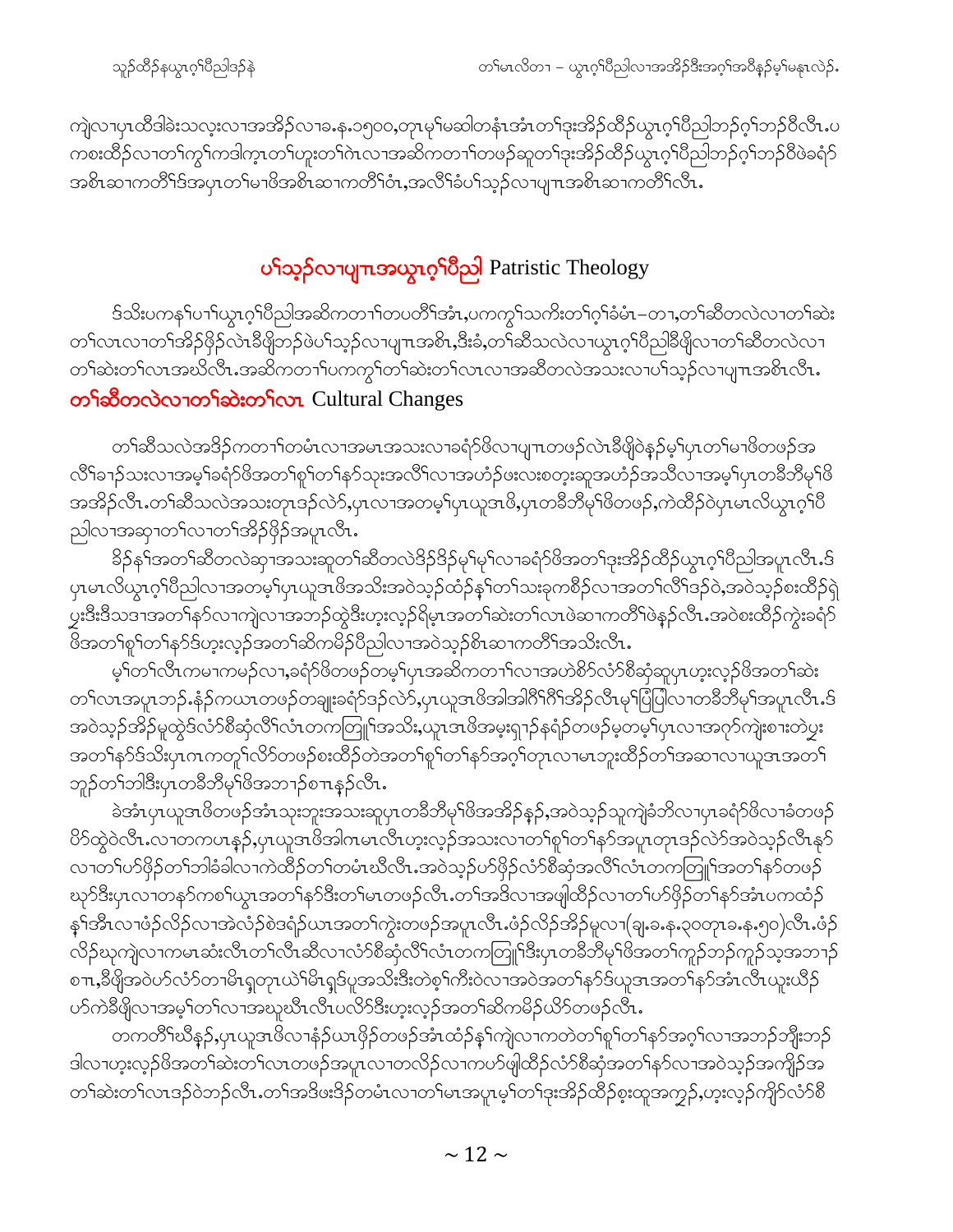ဆှံအလိ်<sup>ရ</sup>လံၤတကတြု်လိၤႉလံာ်စိဆှံအလိ်<sup>ရ</sup>လံၤတကတြူ<sup>ရ</sup>လၢဟူးလ့ဉ်အကျိၵ်ဘဉ်တ<sup>ရ</sup>ကျိန်ထံအီၤလၢစံဉ်နဉ်ကီးလၢ မဲးဒီးထၫဉ်ရနံယၫဉ်တ႑်လိႝၤက်းတီၤဒဲးဒ်သိးပှၤယူဒၤဖိမ့ၢ်ဂ့ၤႇပှၤဟူးလှဉ်ဖိမ့ၫ်ဂ္ၤလၢအတသွဇ္႑ဘြံၤအကျိဉ်တဖဉ်တန႑် ပၫ်လံာ်စီဆုံလီၤ.

ဖဲပါသ့ဉ်လၢပျπအစိၤအံၤပုၤမၤလိယ္လၤဂ့ါပီညါ့ခရံဉ်ဖိတဖဉ်သူစ့ါကီးဝဲကျဲခံဘိအံၤလီၤႉလၢတကပၤႇတၫ်အိဉ်ဖိုဉ် အခိဉ်အန<sup>ှ</sup>ုအါဂၤဟ်ဖှိဉ်ဃုာ်ခရံာ်ဖိအတ<sup>ှ</sup>ရုပ်တ<sup>ု</sup>နာ်ဒီးဟ့လ့ဉ်အတ<sup>ှ</sup>ရှုပ်တ<sup>ု</sup>နှာ်ဒ်သိးကနှၢ်ဘဉ်စ့၊်ဟ့လ့ဉ်အတ<sup>ှ</sup>နာ်လ<sup>ှ</sup>၊ လံာ်စီဆုံအသိတကတြူၫ်ပူၤအဂိၢိလိၤႉ အဝဲသ့ဉ်ကျဲဉ်ကျိဝဲခရံာ်ဖိအတ႑်ဘူဉ်တ႑်ဘါတ႑်ရှၤ်တ႑်နှာ်ဒီးပုၤလ႑တသ့ဉ်ညါ ယ္ပၤအတ႑်န>်ဒီးအတ႑်မၤတဖဉ်လီၤ.တ႑်ပာဖြဉ်ကျိဉ်ကျဲတ႑်စူ႑်တ႑်နာ်အီးယဲအိဉ်ထိဉ်လ႑လံာ်စိဆုံအသိတကတြူ႑် တၫ်အိဉ်ဖိုဉ်တဖဉ်အပူၤႇသနၥ်ကဲ့ဖဲပ႑်သ့ဉ်လၢပျ႑ာအဆ႑ကတိႝၤ်ကၡုၤ်ကရ႑လ႑အအိဉ်ဒီးတ႑်စူၤ်တ႑်နှာ်အိဉ်သိဉ်ဒီးတ ဖဉ်စးထိဉ်အိဉ်ထိဉ်လၢပုၤခရံဉ်ဖိအတ႑်စူ႑်တ႑်နှာ်အပူၤလံလီၤႉကရၢတဖဉ်အံၤမ့္၁ဝဲဇံၤဘုံဉ်&ၤနံ့ဉ်စπမ်ႇဘၤစ့လံဉ်ဒံဉ် စπမ်,ဒီးနပှၤနီးစ်ထံးဖိတဖဉ်လီၤ.လၫအကတကဟႇဖဲပှၤမၤလိယွၤဂ့်ၫိပညါလၫအမ့ၢ်ခရံဉ်ဖိအိဉ်သိဉ်ဒီးတဖဉ်ထိဒါတ႑် ပာ်ဖှိဉ်ဃုတ်ရုဂ်တၢ်နာ်လၢတဂ်ဃုကျဲလၢမၤတဂ်သးခုကစိဉ်လၢကျိုကျဲလၢအဘဉ်ဆူပှၤအံၤတဃဉ်ဖိလၢအမ့ဂ်ပှၤဟူး လှဉ်ဖိတဖဉ်အအိဉ်လီၤ.ဒ်အဝဲသ့ဉ်မ့\်ပှၤစူ\်က္ၤနှာ်က္ၤတ\်နီ\နီ\်လၢအစိာ်ခရံာ်အတ\်မၤလိာ်ဆူကလုာ်ကိႏကလုာ်ဒဲး အသိႏႈအဝဲသုဉ်ပာ်ဖျံထိဉ်အယွπဂ့ါပီညါလၫအဝဲသုဉ်အစိၤဆၫကတိႝၤ်တၤ်ဆိကမိဉ်အဒိဉ်အယိာ်ဒီးတၤ်ဘူဉ်တၤ်ဘါတ ဖဉ်အတၫ်ထံဉ်လၫအတယိကျဲဉ်ကျိဝဲဒီးလံာ်စိဆုံအတ႑်မှါတ႑်တိဘဉ်လိၤ

ၰာ်ဒီးတၫ်ဆဲးတ႑်လၤလၢအဆီတလဲအသးအံၤႇခဲအံၤပကကွ႑်သကိႏကျဲတနိၤလၢခရံာ်ဖိလၢအမၤလိယ္ပၤဂ့ၫ်ပိညါ နိ<sup>ု</sup>နိ<sup>ု</sup>တဖဉ်ဆီတလဲအသးဒ်သိးကထံဉ်နှၤ်ကျဲလၢကမၤတၤ်သးခုကစိဉ်လၢပှၤအံၤတဃာ်ဖိအကျါလၢပၤ်သ့ဉ်လၢပျ႑ာအ .<br>8ၤလီၤ.အသကဲးပ၀းမနၤတဖဉ်ဆီတလဲအသးလၢခရံာ်<sup>8</sup>အယွπဂ့ါဝိညါအပူၤလဲဉ်.

### တ<sup>ှ</sup>ဆီတလဲလၫယ္ဂၤ*ဂ့*်ါပီညှါ Theological Changes

ဖဲပါသ့ဉ်လၢပျπအစိၤအံၤ,တၢ်ဆိကမိဉ်ဆိကမးလၢအဒိဉ်စိဒီးတၢ်စူၢ်တၢ်နှာ်အတၢ်ဒိဉ်စိဒိဉ်ကမိၤလၢမဲးဒံးထၢဉ် ရှနယၫဉ်တၫ်လိႝၤ်တဖဉ်နဉ်ဘဉ်တ႑်သ့ဉ်ညါအီၤဒ်အမ့ၢ်နံဉ&–ဖျဲးထိဉ်နံဉ်စ႑ၤမ်လီၤႉတ႑်ကတိၤ်'နံဉ်&–ဖျဲးထိဉ်နံှဉ်စ႑ မ်ိပ္န်ေတြကတိၤလၢအတဲဖျတ႑်ဂ့ါအါမံ၊ႇဒီးဒုးနဲဉ်ဖျအတ႑်ဘူဉ်တ႑်ဘါအတ႑်ဆိကမိဉ်ဆိကမးလၢအတက္ဂိၤလဲြလီၤ. တၫ်ကိုးအီၤလၫနံဉ်&၊–ဖျဲးထိဉ်နံဉ်စπမ်ခ်ီဖျိလၢအအိဉ်သူဉ်လိၤအသးလၢဖျဲးထိဉ်အတ႑်သိဉ်လိအပူၤ,သန5်က့ဟ်ဃုဉ် စ့်ကြီးဒီးတၫ်ဆိက်မိဉ်ဆိကမးတဖဉ်လၢပှၤကူဉ်ဘဉ်ကူဉ်သ့တဖဉ်တဲဝဲ,လီၤဆီဒဉ်တၫ်ဖျိဉ်ထံးနုးးစ်အတ႑်ထံဉ်တဖဉ်လီၤ ..oြို့ထုံးန္းစုအွဲ႕မီဟ ၁- ၁- ၂၀၁–၂၇၉ လ်ိဳး

တၫ်စူၫ်တၫ်နှာ်အတ႑်ဆိကမိဉ်တဖဉ်အံၤမ့ၢ်ဘံဘူဘဉ်ဆဉ်,ပမၤဆံးလီၤအတကွိႝၤ်လၢတ႑်ဂ့ၢ်သၢခါလၢအမ့ၫ်ဝဲ– တၫ်ဂ္ဂၤတၫ်အၫအတ႑်ပဲ၁်ဖဴးနိုးဖဴႏႇတ႑ဆိကမိဉ်ဆိကမးႏဒီးတ႑်နှၤ်ဘဉ်တ႑်စိတ႑်ကမီၤလီၤ

အဆိကတ႑) နှံဉ်&ုဖျဲးထိဉ်နံဉ်စπမ်မ့ှါတှလာအကတိၤတှုခံမံၤလီၤအဝဲတဲဘဉ်ဃးတှုအခိဉ်သှဉ်ခံမံၤလၢအ ထိဒါလိ⁄ာ်အသးသးနိ<sup>၎႙ွ</sup>နိ<sup>႖႙ွ</sup>နီ၂ လ႑နဉ်&–ဖျဲးထိဉ်နံဉ်အတ႑်ထံဉ်အပူၤသးလ႑အကဆိုယ်ယိန္ဉာ်ဘဉ်တ႑်ပာ်ပနိဉ်အိၤ ဒ်အမ့<sup>ှ</sup>တၫ်ဂ္**ၤဒီးတၫ်လၢအမ့**ၫ်တၫလၢနိ<sup>႖</sup>နိဩယိယိန5်ဘဉ်တ႑်ပာပနိဉ်အီၤဒ်တ႑်အၢတ႑်သိလိၤႉကစ႑်ယွၤမ့္ ဘဉ်တ႑် သ့ဉ်ညါ့အီၤလၫအအိဉ်လၫနိ<sup>႖႙ၟ</sup>နိ႖ိသးအ<sup>88</sup>ဉ်ဘဉ်ဆဉ်လၫအတ<sup>၎</sup>ဂ္ဂၤတ႑်ဝါအပူၤကစ႑်ယွၤရၤလီၤအတ႑်ကူဉ်သ့ဖး ဘဉ်,အတ<sup>၎</sup>ကပီၤမ့တမ့<sup>၎</sup>တ႑်ကလု<sup>၎</sup>ဆူဟိဉ်ခိဉ်လၢအမ့<sup>၎ဇ္ဇ</sup>ါဒိဒိးနိ<sup>၎</sup>သးအပူၤလီၤ.တ<sup>၎</sup>အံၤဟဲယွၤလီၤလၢကစ႑်ယွၤအ အိဉ်ဆူတ<sup>၎ဇ္ဇ</sup>ါနိ<sup>၎</sup>ဟဲစိ႒်တ႑်လၫအကဘဉ်ဘိုုးဘဉ်ဒါဒီးအက့<sup>၎</sup>အဂီၤစးထိဉ်လ႑သးဒီးတဆိဘဉ်တဆိလိၤဝဲဆူနိ<sup>၎ဌ</sup>လိၤ.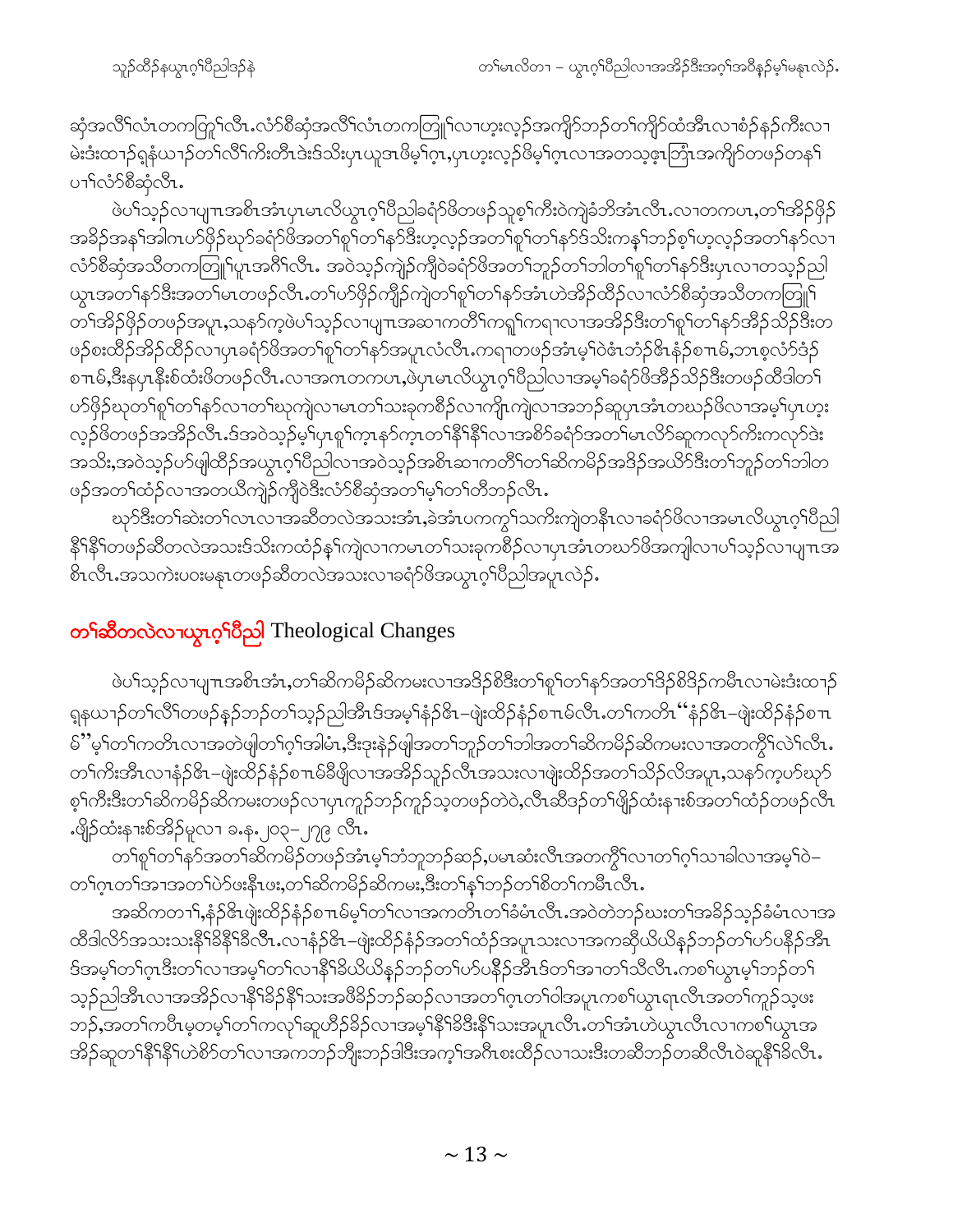တၫ်ထံဉ်ခံမံၤလၢအထိဒါလိ႒်အသးအံၤအိဉ်ဒီးအခ်ိဳပညီလၢအဟ့ဉ်ကျဲလၢပှၤဟိဉ်ခိဉ်ဖိလၢကဘဉ်အိဉ်မူဒ်လဲဉ် လီၤ.ပှၤဟိဉ်<sup>8</sup>ဉ်<sup>8</sup>တဖဉ်အိဉ်ဖျဲဉ်လၫနိ<sup>႖</sup>ၶိဟိဉ်နဉ်ချ႑အီးကဲထိဉ်ပှၤဃိာ<sup>8</sup>လေၤအနီ<sup>႖</sup>မိဒဉ်ဝဲအပူၤလီၤ.သနဉ်ကွန်ဉ်<sup>ဖွဲ</sup>႑—ဖျဲး ထိဉ်နှံဉ်စπမ်သိဉ်လိတ်၊အိဉ်မူအထိကတၫ်လၤဟိဉ်နိဉ်ဖိအ<sup>ပြွ</sup>မှ်ဒ်သိးကဃုထံဉ်ယွာနီဖြတ်၊မာစုာလီာတ၊်သးစဲဘူးဒီး 89898/09585091.

တၫ်ထံဉ်ဘဉ်ဃးတၫ်ဟ်တ့ၫ်ကွံ<sup>႖ဇ္ဇု</sup>႖ိနိ႖ိနိ႖ိနိ၂ဟိဉ်နိဉ်ဒ်သိးကန္ၫ်ဘဉ်ကစ႑်ယွၤဟဲစိဉ်ပှၤဆူတ႑်ထံဉ်အသိတခါလၢအ မ္ ်တ႑်ဆိကမိဉ်ဆိကမးလ်ိဳၤ

ဖဲပုၤကညီဃုလၢကမၤနπတၫ်အိဉ်လၢနိ<sup>႖</sup>ၶိအတၢ်စၢဃာ်အပူၤန္ဉာ်အဝဲသ့ဉ်ဘဉ်သးစၢၢ်ဆၢလၢတၫ်ဆိကမိဉ်ဆိ ကမးဟိဉ်ိန်ဉ်ဖိအတ်ၫဆိကမိဉ်လၫကဘဉ်မၤဒ်လဲဉ်ႇလၫသးဒီးနိဉ်နူဉ်အတ႑်သူဉ်ညါလၫအအိဉ်လ႑ပဝဲတဂၤလ႑်လ႑်အ ပူးလီး ပမ္ဒ<sup>င်္</sup>သမိခိုင်ထံထံဒီးကွ<sup>ို</sup>က္စ္မႈန္႕ိႇပုံးကညီတဖဉ်အိဉ်ဒီးအတ<sup>ြ</sup>သွတ<sup>်</sup>သည် သာအိဉ်အထိလၫအကမၤန္<sup>ု</sup>တ်အြာ တၫ်သီလၫအကစၫဃၥ်အဝဲသ္၄်လီၤ.

ဒ်အရုဒိဉ်လၢတၫ်ဆိကမိဉ်ဆိကမးအပူၤအသိႏၦၤလၢအအိဉ်ဒီးသကဲးပဝးလၢအထိဉ်ဘးအဂိၢ်အဝဲအံၤမ့ၢ်ဒဉ်တ႑် စးထိဉ်အခ်ိႆာ်ထံးခ်ိႆာဘိလီၤ.နံဉ်&၊–ဖျဲးထိဉ်နံဉ်စπမ်ကိးဃီၤပှၤလၢပကနာ်သးခ်ိႆာ်ရှှဉ်လၢအခ်ိဳပတာ်ကွံာ်ဟိႆဉ်ခိဉ်ဖိအတ႑် ဆိက<sup>္</sup>မိဉ်ဆိကမးလိၤ.ဒ်သိးပကလိၤဖးဒိးဟိဉ်<sup>8</sup>ဉ်ဒိးရလိဉ်သးဘူးဘူး,စဲဘူးဒိးကစၢ်ယွၤအဂိ်ၢ,ၦၤကညီကဘဉ်သုးအသး ဆူဟိဉ်8ဉ်အစိကမိၤဒီးဒ်သိးကတုၤလၢကစၫ်ယွၤအပတိႝၤလိၤ

ခ်ိဳဖျိလၢပှၤလၢအန>်နံဉ်&၊–ဖျဲးထိဉ်နံဉ်စπမ်တဖဉ်နဉ်လၢကစၢ်ယွၤနှဉ်အိဉ်လၢတၫ်ခဲလၢာ်အဖိခိဉ်,ဒိဉ်ပှၤဟိဉ်ခိ ဖိဆိကမိဉ်ဝဲသ့ႇလၫခံကတ႑)်ပုၤဟိဉ်ခိဉ်ဖိကဘဉ်တ႑်ဟ်ဃှာ်အီၤဒီးယွၤဖဲအဝဲသ့ဉ်နှၤ်ဘဉ်တ႑်ထံဉ်လိဉ်ဖျါလၫအလီၤလး လၫဟိ5ိခ်ဉ်ဖိဖိဉ်တတုၤဘဉ်လီၤ.နိ<sup>ရ်</sup>သးအတ<sup>ရ</sup>သးခု<sup>ဒ္ဌ</sup>ဉ်ဒိဉ်အံၤဟဲသွ<sup>ခွဲဖျ</sup>လၫယ္ပၤအတၫ်ထိဉ်ဟူးထိဉ်ဂဲၤလၢအတၫ်ကပီၤ လၫအမှၫ်တ႑်မှ႞တ႑်တမံၤဃိဒီးယွၤ /တ႑်ပာ်ဖိုဉ်ဃှာ်ဒီးယွၤႇတ႑်သးခုဒိဉ်တုာ်ဒီးပုၤကညီအဘူဉ်အတိြလၫအဒိဉ်ဒိဉ်မှ႑်  $\varphi$ s $\circ$ s.

တၫ်ဆိကမိဉ်ဆိကမးဒီးတၫ်ဘူဉ်တၫ်ဘါအတၫ်ထံဉ်တဖဉ်အံၤမ့ၢ်တၫ်လၢအရာလီၤအသးလၢမဲးဒ်ထ႑ာ်ရှနယ႑ာ် အတ႑်လိြတ႑်ကျဲတဖဉ်ဖဲပ႑်သည်လျာပျားအစိုးအဃိႇခရံဉ်ဖိလာအမှာလိယ္ငွာစုံရပြီညါတဖဉ်တကွ¶ဆ႑ာဉ်မဲဉ်တ႑်ပုံရတ ဖဉ်အံၤတသ့ဘဉ်ႉအနိ<sup>ု</sup>ကိ်ါတ<sup>8</sup>ွအဝဲသ့ဉ်အတ<sup>ှ</sup>တဲသက်းဘဉ်ဃးယွာစ့<sup>ရှ</sup>ဝိညါတဖဉ်အိဉ်လၫလၢနံဉ်<sup>၀ွ</sup>ၤ−ဖျံးထိဉ်နံဉ်စπ မ်အတ<sup>ှ</sup>ထံဉ်တဖဉ်အပူၤလီၤ.

တၫ်ကျဲးစၫးတဖဉ်အံၤအိဉ်ဒီးတၫ်လၫပကြ႑းဆိကမိဉ်ကွ႑်ထံလီၤႉအဒိန္ဉာ်,ခရံာ်ဖိအတ႑်အိဉ်ဖိုဉ်ဖးဒိဉ်လ႑ခရံာ်ဖိ လၫပျπတဖဉ်အိဉ်ဖိုဉ်သကိႏဝဲလ႑စတဲထံနိုးဘπဒီးခွဲးလ်စံဉ်ဒိတဖဉ်ပာ်ဖျံထိဉ်လံာ်စီဆုံအတ<sup>ု</sup>ရှ<sup>င်</sup>တ<sup>်</sup>နှာ်အဂ္ဂ<sup>ရ</sup>ယှာ်ဒီး နံဉိ<sup>၉</sup>ၤ်-ဖျဲးထိဉ်နံးစπမ်အတ<sup>ှ</sup>ထံဉ်တဖဉ်လီး ပှာမာလိယွာဂ့်္ဂါဝိညါလၫအမံၤဟူသဉ်ဖျတဖဉ်ဒ်ချီးမဲးလၢအလံၤစဲဒ႑ာနံြဉ် ...<br>ယာ,အိဉ်ရံကွာန်,ဒီးအိကၢးစတံဒဉ်လဲ9်,ဟ်ဖျထိဉ်အသးလၢအလိၤပလိ9်ဒိဉ်မ်းဒီးနံဉဲ&၊–ဖျဲးထိဉ်နံးစ်လီၤ.

γιမၤလိယ္လၤဂ့<sup>ရ</sup>ပီညါလၫအသးတိိတဖဉ်လၢအိဉ်လၫပ<sup>ု</sup>သ့ဉ်လၫပျ႑ၤအစိၤန္ဉာ်တပျဲနံဉ်<sup>ပွဲ</sup>ၤ−ဖျဲးနံးစ႑ၤမ်လ႑ကဟံး န5်တ5်သးတိဒီးတ5်သးခုကစိဉ်နိ5်နိ5်အလိ5်ဘဉ်အဝဲသ့ဉ်ဟံးဃာ်ဂၢာ်ကျπလံာ်စီဆုံအတ5်မ့5်တ5်တီလီၤ.သန5်က့အဝဲ သ့ဉ်အတ<sup>ၡ</sup>သ့ဉ်ညါန<sup>ရ</sup>ပၫ်ါဘဉ်ဃးနံဉ်<sup>၉</sup>၊ –ဖျဲးထိဉ်နံးစπမ်နှဉ်တမၤစπအဝဲသ့ဉ်ဒ်သိးကရှဲပွးလံာ်စီဆုံလၢကျဲလၢအဝဲ သည်မှ<sup>ရ</sup>ဂ္ဂၤ,ပုၤလၢအအိဉ်လၢခ့ခါဆၢကတိ<sup>ရ</sup>ဖဲနဉ်တဖဉ်ကန5်ပၢာ်ဝဲသ့လီၤ.ဒီးခီဖျိလၢအတ9်ဘဉ်ထွဲဒီးအတ9်ဆဲးတ9်လၤ လၫကျဲဒ်အံၤန္ဉာ်,အဝဲသ့ဉ်စိ႒်ကဖိထိဉ်တ႑်သးခုကစိဉ်,သူဉ်ထိဉ်တ႑်အိဉ်ဖိုဉ်,ဒီးဟဲစိ႒်ပုၤတစူ႑်က္ၤနာ်က္ၤတ႑်တဖဉ်လ႑ ကန္ ်က္နာတ႑်အုဉ်က္နာခ်ိဳဥ်က္နာခ်ိဳဖျိတ႑်သူဉ်ညါခရံာလီာ.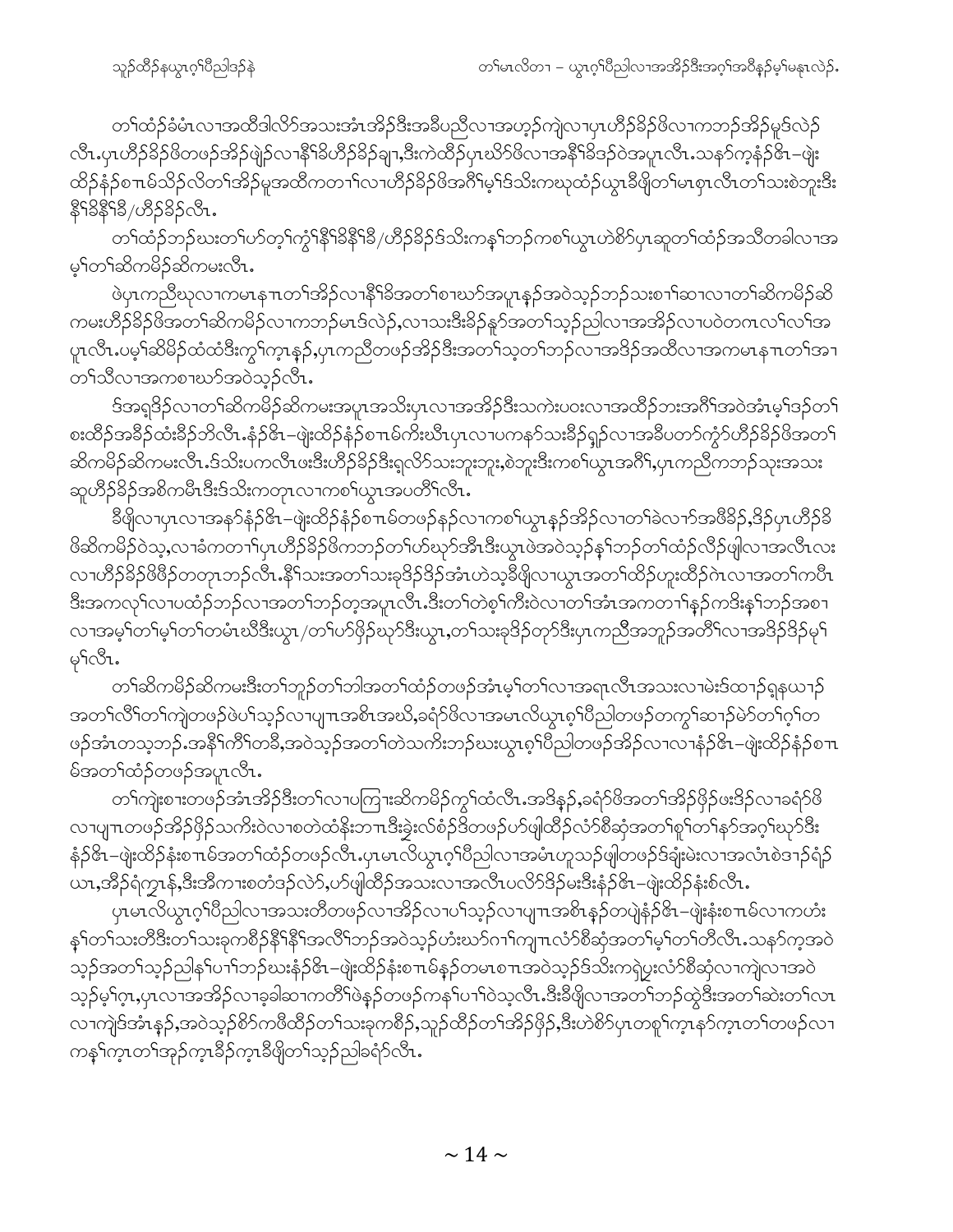ကျဲအိဉ်ဝဲအါဘိလၢပကတဲနံဉ&1–ဖျဲးထိဉ်နံးစπမ်အဂ္ဂါလၢအမၤအသးဖဲပါသူဉ်လၢပျπအယွၤဂ့ါပီညါအပူၤ လီၤ.သန5်က့လၢတၫ်မၤလိတခါအံၤအဂိါ,ပကတဲဒဉ်ထဲသၢခါလၢအလဲၤသတြဲၤလိ5်အသးလီၤ.–ပါသ့ဉ်လၢပျ႑ာအ ယွၤဂ့ါ်ပီညါလၢအပာ်ဒိဉ်တ1်လၢနိႝၤ်သး,တ1်အရှဒိဉ်လၢတ1်ဆိကမိဉ်ပဲာ်ထံနိၤဖးတ1်သ့,ဒီးတ1်သ့ဉ်ညါလီၤဆီလၢအရှ <u>8</u>ဉ်လၫအဝဲသုဉ်အဂိါလီၤ.ပကကွ<sup>ရ</sup>အဆိကတၫ<sup>ရဲ</sup>တၫလၤအဝဲသုဉ်ပာဝဲလၫအဆိကတၫါတဖဉ်လ႑ပြသေ့ါလ႑ပျ႑ာအ ယ္စာဂ္ဒ္က်ပြီညါအပူာဒ်အဘဉ်ကူဘဉ်က်လၫနံ့ဉ်&၊–ဖျဲးထိဉ်နံးစπမ်လီၤ.

#### တ႑်ဟဲအဆိကတ႑ာ်တဖဉ်

နကသ့ဉ်နိဉ်လၫနှံဉ်&–ဖျဲးထိဉ်နုံးစπမ်အသကဲးပဝးအကျါတမံၤမ့ၢ်တၢ်နိုၤဖးခံမံၤလၢနိဉ်သးဒိုးနိ<sup>၎</sup>ခ်ိအဘ႑ာ်စπ လီၤႉပၢ်သ္ဉ်ာလာပျπအယွာဂ့ဂ်ပြီညါစံးဆၢက္ၤတၫ်ဂ့ဂ်အံာနီဖျိတ႑်ရဲဉ်လီၤကျဲၤလီၤဒီးတ႑်ပာ်ဖျ်ထိဉ်လံာ်စီဆုံအတ႑်သိဉ် လိလၫအဟ္ဒဉ်ဆိတ်ၫ်ခွဲးတ<sup>5</sup>ယာ်ဆူနိ<sup>5</sup>သးတကပၤအါန5်တ<sup>ြ</sup>မှ<sup>ြ</sup>ဆှဉ်မု<sup>5</sup>က တဖဉ်,အဝဲအံၤမ့ါယွၤဂ့်ာပိညါအကျဲလ႑ပက်ိး လၫ'´ယွၤဂ့ၫ်ပိညါလၫအဟဲလ႑ထႏ''လိၤႉလ႑တ႑်ကတိၤတဖျ႑ဉ်နဉ်ႇယွၤဂ့ၫ်ပိညါလ႑ထးမ့ၫ်ယွၤဂ့ၫ်ပိညါလ႑အဟ္ဉဉ်အ လိ်<sup>ရ</sup>အဆိကတၫ်လၢမ့<sup>၎</sup>တၫ်လၢသူဉ်လၢသးလၢအထိဒီးအိဉ်လၢတၫ်ဘဉ်ဃးဒီးဟိဉ်<sup>8</sup>ဉ်အဖိ<sup>8</sup>ဉ်လီၤ<sup>့–</sup>ပကကွ<sup>ရ</sup>ယွာအ ဂ့<sup>ရဒ္</sup>ီးအကျဲတဖဉ်လီၤႉ–''ယွာအသကဲးပဝးအရှဒိဉ်ကတၫၢိမ့ၢ်မနုၤလဲဉ်?''.''အတၫ်ဘဉ်ထွဲမ့<sup>ရ</sup>မနုၤတဖဉ်လဲဉ်?''''ကစ<sup>၎</sup> ယ္ပၤအမ့<sup>၎</sup>တၫ်တမံၤဃိမ့ၫ်မနၤလဲဉ်?''''ယ္ပၤသၢဂၤတဂၤဃိမ့ၫ်မနၤလဲဉ်?''တၫ်သံကွၫ်တဖဉ်အံၤဖျံညီလၢပၫ်သ့ဉ်လၢပျ႑ၤ .<br>အယွၤစ့<sup>ရ</sup>ပြီညါအပူၤဒိဉ်န1်ဒီးပုၤဟိဉ်<sup>ရွှ</sup>ဉ်ဖိအတ1်အိဉ်သးဒီးတ1်အိဉ်မူလၢဟိဉ်<sup>ရွှ</sup>ဉ်ချာလၢနိ<sup>ရ</sup>န်ရှိခဲ့တကပၤလိၤ.တ1်လၢ အဝဲသူဉ်ဒုးဟဲဆိဝဲလၫတ်ရဲဆလာာ်အမဲဉ်ညါတဖဉ်အံၤမ့္ပ်ာတရားတွင်အဂၤလီၤဆီလ႑ပရသူဉ်လ႑ပျ႑ာအယွားဝ့ရ်ပြီညါအ ុាសិរ.

လၢခံတတိၤနဉ်ႇပှၤခရံာ်ဖိမၤလိယ္ပၤဂ့ၢ်ပိညါတဖဉ်နှၤ်ဘဉ်တၢ်စံးဘျုးလၢအအါလၢအအိဉ်ဒီးတၢ်ဆိကမိဉ်ဆိကမး ထံတၫ်လၫယ္ပၤဂ္ဂၢိ၀ိညါအပူၤလီၤႇလီၤဆီဒဉ်တ႑်အတ႑်ပၥ်ဝဲတ႑်ဆိကမိာပဲ၁်ထံနိုးဖူးတ႑်ဒ်တ႑်ပီးတ႑်လီလ႑ယ္ပၤဂ္ဂၢိ၀ိညါ အဂ်ိဳးလီး.

#### တ႑်ဆိုကမိဉ်ပဲဉ်ထံနီးပးတ႑်

ဒ်ပထံဉ်ဘဉ်အသိး,နံဉ်&၊–ဖျဲးထိဉ်နံဉ်စπမ်အတၤ်ပာ်လုၤ်ပာပွာအကျါတခါမ့ၤ်တၤ်နာ်လၢပှၤဟီဉ်ခိဉ်ဖိတဖဉ်အိဉ် ဒီးအမူအဒါလၫကမၢပုၤဟိဉ်<sup>႙ွ</sup>ဉ်ဖိတဖဉ်အိဉ်ဒီးအတ႑်ဆိကမိဉ်ဆိကမးလၢအထိိန္ ်ဒီးနိ<sup>႖</sup>ၶိတက္႑်လိၤႉလၢတ႑်စံးဆ႑ က္ၤနံဉ်&ၤ–ဖျဲးထိဉ်နံဉ်စπမ်အတၤ်ပာ်ဒိဉ်တၤ်ဆိကမိဉ်လၢအထိန္ဉာ်,တၤ်အိဉ်ဖိုဉ်အပၤ်လၢပျ႑ာတဖဉ်စးထိဉ်ပာ်ကဲတၤ် ကူဉ်ဘဉ်ကူဉ်သ့လၢအထိလၢခရံဉ်ဖိအယွာဂ့<sup>ရ</sup>ပီညါအပူၤလီၤ.ပှၤခရံဉ်ဖိလၢအမၤလိယွာဂ့<sup>ရ</sup>ပီညါအမံၤဟူသဉ်ဖျါတဖဉ် ပာ်<sup>ဒြ</sup>ဉ်ပာ်ကဲဝဲတ<sup>၎</sup>ဆိကမိဉ်ပဲာ်ထံနီၤဖးအတ<sup>ှ</sup>ုဃုဃိထံဒီးအတ<sup>ှ</sup>ရဲ့ပွးဘဉ်ဃးခရံာ်<sup>ဖွ</sup>အတ<sup>ှ</sup>ရုာ်တ<sup>ှ</sup>နာ်တဖဉ်,ဒ်သိးတ႑်သိဉ် လိတနိုၤလၢလံာ်စီဆုံအသိတကတြူၫ်ဟ်ဖျါဝဲတရှဲတလဲဒီးတဖျါဂ္ၤဂ္ၤတဖဉ်ကဲထိဉ်တ႑်ဂ္ဂါမိ႑်ပှ႑်တဖဉ်လၢတ႑်ကဆိမိဉ် ထံအီၤအဂ်ိဳးလ်ိဳး.

အဒိန္5ႇလံာ်စီဆုံအသိတကတြူၫ်အယွာဂ့ၫ်ပိညါပျဲတၫ်စူၫ်တၫ်နှာ်အတ႑်သိဉ်လိဒ်ယွာသၢကတကဃိအိဉ်လ႑တ႑် ကပၤလၢတၫ်ရဲပွးအီၤတသ့တဘဉ်ဘဉ်လီၤ. ပုၤကွဲးလံာ်စီဆုံအသိတဖဉ်တကွဲးဖျါဝဲတၫ်ရလိာ်မှာ်လိာ်လၢယွၤသၢဂၤတ ဂၤဃီအဂ္ဂါလၫလၫပှဲၤပှဲၤဘဉ်ႉ သန5်က္,လၫပ႑်သ္၁်လၫပျπအစိၤ,ပှၤမၤလိယ္ဂၤဂ့ဴၢိပိညါတဖဉ်သူအတ႑်ဆိကမိဉ်တ႑် ထံဉ်လၢကရဲပွးပုၤကွဲးလံာ်စိဆုံအသိတကတြူၫ်အတၫ်ထံဉ်ဘဉ်ဃးယွၤသၢဂၤတဂၤဃိႆႇဖဲပုၤကွဲးလံာ်စိဆုံအသိတက တြူၫ်အကစၫ်ဒဉ်ဝဲတဖဉ်တကွဲးဖျါဝဲရဲရဲအခါလီၤ.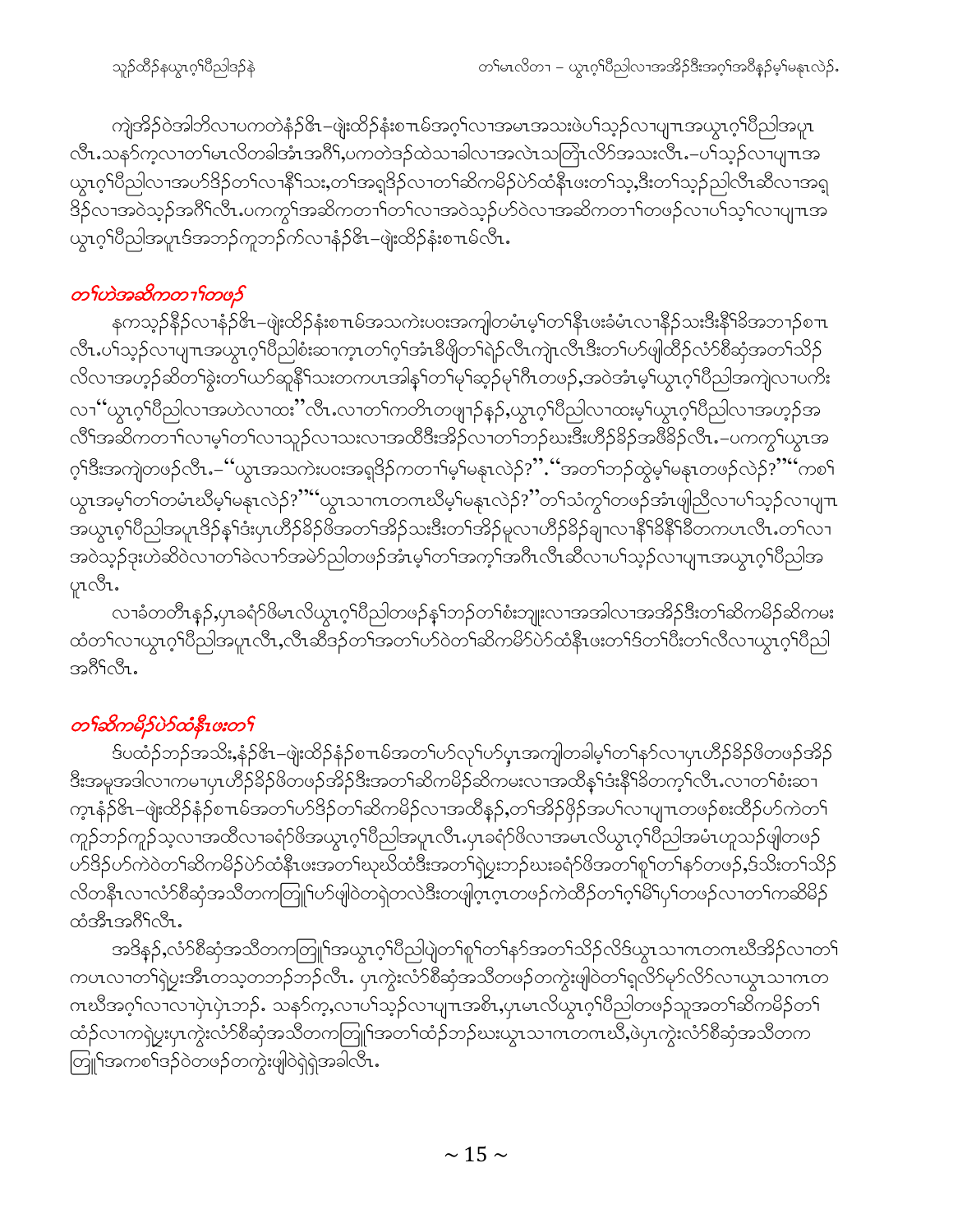လၫကစံးဆၫက္ၤတၫ်သိဉ်လိသိလိကမဉ်ဘဉ်ဃးပၫ်ကစ႑်,ဗိကစ႑်,ဒီးသးစိဆုံကစ႑်နှဉ်,ပ႑်သူဉ်လ႑ပျၫအးလီၤအ သးလၢပာ်အသးကဒုလိၤတံၫ်လၢတၫ်ဆိကမိဉ်ထံထံဆးဆး,ပာ်လီၤဝဲတၫ်ဂ့ၢ်လီၤတံၫလီၤဆဲးလၢလံာ်စီဆုံအသိတက တြူ်တထိးဘူးဝဲလီၤတိၫ်လီၤဆဲးတဖဉ်တသ့ဖဲအသ့လီၤ. လၫကျဲဒ်အံၤ,တ႑်ပာ်ဖျါထိဉ်တ႑်ဂ့႑်တ႑်ကျိုးလ႑ယ္မ႑ဂ္ဂါ၀ိညါ \_\_\_<br>အပူၤကဲထိဉ်တ႑်ရှ3်ဉဴဖး3်ဉ်လၫပုၤမၤလိယ္ဂၤဂ့ၫ်ပီညါတဖဉ်လၫအအိဉ်လၫနံဉ်&ၤ–ဖျဲးထိဉ်နုံးစ႑ာမ်အစိၤခ့ခါလိၤႉ (ဒီးမၤတ႑်သးခုကစိဉ်)

သၢတိၤတတိၤႇပါသ့ဉ်လၢပျπအယွၤဂ့ါပိညါန္ဉဉ်ပာ်အသးစၢါဆၢလၢတ<sup>ျ</sup>န္ါဘဉ်လီၤဆိႇမ့တမ့<sup>ၡန္ရွ</sup>ိသးအတ<sup>ျ</sup> မၤမူထိဉ်မၤကပိၤထိဉ်,လၢအစီးဆၢက္ၤနံဉ်၆်ၤ–ဖျဲးထိဉ်နံးစ႑ၤမ်လၢအပာ်သူဉ်ပာ်သးလၢအန†ါဘဉ်တ႑်ဟ့ဉ်လီၤဆီလီၤ $\cdot$ 

#### တ႑်ဟူဉ်တ႑်သူဉ်ညှါလီၤဆီ

ဒ်ပထံဉ်ဘဉ်အသိး,နံဉ&၊–ဖျံးထိဉ်နံဉ်စπမ်အတၫ်ဆိကမိဉ်ဆိကမးခီဖျိအတ႑်ဟ်သးစ႑ာ်ဆ႑လ႑ဟိဉ်ခိဉ်ဖိအခိဉ် နူာ်နဉ်မှ<sup>၎</sup>တ႑်လၫအကသုးထိထိဉ်အဝဲသ့ဉ်တုၤအကဘဉ်တ႑်ပာ်ဖှိဉ်ဃုာ်အီၤဒီးကစ႑်ယွၤလီၤႉထဲတ႑်ဆိကမိဉ်ဆိကမး တခါန္ဉာိတလၢပုံၤဒီးကထိဉ်တုၤထိဉ်ဘးလၢနိ<sup>၎</sup>သးအပတိႝၤ်စ့<sup>၎</sup>ကီးဖိဉ်ဝဲတတုၤဘဉ်ႇဒီးဒ်သိးကတုၤလၢတၤ်ထိဉ်ထိတဖဉ် အံၤအဂိါလိဉ်ဘဉ်တါလၢအကဘဉ်မၤကပီၤထိဉ်အီၤလီၤ.

လီၤက်ဒီးတၫ်ထံဉ်အံၤႇဖဲပၫ်သ့ဉ်လၫပျ႑ာရဲပွးတ႑်စူၫ်တ႑်နဉ်အတ႑်သိဉ်လိတဖဉ်ဘဉ်ဃးယွၤသၢကတကဃိႆႇမ့တ မ့်ၫ်ခရံာ်လၢအမဲ့ၫ်ကစၫ်ယွာဒီးဟိဉ်ခိဉ်ဖိအဂ္ဂၤ်မ့တမ့ၤ်တၤ်မာဘူဉ်စီဆုံတၤ်ဒိးစူၤ်ဒိးဘျာဒီးတၤ်အိဉ်ဖိုဉ်အဂ္ဂၤ်နှဉ်,အဝဲသူဉ် အၫဉ်လီၤလၢတၫ်သိဉ်လိအပီးအလီတနီၤအံၤအါန႑်ဒံးပဆိကမိဉ်အီၤန္ဉာ်တက္႑်လီၤ.ညီနုၤ်န္ဉာ်,အဝဲသ္ဉာ်အတ႑်တဲသကိႏ ဘဉ်တၫ်ဟ်ဖိုဉ်ဃှာ်အီၤဒီးတ႑်သ့ဉ်ညါနှၤ်ပ႑ါတဖဉ်လ႑တ႑်မှၤ်တ႑်တိဘဉ်ဃးခရံာ်ဖိတ႑်စူၫ်တ႑်နှာ်နှဉ်ပရဲပွးမ့ၤ်ဂ္ဂၤဒိသဒ႑ မ့်ဂုၤလၢပတၫ်ဆိကမိဉ်ဒဉ်ဝဲတသ့ဘဉ် လၢအလိႝန္ဉာ်,အဝဲသ့ဉ်ဘဉ်တ႑်နှၤ်ပၢၤ်အီၤသ့ထဲလၢတၤ်ဟ့ဉ်လီၤဆီ,ခီဖျိတၤ် လဲၤနီဖျိလၢအလီၤလိ်ၤလီးလၢပုၤဟိဉ်နိဉ်ဖိဆိကမိဉ်တတုၤဘဉ်လီၤႉပါသ့ဉ်လၢပျ႑ာအယွာဂ့ါပီညါဟ့ဉ်တါဂ့ါတ1် ကျိုးလၫယ္ပၤကလိဉ်ဖျါထိဉ်သးအဂိ်ၫႇသနာ်က့အဝဲသန္ၤထိဉ်အသးဃ႑လၫနိႝၤ်သးအတၤ်သ့ဉ်ညါဒိဉ်နၤ်တၤ်ဆိကမိဉ်ဆိ ကမးတက္န္က်လြီး

အဃိဒီးပုၤမၤလိယ္ဂၤဂ့ါ၀ိညါလၢပါသ့ဉ်လၢပျ႑ာအစိၤတဖဉ်ဘဉ်ကွါဆ႑ာ်မဲာ်တါတၤတါတဖဉ်လၢအမ့ါတါ သိဉ်လိ,တၫ်ဃုဃိထံဒီးတၫ်ဒိသဒၢခရံဉ်ဖိအယွာဂ့ၫ်ပိညါလၫပှၤအံၤတဃဉ်ဖိအကျါ,အဃိဒီးအဝဲသုဉ်အပီးအလိဒီးအတ႑် သးစၫါဆၢတဖဉ်သုးအလိိ<sup>ရ</sup>အကျဲလီၤႉတ<sup>ရ</sup>သုးအသးဆူနိ<sup>ရ</sup>3,မ့တမ့ါယွπဂ့ါပီညါလၫအဟဲလ႑ထး,တၫ်သူ<sup>9</sup>ဉ်နှာ်တ႑်ဆိ ကမိဉ်ဆိကမးဒီးတ<sup>ို</sup>သနၤသးလၢတ<sup>ရ</sup>ထံဉ်/တ<sup>ရ</sup>ဟ္ဥာ်လီၤဆိခဲလၫာ်ဒုးအိဉ်ဖျဲဉ်ထိဉ်ဝဲကယိကယိယွၤဂ့ါပိညါဘဉ်ဂ့ါဘဉ်ပိ လၢတ႑်အိဉ်ဖိုဉ်အင်္ဂိုလီး.

ခဲအံၤဖဲပထံဉ်ပုၤမၤလိယ္ဂၤဂ့ၫ်ပီညါရဲပွးခရံဉ်ဖိအယွπၵ့ၫ်ပီညါလၫဟူးလ္ဉ်အတ႑်ဆဲးတ႑်လၤအသန္ဒလ႑ပ႑်သ္ဉ်လ႑ ပျπအစိၤဝံၤအလိ််၊ခံႇပက္ဂၤ်သက်ိးဆူခဲးသလူးလၢပျπတဖဉ်အယွπဂ္ၤါဝိညါႇဖဲပုၤခရံာ်ဖိတဖဉ်ပာ်ဖျ်ဟူးလှဉ်အတၤ်ထံဉ် တၫ်ဆိကမိဉ်ဘဉ်ဃးပှၤကညီအတၫ်ဆိကမိဉ်ဆိကမးလၢခရံဉ်ဖိအယွၤဂ့ၢ်ပိညါအပူၤလီၤ.ပကကွ<sup>၎်</sup>သကိးယွၤဂ့ၢ်ပိညါအ တၫ်ဟူးတၫ်ဂဲၤညီနုၫ်ဘဉ်တၫ်ကိုးအီၤလၢစကီလးစ်ထဲးစံဉ်စ႑ာမ်တၫ်ဘူဉ်တၫ်ဘါတၢ်မၤလိလ႑အထိလ႑အဘဉ်တ႑်ဒုး အိဉ်ထိဉ်အီၤဖဲ ခ.န.၆၀၀–ခ.န.၁၅၀၀ အပူၤအတ္ၤလီၤ.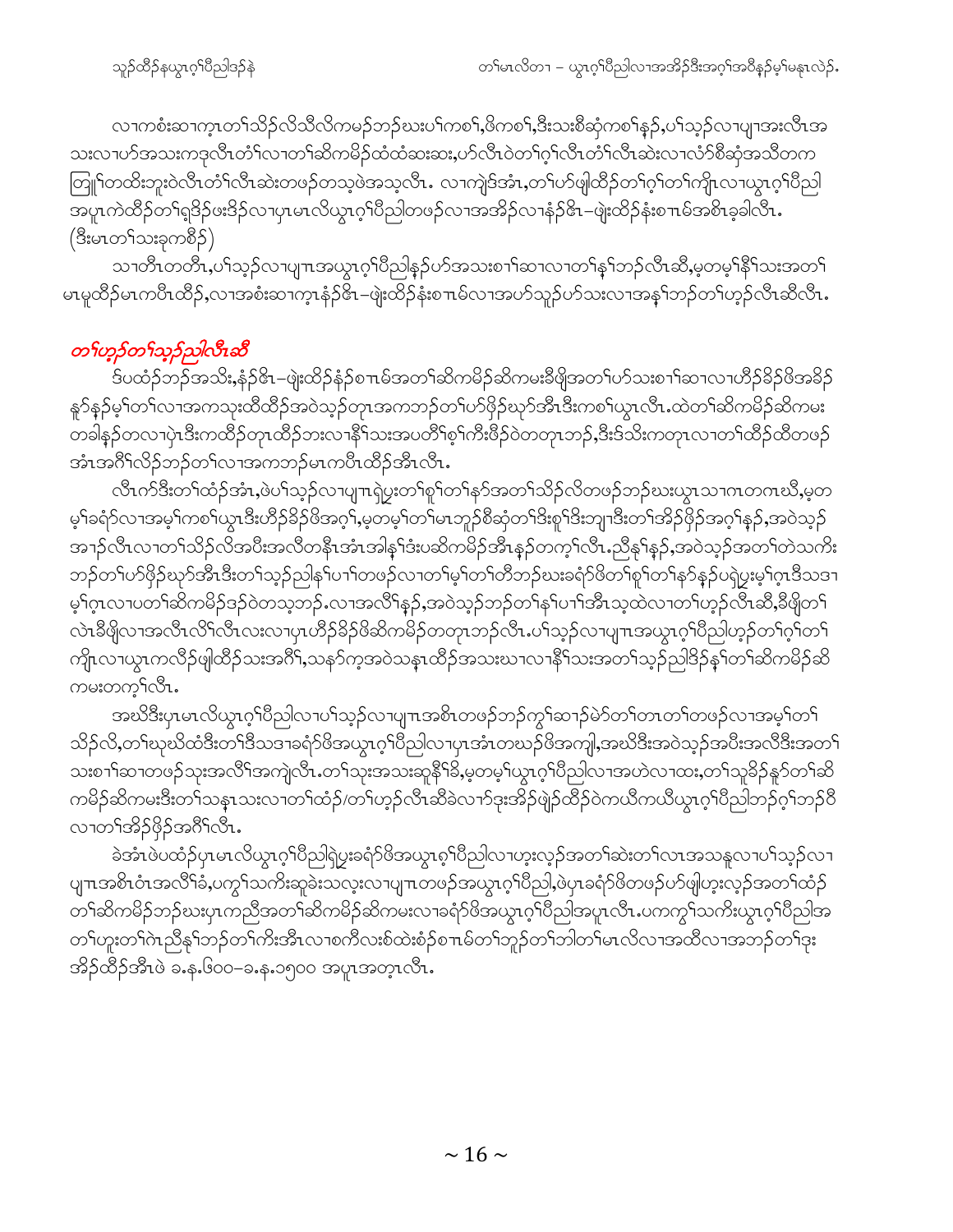## ခဲးသလုံးလၫပျπအယွာက်ပြီညါ Medieval Theology

တၫ်ဃုဃိထံဘဉ်ဃးစကီလးစ်ထံးစံဉ်စπမ်/တၫ်ဘူဉ်တၫ်ဘါတၫ်မၤလိလၢအထိနဉ်ကလီၤက်ဒီးကျဲလၢပကွၫ်ပ႑် သ့ဉ်လၫပျ႑ာအယွာဂ့ါပိညါလီာ လ႑အဂၤတကပာ ပကွ<sup>ရသက္</sup>းတ<sup>ရ</sup>ဆဲးတ<sup>ရ</sup>လာထူသန္မအတၫ်ဆိတလဲလ႑အဒုးအိဉ် ထိဉ်တၫ်ဘူဉ်တၫ်ဘါအတ႑်မၤလိလၢအထိလၢဘဉ်တ႑်သ့ဉ်ညါအီၤလၢစကီလးစ်ထံးစံဉ်စ႑ၤမ်လီၤ.ဒီးလၢအံၤတကပၤ, ပကၰဃိထံယွၤဂ့<sup>ရ</sup>ပီညါအတ<sup>ရ</sup>ဆီသလဲအစၫလီၤ.ပကဆိကမိဉ်အဆိကတၫၢ်ထူသနူလၫအသုးအသးလၫနံဉ်ယၤဖှိဉ်တ ဖဉ်အံၤအပူၤလီၤ.

### တ<sup>ှ</sup>ဆိတလဲလ တ န်ဆဲးတ ှိလၤ Cultural Changes

လၢတၫ်စးထိဉ်နဉ်,ပကတဲတၫ်ကတိၤ ''စကီလးထံဉ်စံဉ်စ႑ာမ်ိႛ'ဟဲလၢက္ခိဒိဉ်က္ခိထိလၢအမၤလိတၫ်ထိဖဲယူရပၤ ခဲးသူးလူးလၫပျπအစိၤလိၤႉလၫက္ရွိတဖဉ်နဉ်အပူၤပုၤသိဉ်လိတ်ၤ်လၢအဟ္ဥ်ာထိဉ်တ႑်ကတိၤသကိႏၶာဒိဉ်အယိ9်ႇဆ႑က တိ<sup>ရ</sup>ခဲအံၤတ<sup>၎</sup>သှဉ်ညါအီၤဒ်''တ႑်ဆိကမိဉ်ပဲာ်ဖးနိုၤဖး'',တဖဉ်တ႑်သွဉ်ညါအီၤဒ်''စကီလးစ်ထံဉ်စၢးစ်''လၢလးတံဉ်အ ကျိ $\circ$ လိၤ $\cdot$ လၢခံဒိး $\cdot$ တ႑်ကတိၤ်စကီလးစ်ထံး $"$ နဉ်ဘဉ်တ႑်သူအီၤလၢတ႑်ဆိကမိဉ် $\rm 3$ ဉ်ယိ $\rm 5$ ပိညါဒီးယွၤဂ့႑်ပိညါအပူၤလၢ အဘဉ်တၫ်သူအီၤအါအါဘဉ်ဃးတ႑်ဆိကမိဉ်ဆိကမးအဂ္႑်အကျိၤတဖဉ်လၢအဉ်ရံးထိဉ်ထၢလ်အတ႑်ဆိကမိဉ်ပီညါအ pio31.

ဖဲဆၢကတိႝၫအံၤစကီးလးစ်ထံးစံဉ်စ႑ာမ်ဟဲကဲထိဉ်ခ်ိဖျိတ႑်ဆိသလဲတမံၤအဃိလီၤ.တ႑်ဆိသလဲတမံၤအံၤမ့႑်ဝဲ ၦၤကူဉ်ဘဉ်ကူဉ်သ့တဖဉ်လၢအအိဉ်လၢမဲးတံၤထၢဉ်ရှနယπတဖဉ်သုးကွံာ်အသးလၢနံဉ်&ၤ–ဖျဲးထိဉ်နံဉ်စπမ်ဆူအဉ် ရံးစ်ထိဉ်ထဲလ်အတ႑်ဆိကမိဉ်ပီညါအခါလီၤ.ခ်ိဖျိလ႑တ႑်ဂ့႑်အံၤ,ခရံဉ်ဖိခိဉ်န႑်တဖဉ်ဘဉ်ဒိသဒ႑ကဒါက္ၤခရံဉ်ဖိတ႑်စူ႑် တၫ်နဉ်အတ႑်သိဉ်လိတဖဉ်လၢအဉ်ရံးစ်ထိဉ်ထဲလ်တ႑်ဆိကမိဉ်ပီညါတခ်ီလီၤႉ

မ့်ၢလီၤ.တၫ်ဆီသလဲအံၤယံာ်ဝဲအနံဉ်လၢအကယၤ,ဒီးတ႑်လၢအတြိအိၤအိဉ်ဝဲစ့ၢ်ကီး,လီၤဆီဒဉ်တ႑်တ႑်တြိဟဲ လၢခရံာ်ဖိလၢအနာ်တၫ်လိဉ်ဖျါလီၤဆီတဖဉ်လီၤႉသနာ်က့တုၤလီၤလၢအဲလ်ဘ႑ာ်ထၢးစ်မဲးက်နၢးစ်,မ့တမ့<sup>၎</sup>်ဴတၫ်ဒိဉ်အဲ လ်ဘၫဉ်ထိ"လၢအအိဉ်မူလၢ ၁၂၀၆–၁၂၈၀, ဒီးအပျဲ<sup>ရ</sup>ဖိလၢပှၤအါဂၤသ့ဉ်ညါထိမၢးစ်အဉ်ခွံနးစ်,လၢအအိဉ်မူလၢ ၁၂၂၅–၁၂၇၄ န**ှ်ႇ**စကီလးထံးစံှဝစ်πစ်<sup>8</sup>ဉ်စိ<sup>8</sup>ဉ်ကမီၤလၢခရံှာ်ဖိအယွာဂ့ၫ်ပီညါအပူၤလီၤ. တချူးလၢတၫ်ဆီသလဲက္ၤ တၫ်အိဉ်ဖှိဉ်နဉ်,ခရံဉ်ဖိအယွာဂ့ၫ်ပီညါခိဉ်ကျၫ်နှဉ်အိဉ်သူဉ်လီၤအသးယိဉ်ယိဉ်လၢအဉ်ရံးစထိဉ်ထဲလ်အတ႑်ထံဉ်တဖဉ် အ8ိ $35$ လိၤ.

ပတဲသက်ိးတၫ်ဆဲးတၫ်လၤအတၫ်ဆီတလဲလၢအဒုးအိဉ်ထိဉ်စကီလးထံးစံဉ်စπမ်ဝံၤအလိၢ်ခံ,ပကတဲသက်ိးအ သကဲးပဝးတဖဉ်လီၤႉတၫ်မနုၤလၢအဒုးကဲစကီလးထံးစံဉ်စၫမ်လၢတၫ်အပီးအလိအဒိဉ်ကတ႑ၢ်လၢခရံာ်ဖိအယွာၤဂ့ၢ်ပီ ညါအပူၤလဲဉ်.

### တ<sup>ှ</sup>ခ်ီတလဲလၫယ္ဓၤ**့** ်ါတ္ေါ Theological Changes

လၢပါသူဉ်လၢပျπအယွπဂ့ါပီညါဒီးတၢ်ကူဉ်ဘဉ်ကူဉ်သ့အထိ(စကီလးစ်ထံး)အယွπဂ့ါပီညါအဘ႑ာ်စπတ႑် လီၤပလိ်ာအိဉ်အါမံၤဘဉ်ဆဉ်,တၫ်လၫအတဒ်သိးလိ်ာသးဖးဒိဉ်အိဉ်တခါလီၤ.ပမ့ၢ်ကွ<sup>၎</sup>လၫတ<sup>ြ</sup>ခဲလ<sup>ှ</sup>ာ်အ<sup>88</sup>ဉ်နဉ်,ပ<sup>၎</sup>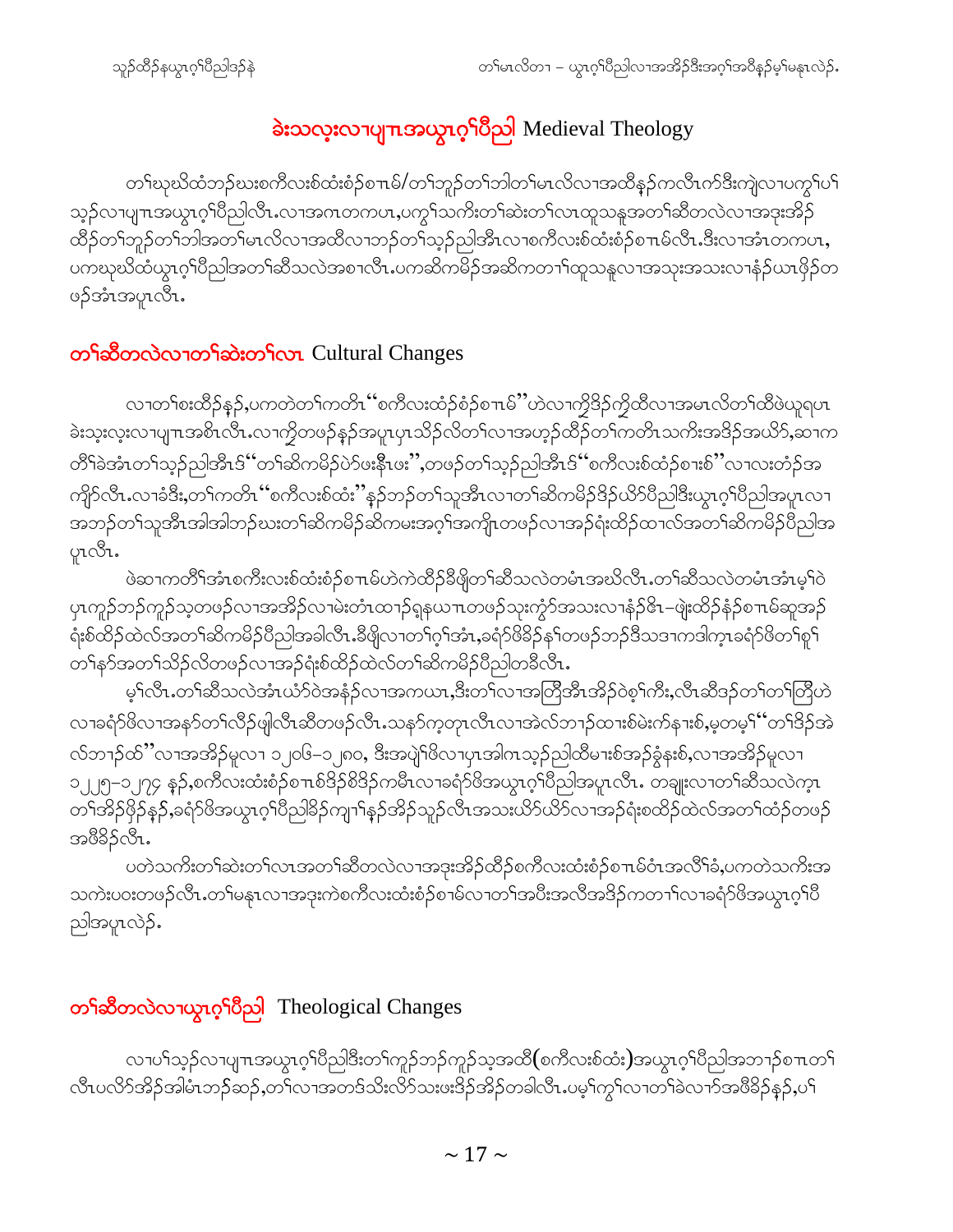သ့ဉ်လၢပျπအယွၤဂ့ၫ်ပိညါအိဉ်ဒီးအတ႑်နှာ်အဒိဉ်ကတ႑ာ်တမံၤလၢအမ့ၢ်ဝဲတ႑်နှာ်တ႑်လိဉ်ဖျါလီၤလိ႑်လီၤလးလီၤ.သ နဉ်ကစကီလးစ်ထုံးအယွπဂ့်္ဂါဝိညါဘဉ်ဃးဒဉ်ထဲတ႑်ဆိကမိဉ်လၢတ႑်ပဲဉ်ထံနိုၤဖးသ့ႇတ႑်ပာ်လှၤ်ပာ်ပှၤတ႑်ဆိကမိဉ်လ႑ ကဃုဃိထံအနိ<sup>၎</sup>ကိ<sup>၎</sup>,ရဲပ္ငးဒီးဒီသဒၢအယွၤဂ့ၫ်ပညါလီၤ.နိ<sup>၎ဌွ</sup>မ့ၫ်ဂ္ၤနိ႑သးမ့ၫ်ဂ္၊ /မူခိဉ်ဂ္၊ ဟိဉ်ခိဉ်ဂ္၊ ကစ႑်ယ္၊အနိ<sup>၎</sup>ကစ႑် ဒဉ်ဝဲဂ္ဂၤ,ဘဉ်တ႑်ပဲာ်ထံနီၤဖးအီၤလၢတ႑်ဆိကမိဉ်လီၤတံ႑လီၤဆဲးလီၤ

ပုၤမၤလိတၫ်ထိတဖဉ်အံၤမၤန1်ဘဉ်အဉ်ရံးစ်ထိဉ်ထဲလ်အတၤ်ကွဲး,စဲအ့ဉ်တၤ်မၤလိဘဉ်ဃးတၤ်ကိၤ်တၤ်ခုဉ်တၤ် အသဟိဉ်ႇတၫိမၤလိဘဉ်ဃးန်ဆ႑ာ်အတ႑်အိဉ်မူႇတ႑်သွဉ်ညါႇတ႑်မှ႑ိတ႑်တိတဖဉ်ဒီးအဝဲသှဉ်ဖဲအတဲဘဉ်ဃးခရာ်ဖိအ ယ္ပၤဂ္ဂ<sup>ရ</sup>ဝိညါနဉ်သူဝဲဒဉ်ကျဲလ<sup>ျ</sup>အဘဉ်ဃးဒီးတ<sup>ရ</sup>ဆိကမိဉ်ဆိကြမးအတၫ်ထံဉ်လီၤႉဒီဖျိလၢတၫ်ဂ့ၫ်အံၤအဃိႇဒ်သိးပကန႑် ပၫ်ါခဲးသလူးလၢပျπအယွπဂ့ါပီညါတ်မπလိလၢအထိန္ဉ်ႇလိဉ်လၢပကနဉ်ပၢါအဉ်ရံးစ်ထိဉ်ထဲလ်အတၤ်ထံဉ်ဘဉ်ဃး တ႑်ဆိုကမိဉ်ဆိုကမးလိုၤ.

ပကယπထိဉ်အဉ်ရံးထိဉ်ထဲလ်အတ<sup>ှ</sup>ထံဉ်လွံ<sup>ရ</sup>မံၤလၢအဘဉ်ကူဘဉ်က်စကီးလးစ်ထံးအယွπဂ့<sup>ရှ</sup>ဝိညါလီၤ.– တၢႇတၫ်အရှ3်ဉလၢတၫ်ဂ့ၫ်လၢအတဲဝဲဖျါရှဲ;ခံ,တ႑်ဆိကမိဉ်ပဲာ်ထံနီၤဖးလၢတ႑်ပာ်လီၤဆီအီၤအလီၤ်အိဉ်;သၢႇတ႑်အ လှ<sup>ရ</sup>အပူၤလၢပထံဉ်နှ<sup>ရ</sup>လၢတ<sup>ရ</sup>အကျၢ<sup>ရ</sup>တိရှိခံခါအဃိပကိႏလၢစံဉ်လိုဉ်ကံဉ်စπမ်(အဒိ,ပုၤကညီခဲလၢာ်ကဘဉ်သံလီၤ. ယၤယမ့္ပ်ပုၤကညီ,အဃိယဘဉ်သံလီၤ);ဒီးလၢခံကတၢၤ်,တၫ်ဆိကမိဉ်ပဲာ်ထံနီၤဖးနဉ်ကဘဉ်ဟဲဆိဝဲလီၤ.

#### အတ<sup>င်</sup>ကတိၤအကျိုာ်

လၢအဆိကတၫ်တတိၱၤန္ဥ်ႇအရုံးစ်ထိဥ်လဲလ်နှ်ပ႑ာ်လၢတ႑်ကဲထိဥ်ပာ်ထိလၢတ႑်ဆိကမိဉ်အဃိႇတ႑်ဆိက မိဉ်ထံတၫ်ဒိးသန္ၤအသးလၫတ႑်ကတိၤပသူဒိီးပထုးထိဉ်အခ်ီပညီလိ်ြတံ႑်ဒ်လဲဉ်လီၤ.

ခဲအံၤႇတၫ်အခ်ဳပညီတဖဉ်အရှ3ိဉ်လၢပ႑်သ့ဉ်လၢပျπအယွၤဂ့ၫ်ပီညါဒီးနံဉ်&ၤ–ထိဉ်ဖျဲးနံဉ်စπမ်အယွၤဂ့ၫ်ပီညါ အပူၤလီၤႉသန>်က့ဖဲပတဲတၫ်အခ်ဳပညီနှဉ်အဉ်ရံးစ်ထိဉ်ထဲလ်ဟံးဝဲအခ်ဳပညီလ့ၤတုၤလ္ၤတိၤလီၤ.ဒိးသန္ၤထိဉ်အတ႑် ထံဉ်ဒီးတၫ်မၤလိထိဉ်ဒွးတၫ်ကိ<sup>ု</sup>တၫ်ခုဉ်အသဟိဉ်ဒီးတၫ်နှၤ်ပၫ်တၫ်အိဉ်မူတ႑်မှၤ်တၫ်တိတဖဉ်အဂ့ၢ်နှဉ်,အဝဲရဲပွးဒီဖျိတ႑် ဆိကမိဉ်,ဒ်စဲအ့ဉ်လၫပျ႑တဖဉ်အသိးတ႑်လၢအပဲဉ်ဖးနီၤဖးတ႑်ဂ့႑်တဖဉ်ခီဖျိတ႑်ထုးထိဉ်တ႑်အခ်ဳပညီဒီးတ႑်အကဲမ့တ မ့်)တ႑်အက္ခၤ်အဂ်ီၤလၤအရှုဒိဉ်တဖဉ်လၤကနိၤဖးတ႑်တခါဂူၤတခါဂူၤဒီးတ႑်အဂၤတဖဉ်လီၤ.

လၢတၫ်နဉ်အဃိႇဒ်သိးကကတိၤတၫ်ရှဲရှဲဒီးအဉ်ရံးစ်ထိဉ်ထဲလ်အတၫ်ဆဲးတၫ်လၤနှဉ်ႇစကီလးထံးစ်ထံးအပှၤမၤ လိယ္ဂၤဂ့ါပီညါတဖဉ်ရဲပွးယွၤဂ့ါပီညါအခ်ီပညီလီၤတံၤ်လီၤဆဲးတသ့ဖဲအသ့လီၤ.

ဒ်သိးပကထံဉ်ဘဉ်စကီလးစ်ထံးအယွπဂ့ါပီညါလၢအဘဉ်ထွဲဒီးအဉ်ရံးစ်ထိဉ်ထဲလ်အင်္ဂါ,ပကကွ<sup>ရ</sup>သက်းအခွံနး စ်စူမဉ်သံဉ်&ၤလီက္ခံဉ်ခဉ်လီၤႉလၫအဆၫဒိဉ်အခိဉ်တီလၢႇဴ´ကစၫ်ယွၤန္ဉာ်ဒိဉ်တုာ်ဇါ?''အပူၤန္ဉာ်လီၤႉအဉ်ခွံနးစ်ဒုးသ့ဉ်ညါ ဒီးစံးဆၢတ¶က်ုှမြိ\ပှှ—

> တ႑်ဂူးမြို့ပု႑်တ႑–ကစ႑်ယ္မွာနှဉ်လီးက်လ႑တဒိဉ်တုဉ်ဘဉ်းခ်ဳပ္ပိုလ႑တ႑်ဒိဉ်တုဉ်ခဲ့လ႑ာနှဉ်မှ႑်တ႑်တလ႑ တပုဲၤ…ဒီဖျိုဒ္မွာဦးအက္စ္က အဂၤတဖဉ်ဒီးတ႑လ႑နိ႑ိခ်တဖဉ်….သန5်က္စကစ႑်ယ္ဇၤန္နဉ်လ႑ပုဲၤခဲလ႑ာ်; အဃိ ဒီးအဝဲတဒိဉ်တုဉ်ဘဉ်.

လၫကစံးဆၫက္ၤတၫ်ဂ္ၫိမ်ဴါၦၢတခါအံၤႇအဉ်ခွံနးဟ်သူဉ်ဟ်သးလၢတ႑်ထုးထိဉ်တ႑်အခ်ဳပညီလီၤႉကနာ်သက်ိးအဝဲစံး ဆၢဝဲဒ်လဲဉ်တက္**<sup>ငြ</sup>့**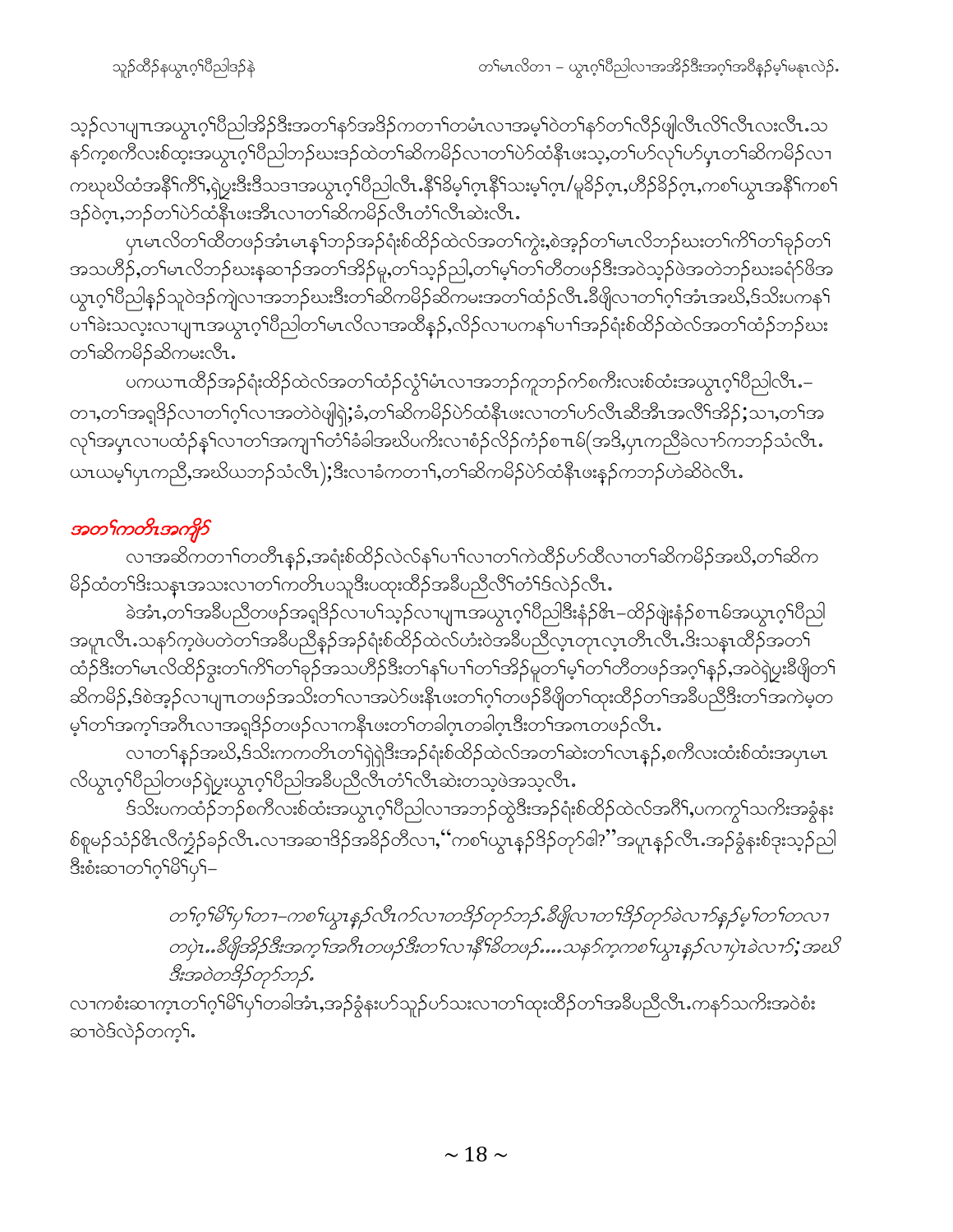ခဲအံၤတ႑်လ႑နိ႑ိခန္ ဉ်လ႑ပုဲၤသ္ဇလ႑တ႑်အတု႑်အဂၤလ႑အဒုႏကဲအိၤလ႑တ႑်တဒ္ဓဉ်တုဉ်တု၄်; ဒီ ဖြံ့လၢတ<sup>၎ဌ</sup>ဉ်တုဉ်…ဆူတ႑်လၢနိ<sup>၎၌</sup>,အိဉ်ဒီးနအေးဉ်လၢအမှု၊်တ႑်တလၢတပုဲ**၊**;မှု၊်လၢတ႑်အံၤ မ့<sup>၎ဇ္ဇ</sup>ါခ်ိလၢအကွၤ်အဂီၤတအိဉ်ဘဉ်လီၤ.

ပကပာ်သူဉ်ပာ်သးလၢအဉ်ခွံနးစ်သူတ<sup>၎</sup>ကတိၤလၢအကလုာ်တဖဉ်လၢအဆၢဖိဖုဉ်ဖုဉ်ဖိအံၤအပူၤလီၤႉအဝဲသူ တၫ်ကတိၤအဖျာဉ်တဖဉ်လၢဒ်အမ့<sup>၎</sup>''နို<sup>ရဒ္ဓာ</sup>'''က္ဂ<sup>ု</sup>ဂ္ဂိ<sup>ုဂ္ဂ</sup>ိုက္ဂ်ီးကအိဉ်''''တဒိဉ်တုဉ်''''ဒိဉ်တုဉ်''''လၢပုံ၊ ''ဒီး''တလၢ တပှဲၤဘဉ်ိႆႛလီၤႉအဝဲသူတၫ်ကတိၤအကျိဉ်တဖဉ်အံၤဒ်တၫ်နှၤ်ပၢၤ်အိၤလၢအဉ်ရံႈစ်ထိဉ်ထဲလ်သူဝဲအသိးလီၤႉလၢခံဒီးႇ အဉ်ခွံနၗစ်နိုၤဖးဝဲတၫ်ထဲဉ်ဒီးပှၤကအတၫ်ထံဉ်သဲ့ဂ္ဂၤဂလီၤ.တ႑်ပာ်သူဉ်ပာ်သးလၤလံာ်အမဲာ်ဖျၢဉ်လီၤတံ႑်လီၤဆဲးမ့႑်စကီ လးထံးစ်ထဲးအယွာလ်ပြီညါအသကဲးပဝးလိၤ.

ခ်ိဳဖိုလၢအဝဲအံၤအဃိႇစကီလးစ်ထံးထဲးအယွာဂ့်္ဂါပီညါနဉ်အိဉ်ထဲတ႑်ကတိၤအဖျာဉ်တဖဉ်လီၤ.စကီလးထံးစ်ထံး ဒုးအိဉ်ထိဉ်လံာ်မဲာ်ဖျာဉ်လၢအခ်ိပညီလီၤဆိတဖဉ်လၢခရံ<sup>ဉ်ဖြံ</sup>အယွာဂ့ၢ်ပိညါအပူၤလီၤ.ဒီးအဝဲအံၤမ့ၢ်တၫ်လၢအရှ<sup>8</sup>ဉ်လၢ ပဂိ<sup>ရရွှေ</sup>လ၊အဝဲသုဉ်အတ<sup>ရ</sup>ကတိၤတဖဉ်တ<sup>ရ</sup>ဆဲးသူအီၤလၢခရံာ<sup>ဖြ</sup>အယွπဂ့<sup>ရ</sup>ဝိညါလၫနံဉ်ကယၤတဖဉ်အပူၤလီၤ<sup>့</sup>

အါန1်စကီလးစ်ထဲးအပှၤမၤလိယ္ပၤဂ့ါပီညါလၢအသူတ1်ကတိၤအဖျာဉ်တဖဉ်နဉ်,အဉ်ရံးစ်ထိဉ်ထဲလ်အတ1်ဆိက မိဉ်ဆိကမးမၤဆူဉ်ထိဉ်အဝဲသ့ဉ်လၫကဟ့ဉ်တၫ်ထံဉ်ဆိတဖဉ်လၫကတဲယွၤဂ့ၫ်ပီညါအတ႑်မှၤ်တ႑်တီလီၤ.

*တ¶ာ့ဉ်ကူဉ်ဆိတဖဉ် – ပ*မ့<sup>၎</sup>တဲလၢအညီကတၫၢိန္ဉ်ႇတၫ်ဟ့ဉ်ကူဉ်ဆိတဖဉ်မ့ၢ်တၫ်မ့ၢ်တၢ်တိလၢအပာ်ဖှိဉ်တၫ်အမိ႑် ကတိၤႇၴဴယမ့<sup>၎</sup>ပှၤကညီတဂၤလီၤႉႛႛလၢတၫ်ကတိၤအံၤအပူၤႇၴဴယႛႛမ့<sup>၎</sup>တၫၲအမိၫ်ၦၫၲႝဒီးၴႚမ့ၫၲပှၤကညီတဂၤလီၤႛႛမ့ၫ်တ႑ လၫအတဲတၫ်အမိါၦၢ်တဂၤအဂ္ဂါလီၤ.ဒီးလၢယ္ပၤဂ့ါပီညါအပူၤတၫ်ဆိကမိဉ်ဆိတဖဉ်အံၤပထံဉ်ဘဉ်တလိႝၤ်လီ်၊,§''ယ့ဉ် ရူးမ့<sup>ရ</sup>ယ္ပၤအခွါႛႛလီၤႉတ<sup>ၡ</sup>ဟ္ဥာဴကူဉိဘၟ်ဃးတ<sup>ၡ</sup>လၢအမ့<sup>ၡ</sup>ဒ်အံၤမ့႞တ႑်လၢအရ္<sup>8</sup>ဉ်လၢစကီလးစ်ထံးအယွၤဂ့ၫိပည္ပါအပူၤနိ 

အဉ်ရုံးစ်ထိဉ်ထဲလ်ဟ်သူဉ်ဟ်သးလၢတၫ်ဆိကမိဉ်ဆိကမးပဲာ်ထံနိ $\texttt{1}$ ဖးတၫ်တဖဉ်မ $\texttt{1}$ သကိုးတ႑်လၢတ႑်ဟုဉ်ကူဉ် အပူၤဒ်လဲဉ်လိုၤ.လၢအဝဲအတၫ်ထံဉ်နဉ်,တၫ်ဆိကမိဉ်ဆိကမးနဉ်တဘဉ်ဃးဒီးတၫ်သ့ဉ်ညါဆိမ့တမ့ၢ်တၫ်တူၫ်ဘဉ်ဘဉ်, ထါမှတမ့်ၫ်တၫ်အပနိဉ်ဘဉ်,မ့တမ့်ၫ်တၫ်ထုကဖဉ်တဖဉ်ဘဉ်,တၫ်ဆိကမိဉ်ဆိကမးဘဉ်ဃးဒီးတ႑်မၤသးနိ႑်ကိြလိ႑.မ့ှ်ပဉ် ဃှာ်ဒီးတၫ်ဟ့ဉ်ကူဉ်ဆိမးဒီးပကဆိကမိဉ်ခံကွ<sup>၎</sup>စီၤကွ<sup>၎</sup>တ႑်ဂ့<sup>၎</sup>ခိဉ်တိကဘဉ်ဝဲလီၤ*ႉ* 

ဒ်သိးဒီးအဉ်ရုံးစ်ထိဉ်ထဲလ်အတ<sup>ျှ</sup>ပာ်သးနဉ်,စကီလးစ်ထံးစံဉ်စπမ်စ့<sup>၎</sup>ကိီးပာ်ဖျါထိဉ်အယွπဂ့ါပီညါလၢကျဲဒ်အံၤ လီၤ.ခဲအံၤ,ပမ့္ပ်တဲလၢတ}မၤလိပတိႝၤ်လၢအဖုဉ်န္၄်,စကီလးစ်ထဲးအပှၤမၤလိယွၤဂ့ၢိပိညါတဖဉ်နှၤ်ပၫာၤ်လၢခရံှာ်ဖိအတ႑် စူၫ်တ႑်န>်နဉ်ပ>်ဃု>်ဒီးတ႑်ပ>်ဖျါလ႑ကျဲအါဘိလီၤႉပှၤကူဉ်ဘဉ်ကူဉ်သ့တဖဉ်အံၤပ>်ကဲတ႑်ဘူဉ်တ႑်ဘါဒီးပ>်ဖျါထိဉ်အ တၫ်ဘူဉ်တၫ်ဘါတၫ်နှာ်တဖဉ်ခီဖျိလ႑ထါႇလံာ်သးဝံဉ်ႇတၫ်ထုကဖဉ်ဒီးတၫ်လ႑အလီၤက်ဒ်အံၤတဖဉ်လီၤႉသနာ်ကဲ့လ႑ တၫ်လၢအဘံဘူ,တၫ်မၤလိအပတိႝၤ်ထိ,ယွၤဂ့ၢ်ပိညါအတ႑်နဉ်တဖဉ်တခ်ိတၫ်ဒုးနဲဉ်အီၤလီၤတံၤ်လီၤဆိဒ်တ႑်ကတိၤဟ့ဉ် ထိဉ်,လၫအတဲတၫ်ဘဉ်ဃးတ႑်လၫအကဲထိဉ်နိံၤ်ကိ်ၤလီၤ.

ဒ်သိးပကတဲဖျါတၫ်ဟ္၄်ကူဉ်ဆိလၢစကီလးစ်ထဲးထံအယွာဂ့ၫ်ပီညါအကံၤ်အလဲအဂိ်ၤ,ပကဘဉ်ကွၤ်ကဒီးဆူအဉ် ခွံနႈစ်စူမဉ်သံဉ်&ၤလိက္ခံဉ်ခဉ်လိၤႉပကကွ<sup>ှ</sup>ါဖဲအဆၢ<sup>8</sup>ဉ်လၢအခိဉ်တိမ့<sup>ှ</sup>ဝဲႇိတ်၊်သ့ဉ်ညါဘဉ်ဃးကစ<sup>႑</sup>ယွၤအံၤမ့<sup>၎</sup>တ႑်လိၤ တံ်<sup>ငှ</sup>ါ?"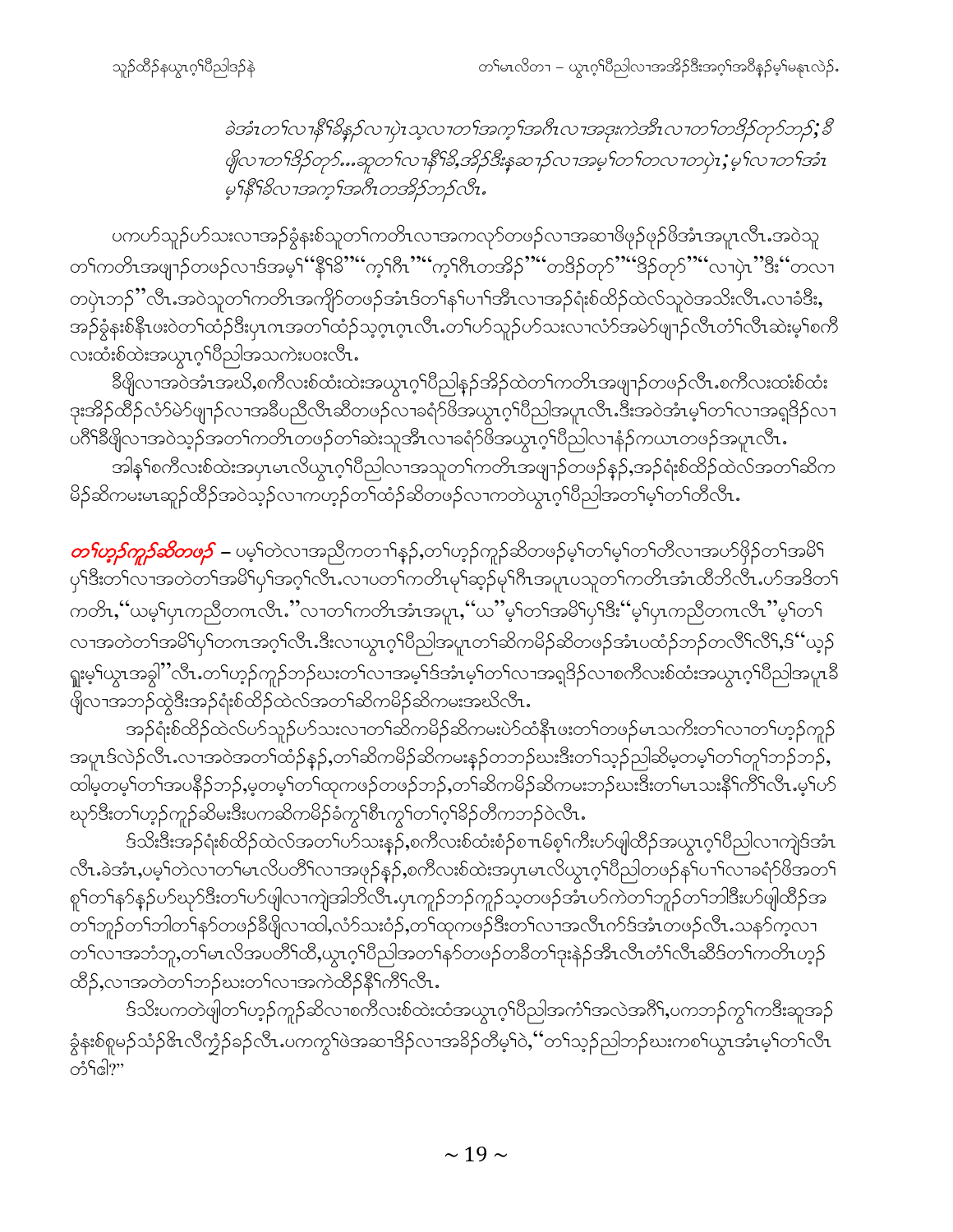တ1်ဂ္ဂါမိ1်ပု1်–လီၤက်လ႑ကစ႑်ယ္မ႑အိဉ်န္နာဴလီၤတံ႑်လီၤ.ခဲအံၤပထံဉ်လ႑တ႑်သူဉ်ညါတဖဉ်အံၤဖျါလ႑အမူ႑်တ႑် လီၤတံၫ်လီၤက်လၢတ႑်သွဉ်ညါအံၤမ္ ါတ႑်လၢအသူဉ်လီၤအသးလၢပပူၤ,ဒ်ပထံဉ်လၢတ႑်ဂုၢိနိဉ်သုဉ်အဆိက တ႑ၢိတဗဉ်အပူၤလီး သန5်က့ဒ်ဒၤမဉ်စံန်တဲဝဲ(မ့ၢ်က္ခ်ိန်အမဉ်စံန်လၢအအိဉ်လၢနံဉ်ယၤဗိုဉ်ဃိးအပူၤ)''တ႑် သ္၃်ည္ပါကစ႑်ယ္သၤမ္ ၊်တ႑်လ႑အသူဉ်လီၤအသးလ႑ပပူၤလ႑အခ်ိဴဉ်ထံးခ်ိဴဉ်ဘိလံၤလီၤလီၤ '' .ခ်ိဴဖိုလ႑အဝဲန္၄်အဃိ ကစ<ယ္နာအိ>နနဉ်မှ'က'်လီာတံႝလီာဆဲးလီာ…

#### အၤနွံနဉ်စံးဆၫတ¶စ့<sup>၎႙ၟ၎</sup>ပု႑်တခါအံၤလၫကျဲဒ်အံၤလီၤ**.**

ပုၤလၢကအၫဉ်လီၤတ႑်လၢအထိဒါတ႑်လီၤတႆၤအဴၤတအိဉ်နီတၐၤဘဉ်ႇဒ်ပုၤကူဉ်ဘဉ်ကူဉ်သူလၢအသူဆိကမိဉ် ဆိကမးတ1်(အဉ်ရုံးစ်ထိဉ်ထဲလ်)ပာ်ဖျံအတ1်ထံဉ်ဘဉ်ဃးတ1်စ့1်ခိုဉ်သှဉ်အဆိကတ႑ၢ်တဖဉ်လီး သန5်က့တ1် လาအထိဒါလိ5်သးဒီးတ႑်ကတိၤ '' ကစ႑်ယ္ဓၤမ့႑်'' နဉ်ပတူ ႑်လိ5်စ္ ႑်ကီးသ့လ႑ပ္ $\tau$ ပားစီၤဖိစံးလ႑အသးကံ ြပု႑ "ယွၤတအိဉ်ဘဉ်" (စံးထိဉ်ပတြ႑ာ ၅၃း၁)အဃိဒီး,ကစ႑်ယွၤအိဉ်နှဉ်တမ္ ၊်တ႑်လီၤတံ ၊်ဘဉ်.

ဒ်ပဆိကမိဉ်ဟ်စπတ့ౕါအသိး,လံာ်တဆၢအံၤဘဉ်ဃးဒီးအဉ်ရံးစ်ထိဉ်ထဲလ်အတၤ်ကွဲးဘဉ်ဃးတၤ်လီၤတံၤ်အခ်ဳပညီ လၢတၫ်လီၤတံၫ်မှၤ်မနုၤလဲဉ်နဉ်,''ပုၤလၢကအၫဉ်လီၤတၫ်ထိဒါတအိဉ်နိတဂၤ''သနဉ်ကအါန႑်အနဉ်,ပထံဉ်လၢအဉ်ခွံ နးစ်စံးဆၢပှၤထိဒါအိၤလၢတၫ်ဟ့ဉ်ကူဉ်ဆိလိၤႉအဝဲတစံးပတြπမ့တမ့ၫ်သးအုးဘဉ်ႉအဝဲတဒူတဃါမ့တမ့ၫ်တဲပျံၤပှၤလၢ အထိဒါတၫ်ဘဉ်.မမ့ှ်တခ်ိႇအဝဲဟ့ဉ်လီၤအတ႑်ကတိၤဟ့ဉ်ကူဉ်ဆိလီၤ.

တၫ်လၢပထံဉ်ဖဲအံၤလၢအၤခွံနးစ်အပူၤအံၤမ့ၢ်စကီလးစ်ထံးအယွၤဂ့ၢ်ပီညါအသကဲးပ၀းလီၤ.စကီလးစ်ထံးဟ်အ ယွၤဂ့ౕၢိ၀ိညါတၤ်ကတိၤသကိႏတဖဉ်ဒ်ခဲလ႑ာ်မှၤ်တ႑်ဟုဉ်ကူဉ်တဖဉ်လီၤႉအဝဲသုဉ်ဆိကမိဉ်ဆိကမးယွၤဂ့ၤ်ပိညါအဂ္໋ၤအ ကိုု၊တဖဉ်ခီဖျိတၫ်ဟ်လီၤအခ်ီပညီလၢအန္႑်ာဝဲလၢတ႑်မှု႞တ႑်တိအပူၤလီၤ.က္၄်ကီၤအံၤကဲထိဉ်ခရံှာ်ဖိအယွၤဂ္ဂၢိ၀ိညါအကံၟ် အစိမ့်ၫလၢတၫ်သူဒံးတၫ်ဟုဉ်ကူဉ်တဖဉ်လၢယွၤဂ့ၢိပိညါဘဉ်ဂ့ၢ်ဘဉ်ဝိအပူၤတုၤမှၢ်မဆါတနံၤအံၤလိၤႉ

ကျဲသၢဘိတဘိလၢစကီးလးထံဉ်စံဉ်စ႑ာမ်ဘဉ်ထွဲဒီးအဉ်ရံးစ်ထိဉ်ထဲလ်နှဉ်ဘဉ်တ႑်သူဉ်ညါအီၤဒ်စံဉ်လိဉ်ကံဉ်စ႑ာ မ်လီၤႉစံဉ်လိဉ်ကံဉ်စπမ်အခ်ိဳပညီမ့ှ်တ႑်အစၢလၢပန္ ်ဘဉ်အီၤခီဖျိတ႑်ဆု႑နှာ်ခံဘီလီၤႉ

*စံ<mark>ဉ်လိှဉ်ကံဉ်စπဓ် –* လၢတ</mark>်ၢကတိၤတဖျာဉ်နဉ်,စံဉ်လိဉ်ကံဉ်စπမ်မ့ှ်တှ်ဆိကမိဉ်လၢတှ်ဟ့ဉ်ကူဉ်ဆိဘဉ်တှ် ဆိရဲဉ်လီၤအီၤဒ်ကကဲထိဉ်တၫ်ကတိၤတဖဉ်ဒီးတၫ်ကတိၤကျၫ်တံၫ်တဖဉ်လီၤ

တၫ်အဒိလၢပဟံးနှၤ်လၢတိၤဖုဉ်ကွိအကျါမ့ၢ်တ႑်ကတိၤစံဉ်လိဉ်ကံဉ်စπမ်လၢပှၤသ့ဉ်ညါအိၤအါမးလီၤ.တဲဝဲဒ်အံၤ –တၫ်ကတိၤတၢတခါ–စိ႒်ခရူးထူးစ်မ့ၢ်ပုၤတဂၤလိၤႉတ႑်ကတိၤခံ–ပုၤကညီခဲလၫာ်သံသ့လိၤႉတ႑်ကတိၤကျၫ်တံာ်–စိ႒်ခ ရူးထူးသံသွလိၤ.

အဉ်ရုံးစ်ထိဉ်ထဲလ်မာလၫာ်အဆၢကတိႝၤ်လၢတၤ်ဃုသ့ဉ်ညါတၤ်ဟ့ဉ်ကူဉ်အတၤ်ကတိၤတဖဉ်အံၤကဲထိဉ်တၤ်တဲ အါလၫအဆုၫၦၤဆူတၫ်ကတိၤကျၫ်တံာ်တဖဉ်လိၤႉအဝဲဃုဃိထံ''တၫ်သိဉ်တၫ်သိဘဉ်ဃးတၫ်ဆိကမိဉ်ပဲာ်ထံနိၤဖး''§ သိးတ1်သိဉ်တ1်သိဘဉ်ဃးပတ1်မ့်1်တ1်,တ1်သိဉ်တ1်သိဘဉ်ဃးတ1်လၢအတထိဒါလိ5်ဒီးတ1်သိဉ်တ1်သိလၢအထုး ကွံာ်တ<sup>ရ</sup>ခၢဉ်သး,ဒ်နဉ်အသိးတ<sup>ရ</sup>သိဉ်တ<sup>ရ</sup>သိဘဉ်ဃးတ<sup>ရ</sup>ကတိၤကျၢ<sup>ရ</sup>တံာ်လၢအဒိးသနၤသးလၢတ<sup>ရ</sup>မှ<sup>ရ</sup>တ<sup>ရ</sup>တိ,ကျဲလၢပ ကတဲတၫ်တခါဘဉ်<sup>ရွဲ</sup>မှတမ့<sup>၎</sup>တ႑်လၫပဆိကမိဉ်လၫအအိဉ်ဒီးတ႑်ကျ႑ာ်တံ႑လိၤဆိတဖဉ်လၫအဟဲလ႑တ႑်ကတိၤလီၤဆိ တဖဉ်အဃိလီၤ.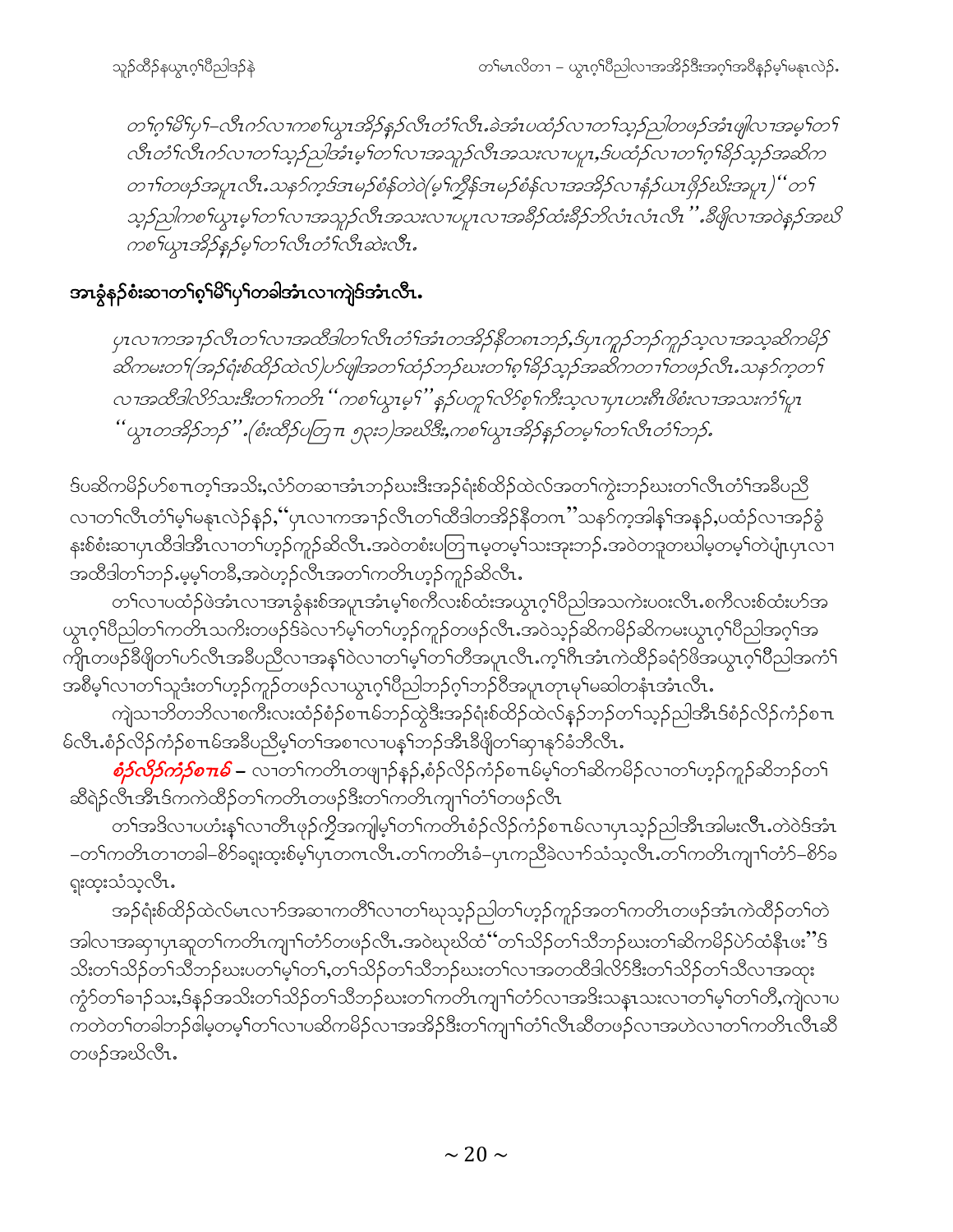မ့်)လံ,ယွာဂ့်)ပိညါအစ့်)လၫတ႑်ကတိၤအဂ့်)တဖဉ်မ့ှါတ}လၫအဘံဘူ,သန5်က့စကီလးစ်ထံးအပှၤမၤလိယွာဂ့်)ပိ ညါတဖဉ်ဟ်ဖျါထိဉ်အတ႑်သးအိဉ်လၢကဒုးအိဉ်ထိဉ်ယွπဂ့ါပီညါအတ႑်စံးတ႑်ကတိၤဖဉ်လၢအဘဉ်ဂိ<sup>ုဒ္</sup>ဒီးအဉ်ရံးစ်ထိဉ် ထဲလ်အတၫ်စံးတ႑်ကတိၤဂ့ၫ်လိ႒်တဖဉ်လီၤ.

ပကကွ<sup>ှ</sup>သကိုးတဝိကဒိီးမ့<sup>ှ</sup>တ<sup>ှ်</sup>လီၤတံ်ှလၤတလိဉ်တ႑်ရဲပွးဘဉ်<sup>ငွေ</sup>းစ်ခွန်းစ်အတ<sup>ှ</sup>ကတိၤလၢစူမဉ်သံဉ်<sup>ငွ</sup>ၤလိဉ် က္ဘံဉ်ခဉ်ႇဘဉ်ဃး'´တၫ်သ့ဉ်ညါကစၫ်ယွၤအိဉ်နှဉ်မ့ၢ်တၫ်လီၤတံၢ်လၢတလိဉ်တၫ်ရဲပွးဘဉ်ဓါ?''ဖဲအံၤအဝဲစံးဆၢတၫ်သံကွ႑် အံၤလၢတၫ်ထံဉ်စံဉ်လိဉ်ကံဉ်စπမ်လီၤ.အဝဲကွဲးဝဲတၫ်ကတိၤတဖဉ်အံၤ–

ပုၤလၢအအၫဉ်လီၤတ႑်လၢအထိဒါတ႑်လီၤတံ႑်အံၤတအိဉ်နိတၵၤဘဉ်…ဘဉ်ဆဉ်တ႑်လၢထိဒါတ႑်ကတိၤဟ့ဉ် ကူဉ်လၢယ္မွာမ့ၢ်တူၫ်လိ5၀ဲလၢအခ်ိဉ်နည်ပူးသ့လၢ–ပုၤပားဂ်ီးဖိစံးလၢအသးကံၫပူးယွၤတအိဉ်ဘဉ်နဉ်လီး အယ် သတးဒီး,ကစ†ယ္ဇၤအိဉ်န1်တမ္1်တ1်လီၤတံၤ်လ႑အတလိဉ်တ႑်ရဲပူးဘဉ်.

စံဉ်လိဉ်ကံဉ်စπမ်လၢအဖျါထိဉ်ဖဲအံၤန္ဉာ်လဲၤအသးဒ်အံၤလိၤ.တၫ်ကတိၤတၫ–ပှၤလၢအအၢဉ်လီၤတၫ်လၢထိဒါ တၫ်လီၤတံၫ်အံၤတအိဉ်နိတၵၤဘဉ်ႉတၫ်ကတိၤခံ–တၫ်လၢအထိဒါ''ယ္ဂၤမ့ၫ်/ယွၤအိဉ်''နဉ်တၫ်တူၫ်လိ႒်အီၤသ့လီၤ.တ႑် ကျၫ်တံ် –အဃိဒီး,ကစၤ်ယွၤအိဉ်နှဉ်တမ့္ပါတၤ်လီၤတံၤ်လၢအလိဉ်ဘဉ်တၤ်ရဲပွးနှဉ်ဘဉ်လီၤ.

တၫ်ကတိၤဖိတဆၢအႆၤမ့<sup>၎</sup>တ႑်မ့<sup>၎</sup>တ႑်အဒိဖိတခါလၢအခွံနးဃိထံဒီးတြိဆၢအယွၤစ့<sup>၎</sup>ပီညါဒီဖျိအသူဝဲစံဉ်လိဉ်ကံဉ် စπမ်လီၤ.ဒီးအဝဲအတ႑်သူတ႑်စ္န1်ခ်ို တိုအံၤမ္ ါတ႑်လ႑ဟု ကူဉ်ဘဉ်ကူဉ်သဲ့ဖဲခဲးသလူးလ႑ည္ပါတဖဉ်အစိၤသူဝဲလီၤ.အနီ ြ ကိ်း,တၫ်ထံဉ်ဒ်အံၤလၢအမ့ၢ်စံဉ်လိဉ်ကံဉ်စိၤမ်ကဲထိဉ်တၫ်တမံၤလၢပသူအိၤလၢယ္ပၤစ့ၢ်ပိညါဘဉ်စ့ၢ်ဘဉ်၀ိႇအပူၤတုၤမုၢိ မဆါတနံၤအံၤလီၤ.

အါန1်တ1်ဟ်သးလၢတ1်ကတိၤအဖျာဉ်တဖဉ်နဉ်,တ1်သနၤုသးလၢတ1်ဟ့ဉ်ကူဉ်တဖဉ်ဒီးတ1်ဆိကမိဉ်ဆိကမး စံဉ်လိဉ်ကံဉ်စπတဖဉ်နှဉ်,စကီးလးစ်ထဲးပာ်ဖျါအဉ်ရံးစ်ထိဉ်ထဲလ်အတ<sup>၎</sup>ဘဉ်ကူဘဉ်က်<sup>8ွ</sup>ဖိျအတ႑်တဲဖျါတ႑်မနၤတဖဉ် ကြားဟဲဆိလၢအယွာစ့်္ဂါပိညါအပူာလီာ.

<mark>*တ¶လၫအဘ}်ဟဲဆိတဖ</sub>ဉ် –* အဉ်ရံး</mark>စ်ထိဉ်ထဲလ်ပာ်ဖျါတ<sup>၎</sup>ဂ့ၢ်တၢ်ကျိၤလၫကဘဉ်ပဲာ်ထံနိၤဖးဝဲတဖဉ်ခီဖျိအနိဉ် ဂံ<sup>ရန္</sup>ဉ်ဒွး,တၫ်ဆိကမိဉ်ပဲာ်ထံနီၤဖး,ဒီးအတ႑်ပတိႝၤဖုဉ်ထိတဖဉ်လိၤ.အဝဲကွ<sup>၎</sup>တ႑်ခဲလ႑ာ်ဒ်နိဉ်က္ခအသိးလိၤ.လၢအတ႑် ထံဉ်နဉ်,တၫ်ခဲလၫာ်ဘဉ်ထွဲတတိၤတိၤလၢနိဉ်က္ခအလိၤလၢတၫ်အါတၫ်ဂိ<sup>႖</sup>ဒိီးတၫ်တလၢပုဲၤအခၢဉ်သးအိဉ်လၢတၫ်<sup>ဨ</sup>လာ် တကပၤႇဒိီးတၫ်တခါဃီလၫအကဆိုဒီးလၫပှဲၤအိဉ်လၫအဖိခိဉ်ကတ႑ၢ်လိၤႉဒိီးအဝဲနာ်တၫ်ဆိကမိဉ်ဆိကမးအပိညါအ တၫ်မၤတခါမှၫ်ဒ်သိးကဃုထံဉ်နှၤ်အတ႑်မှၤ်တ႑်လ႑တ႑်ရဲဉ်လီၤအပူၤလီၤ.

လီၤက်ဒံးအဝဲနဉ်,ကစၢ်ယွၤအနိ<sup>5</sup>ုကစၢ်ဒဉ်ဝဲအိဉ်လၫနိဉ်ထိဉ်ဘိအထိကတ႑ၢ်လီၤ.အဝဲမ့ၢ်တၢ်ခိဉ်သှဉ်အဆိက တၫႝႇတႝလၫအဒုးကဲတႝတမ့ႝၮႝလၫတႝႝႀဲလၫာ်လီၤႉကစါယွာမ့ါတါတမံၤဃိႆႇကဆိုလၫက့ါဂီၤႇပုၤကဆိုတဂၤလီၤႉ မူခိဉ်ကလူးတဖဉ်အိဉ်လၫကစၫ်ယွၤအဖိလာ်လီၤ.ပှၤကညီတဖဉ်အိဉ်လၫမူခိဉ်ကလူးအဖိလာ်မ့<sup>၎</sup>လၢမူခိဉ်ကလူးတဖဉ် မ့်)နိ<sup>ု့</sup>88ိုးသးလီၤႉဆဉ်ဖိကိ်ါဖိတနိုၤအိဉ်လၢပုၤကညီအဖီလာ်;တၢိမုၢ်တၫ်ဘိအိဉ်လၢခံတပတိိၢႇတၢိဖိတၫ်လံၤလၢအတ မူဖဉ်လၢခံတပတိိ1;တၫ်ိနိဉ်ထံးခိဉ်ဘိလွံၫိမံၤလၢအမှၤ်ကလံၤႇမ့ၢ်အူဟိဉ်နိဉ်ဒီးထံအိဉ်လၢတၢ်ဖိတၤ်လံၤလၢအတမူတ ဖဉ်အဖိလာ်;ဒီးတၫ်လၢအဘဉ်ဃးဒီးနိ1်ခ်လၢအခံဒးလိၤ.

ဒ်သိးကတိၤတၫ်လၢအရံႈစ်ထိဉ်ထဲလ်အတ႑်ဆဲးတ႑်လၤအပူၤပုၤကန႑်ပၢ႑်အဂိါ,စကီလးစ်ထူးဂုာ်ကျဲးစၫးရှဲပွးအ ယွၤဂ့ါ်ပီညါဒ်အဉ်ရုံးစ်ထိဉ်ထဲလ်ဟ့ဉ်အဒိအတဲာ်အသိးလီၤႉအဝဲသ့ဉ်ပာ်လီၤအတ႑်စူၫ်တ႑်နာ်အတ႑်သိဉ်လိတဖဉ်လ႑ တၫ်ရဲဉ်လီၤယွၤဂ့ါပီညါဒ်လၢထးအသိးလီၤ.အဝဲနှဉ်တဲဝဲ,အဝဲသ့ဉ်စးထိဉ်ပာ်သူဉ်ပာ်သးဒီးစးထိဉ်ခရံာ်အတ႑်သိဉ်လိတ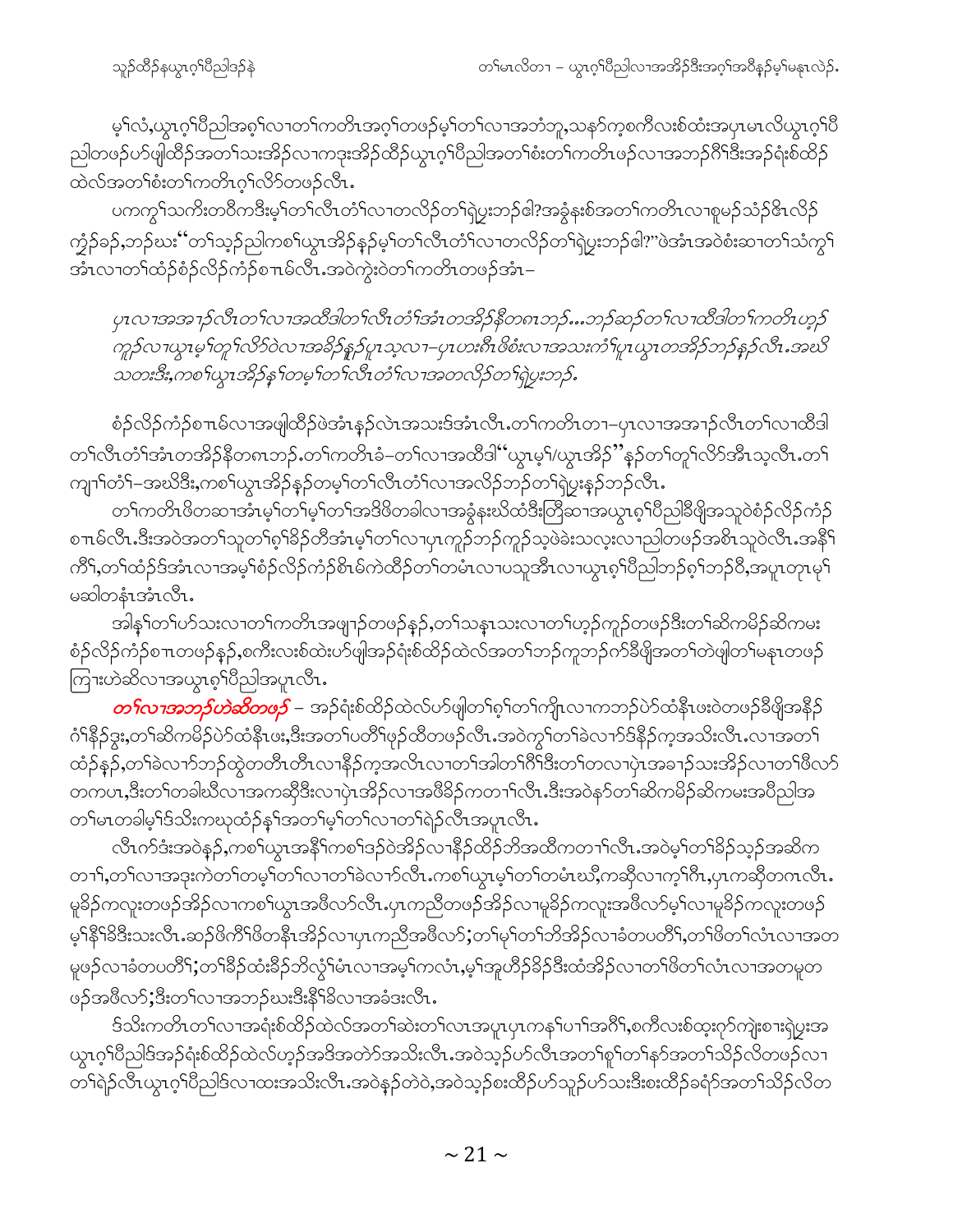ဖဉ်လၢအလဲၤသဃဲၤဒီးတၫ်လၢအပတိႝၤ်ထိလၢအဉ်ရံးစ်ထိဉ်ထဲလ်အနိဉ်ထိဉ်လၢအထိဒီးအဝဲသုဉ်ဟ်လီၤအတၫ်အပ တိ်ါတဖဉ်လၢအဖုဉ်တဆိတဆိလၢအလဲၤသဃဲၤဒီးအဉ်ရံးစ်ထိဉ်ထဲလ်လၢအနိဉ်ထိဉ်လီၤႉထိဘိန္ဉာ်,အဝဲသ့ဉ်မၤရှဲတ<sup>၎</sup> လၢပန1်ပၫ်၊အီၤတညီတဖဉ်ဒီးပာ်လီၤဝဲလၢအလိၤ်ဘဉ်တတိၤတိၤဒ်ယ္လၤဂ့ၤ်ပိညါလၢအဖိခိဉ်အသိး,ရဲပွးဘဉ်မနၤအဃိ တၫ်အံၤဘဉ်ထွဲဒီးတၫ်တတိၤအံၤ,တ႑်နှဉ်ဘဉ်ထွဲဒီးတၫ်တတိၤနှဉ်လဲဉ်လီၤ.

တ႑်သကဲးပဝးဆူယွπဂ့ၫိပိညါလၫအဟဲလ႑ထးန္ဉာိပကထံဉ်ဘဉ်ပုံၤမဲ၁်ပုံၤနါလ႑ထိမးအဉ်ခွံနႈစ်အစူမဉ်သံဉ်&ၤလိ က္ခံဉ်ခဉ်အပူၤလီၤႉလၫအတၲ၊ကွဲးစူမဉ်တခါအပူၤအဝဲစးထိဉ်လၫတၤ်ကတိၤလ႑ညါဒီးသုးလီၤတဆီဘဉ်တဆီဆူတၤ်ဂ့ၤ် <u>့</u><br>နဉ်တီလၢအထိကတၫ်လၢစကီလးစ်ထံးအယွာဂ့်္ဂါဝညါအပူာလီၤ•ကစ္ပါယွာထဲတဂၤဇိၤလီၤ•ဝံးဒီးအဉ်ခွံနးစ်သုံးအသး ဆူယွာသာကတဂၤဃီလာအဘဉ်ဆိဉ်ဂုၤလီၤ.လၢခံ,အဝဲတဲဘဉ်ဃးတၢ်ဘဉ်တ့,လံာ်တဆၢလၢအတဲဘဉ်ဃးဒီးကစၢ် ယ္ပၤအဂ္ဒါလၫအမ့ါတၫ်အဆိကတ႑ာ်လၫအဒုးအိဉ်ထိဉ်တ႑်ခဲလ႑ာ်လီၤ.ဖဲန္ဉ်ဝံၤအဉ်ခွံနးစ်တဲကဒီးဝဲတၫ်ဘဉ်တ့ခဲလ႑ာ် အကျါအဒိဉ်ကတ႑)ႏမူခိဉ်ကလူးတဖဉ်လီၤႉလၢခံနဉ်ႇအဝဲတဲကဒီးတၫ်ဘဉ်တ့လၢအဘဉ်တၫ်တဲ့အီၤလၢဃုနံၤအတိႝၤပူၤ လၫအဖုဉ်န<sup>ှ</sup>်ဒီးမူ<sup>8</sup>ဉ်ကလူးတဖဉ်လီၤ.ဒီးလၫအဆ<sup>ုံဒြ</sup>ဉ်အကျါတဆ႑တဲဖျံပှၤကညီအဂ္ဂါ,သးအဂ္ဂါဒီးတ႑်ဘုတ္ဝေၤနိ<sup>ု</sup>ဒ် အဂ္ဂါလီၤ.ဒီးလ<sup>ုံ</sup>ခံကတ<sup>ျှိ</sup>,အဉ်ခွံနးစ်မၤကတ႑ါအတ႑်ကွဲးစူမဉ်လ႑ကစ႑်ယွၤမ့<sup>ရြ</sup>ပုၤပ႑တ႑်လ႑တ႑်တခဲလ႑ာအဖြ နိ5့်,ပာ်ဃှာ်ဒီးတ႑်လၢအအိဉ်ဒီးအနိ<sup>႖</sup>နိဒဉ်လဲဉ်လီၤ.

အဉ်ရုံးစ်ထိဉ်ထဲလ်အတ<sup>ှ</sup>ုပာလီၤဆိတဖဉ်အံၤပာ်ဖျံအဉ်ခွံနးစ်အစူမဉ်သံဉ်<sup>၉</sup>ၤလိဉ်က္ခံဉ်ခဉ်အသကဲးပဝးလၢအ ဘဉ်တ<sup>ှ</sup>ရဲဉ်လီၤအီၤညီန<sup>ှ</sup>လၢစကီလးစ်ထံးစံဉ်စπမ်လီၤ.ဒီးအသကဲးပဝးတမံၤအံၤဘဉ်တ<sup>ြ</sup>မၤအီၤလၢခရံဉ်ဖိအယွၤဂ့<sup>၎</sup>ပီ ညါလၫနံဉ်ကယၤတဖဉ်အပူၤ,တုၤလိၤလၢမုၢ်မဆါတနံၤအံၤပှၤလၢအထိဒါခဲးသလူးတဖဉ်အယွၤဂ့ၢ်ပိညါဘဉ်ဂ့ၢ်ဘဉ်ဝိ အပူၤလီၤ.

ခဲအံၤဖဲပက္ဂ<sup>၎</sup>သက်ိဴးခရံာ်ဖိအယွπဂ့ါပီညါအကျဲတနီၤလၢအသုးသးလၢလံာ်စီဆုံအသိတကတြူၫ်ဆူဟုးလ့ဉ်အ တၫ်ဆိကမိဉ်ဆိကမးအသနုပံၤအလိြ်ခံ−အဆိကတၫ်ာဆူနံဉ&ၤ−ဖျဲးထိဉ်နံဉ်စπမ်လၤအတဲတၫ်ခံခါလၤအထိဒါလိ်ာသး လၢပါသှဉ်လၢပျπအစိၤ,ဒီးဆူအဉ်ရံးစ်ထိဉ်ထဲလ်အတ<sup>ြ</sup>ဆိကမိဉ်ဆိကမးလၢခဲးသလ့းလၢပျπအစိၤ–ပကြၢးကွ<sup>၎</sup>ကဒီး ဆူကျဲပှၤထိဒါခဲးသလုးအယွၤဂ့ၢ်ပီညါတၫ်ထိဉ်သတြိၤအီၤဒီးတၫ်ကဲထိဉ်သးတဖဉ်အံၤလီၤ.

## ပုၤထိခါခဲးသလူးအယွာဂ့<sup>ရှ</sup>ပိညါ Protestant Theology

ကျဲအိဉ်ဝဲအါဘိလၫတၫ်ကွ႑်ကဒါက္•ပု႑ထိဒါခဲႏသလ့ႏအယွ႑ဂ္႑်ပိညါအဃိပကြ႑းမၤဆံးလီၤအတကွိ႑်ဆူတ႑်ဆံး ဖြဉ်လၢပှၤဆီသလဲတၫ်အိဉ်ဖှိဉ်တဖဉ်အကျါ; ခံ,ပှၤထိဒါခဲးသလူးတဖဉ်အတၫ်အၫဉ်လီၤအိလီၤလၢပှၤသူအိၤကိးဆၢက တိံา်ဒဲး;ဒီးသၢ,မှၫ်မဆါတနံၤအံၤပုၤထိဒါခဲးသလူးဖိတဖဉ်အယွπဂ့ၫ်ပိညါဘဉ်ဂ့ၫ်ဘဉ်ဝိလိၤႉပကစးထိဉ်လၢယွπဂ့ၫ်ပိညါဟဲ လၢပုၤဆီသလဲတၫ်လၢပျ႑ာတဖဉ်အအိဉ်လီၤ.

### <mark>ပှၤဆိံသလဲတ<sup>ရ</sup>အိဉ်ဖှိဉ်လၫညါတဖဉ်</mark> Early Reformers

yၤထီဒါခဲးသလုံးအယွπဂ့<sup>ရ</sup>ပိညါမ့<sup>ရ</sup>ဒ်သိးကဘိုဘဉ်ဘိုဂ္ $\tau$ ထိဉ်ခရံဉ်ဖိအယွπဂ့<sup>ရ</sup>ပိညါလၫအဟဲလ႑လံာ်စိဆုံအပူၤလိၤ. မဉ်တ့ဉ်လူသ႑ာ်ဒီးကွိန်ခဲလ်ဘံ,အဒိနဉ်,မ့ှ်ပှၤလၢအအိဉ်ဒီးတၢ်အ႑ာ်လီၤယိာ်ယိာလၢကတဲဖျဲလံာ်စိဆုံအစိကမိၤလၢ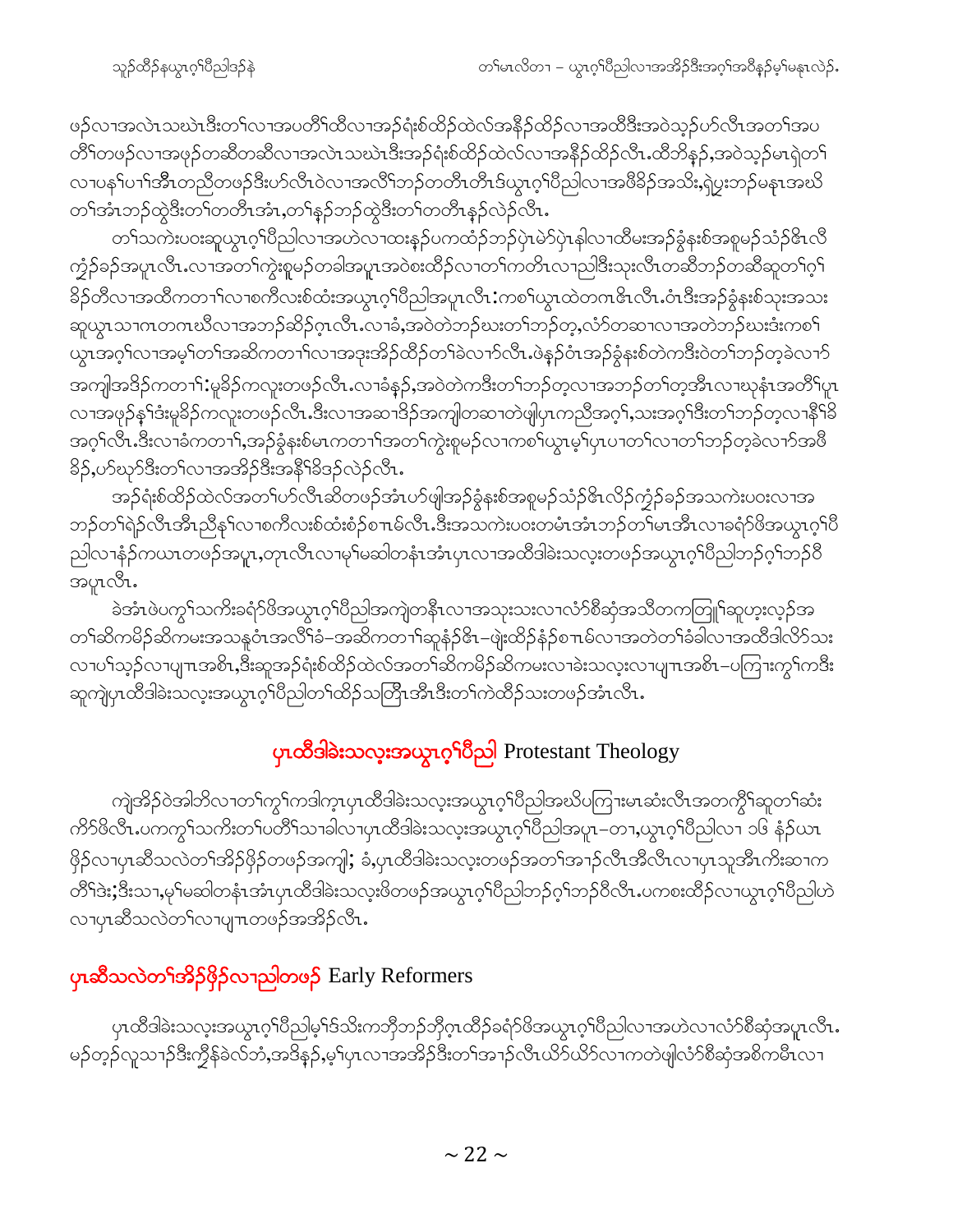ယ္ပၤဂ့ౕၢပဵညါအပူၤလဵိၤ.တၤ်တၤတၤ်လၢအဟဲလၢရိမဲန်ခဲးသလ့းဒီးအဉ်နဉ်ဘဲမ်ထ့းစ်တဖဉ်နှဉ်ႇအဝဲသ့ဉ်လဲၤဒီဖိျဒီးစံးဆ႑ က္§ဒီဖြလံာ်စီဆုံလီၤ.

ခ်ိဳဖျိလၢတၫ်နဉ်အဃိႇလူသ႑ာ်မ့<sup>၎</sup>ဂ္႑ခဲလ်ဘံန်မ့<sup>၎</sup>ဂ္႑တကွဲးတၫ်လၢအစံးဆၢလိၤလိၤဒီးလိၤပလိ်ာဒီးယွၤဂ့ၫ်ပိညါဘဉ် ဂ့ၢ်ဘဉ်ဝိလၢမုၢိမဆါတနံၤအံၤဘဉ်ႉလၢအလိၢ်နဉ်ႇလူသ႑ာ်အပုၤမၤလိတၢ်ဖိဖံးလံးမဲလ်လဲန်သိန်ဒိီးခဲလ်ဘဲအပုၤမၤလိ တၫ်ဖိသံဉ်&ာဒိၤဘံစၤမ့ၢ်ပုၤလၢအရဲဉ်လိၤကျဲၤလိၤပုၤထိဒါခဲးသလ့းဖိတဖဉ်အယွၤဂ့ၢ်ပိညါလိၤႉ မ့ၢ်နဉ်သက့ဒ်န္ဉာဒိးႏ ပါလာပျπအယွာစ့ါပြီညါဒီးစကီလးစ်ထံးအယွာစ့ါပြီညါတဖဉ်ဟဲအိဉ်ဖျါထိဉ်လာပုာဆီသလဲတါတဖဉ်အတါကွဲးတဖဉ် အပူၤလီၤ.

ပမ့်္ဂဟ္ဥာ်တ႑်အဒိတခ်ိဳႇပကကွ႑်သက်ိဳးခဲလ်ဘံန်အတ႑်ကွဲးလၢအမံၤဟူသဉ်ဖျံတ႑်မၤလိမၤဒိးဘဉ်ဃးခရံာ်ဖိအတ႑် ဘူဉ်တ<sup>ရ</sup>ဘါ (Institutes of the Christian Religion) လီး. တ<sup>ရ</sup>မာလိတဖဉ်အံၤဘဉ်တ<sup>ရ</sup>ကွဲးအီၤအဆိကတၫ<sup>ရ</sup> လၫကဒိသဒၢပုၤထိဒါခဲးသလူးဖိတဖဉ်လ႑တ႑်စူ႑်ကမဉ်နှာ်ကမဉ်အဂိၢိလိၤႉသနာ်က့လ႑ကဒိသဒ႑ပုၤထိဒါခဲးသလူးတ ဖဉ်အတၫ်ထံဉ်အဂိ်ၫ,ခဲလ်ဘံန်အိဉ်ဒီးအတ႑်ထံဉ်လၢအဆူဉ်လၢကသူဉ်ထိဉ်ယွπဂ့ၢ်ပီညါလၢအဘဉ်တၢ်ဒုးအိဉ်ထိဉ်အီၤ လၢနံ့ဉ်ကယၤတဖဉ်အပူၤတချူးလၢတၫ်ဆီသလဲတၫ်အိဉ်ဖိုဉ်အဆၢကတိႝၤလိၤ.ခဲအံၤႇတမ့ၢ်တၫ်လၢအဘဉ်လၢပကတဲ လၢခဲလ်ဘံန်ပိ5်ဝဲဒဉ်ပါသ့ဉ်လၢပျπမ့တမ့ါစကီလးစ်ထံးအယွπဂ့ါ်ပီညါနှဉ်ဘဉ်ႉနဉ်သက့,လၢအတါကွဲးလၢတါမπလိ မၤဒိးအပူၤအ၀ဲဟ်ဖျါထိိ**ှ်**အတ<sup>ှ</sup>ထံဉ်လၢအဘဉ်ထွဲဒီးအဉ်ရံးစ်ထိဉ်ထဲလ်အတ<sup>ှ</sup>ဆိကမိဉ်ဆိကမးလၢကျဲလၢအ၀ဲသူတ<sup>ှ</sup> ကတိၤလၢအခ်ဳပညီယိ9်,ပ9်ဖျါထိဉ်အယွာဂ့ၫ်ပီညါဒ်အမှ့ၫ်ဝဲတ႑်ဟူဉ်ကူဉ်ဆိ;တ႑်ကတိၤစံဉ်လိဉ်ကံဉ်စ႑ာမ်လ႑ကဟူဉ် ထိဉ်တ႑်ဆိကမိဉ်ဆိကမးခီဖျိတ႑်ဂ့႑်တ႑်ကျိုးတဖဉ်ႇဒီးဟ်လီၤအယွာၤပိညါ့ဒ်တ႑်ရဲဉ်လီၤလၢအဖိခိဉ်အသိးလီၤႉ

ပတအိဉ်ဒီးတၫ်ဆၢကတိႝၤ်လၢပကတဲခဲလ်ဘံန်အတၤ်မၤတခါဝံၤတခါ,ဘဉ်ဆဉ်ပထံဉ်လၢအဝဲပာ်ကဲပာ်ဒိဉ်တၤ်ဆိ ကမိဉ်ဆိကမးဒ်အမ့<sup>၎</sup>တၫ်ပီးတၫ်လီခိဉ်သ့ဉ်လၫယွၤဂ့ၫ်ပီညါအပူၤဒီးပထံဉ်စ့ၫ်ကီးအဝဲအတၫ်ပဉ်လီၤယွၤဂ့ၢ်ပီညါလၫအကါ ဒိဉ်လၢဘဉ်ဟဲဆိတတိၤဘဉ်တတိၤဒ်လၢထးအသိးလိၤႉလၢတကပၤန္ဉာ်,ပကနဉ်သကိႏခဲလ်ဘံအတၫ်အၢဉ်လိၤလၢအ ထံဉ်န1်တ1်ကဲဘျုးဒီဖျိတ1်မၤလိမၤကွ1်တ1်မ့1်တ1်တိမ့တမ့1်တ1်ဆိကမိဉ်ပဲဉ်ဖးနိုၤဖး,မ့1်ဘဉ်တ1်ဒုးကဲထိဉ်အီၤလၢပုၤတ စှ<sup>ရ</sup>က္ခၤနာ်က္ၤတၫ်ဒဉ်လဲာ်လီၤႉလၢလံာ်တဘ္နာ်,အဆၢဒိဉ်ခံဖဲအလံာ်တၫ်မၤလိမၤဒိး (Institutes) ပူၤန္ဉာ်,အဝဲကွဲးတၫ်က တိၤတၒဉ်အံၤလီၤႉ

> သန5်က္ခကစၫ်မှ႞ဘဉ်သူဉ်ဘဉ်သးလၢကမၤစ႑ာပု႑8ိဖျိပုၤလၢအတ႑်သွဉ်ညါယွၤအတ႑်ဟ္နဉ်နိုၤလိၤတ႑် သူဉ်ညါဘဉ်ဃးတ ်မၤလိတ ်ဖုံတ ်ဃ ၢ,တ ်ဃုသုသုဉ်ညါတ ်မှ ်တ ်တိ,တ ်ဒူးတဖဉ်,ဒီးစဲအုဉ်အတ ်မၤလိ ဒ်အံၤတဖဉ်နဉ်,မ်ပကသူဟံးနှ<sup>၎</sup>အီၤလၢပဂိ<sup>ု</sup>ဒဉ်ပဝဲ,ဒ်သိး,ပမ့္ပ်တဟံးနှၤ်ကစၤ်ယွၤအတၤ်ဟွဉ်လၢအဟွဉ် သါပုၤတဖဉ်ဒီး,ပကဘဉ်တ႑်စံဉညီဉ်နီဖျိလၤပတ႑်က႑ာ်တ႑်ကျူလၤပကမၤလိန္န ါတ႑်လီး.

လၢအလီၤပလိ်ာဒီးတၫ်ဃုသုဉ်ညါမှတမ့ၢ်တၫ်ဆိကမိဉ်ပဲာ်ထံနိၤဖးတနံၤအံၤ,ခဲလ်ဘံန်အတၫ်ကွဲးတဖဉ်ညီန႑်ဘဉ် တၫ်ပာ်ဖျါအီၤတမ့ၢ်ထဲလၢတၫ်ထံဉ်ဘဉ်ဃးလံာ်စီဆုံသိဉ်လိပုၤမနုၤလဲဉ်ဘဉ်ႇဘဉ်ဆဉ်အတၫ်ပာ်ဖျါထိဉ်လံာ်စီဆုံအတ႑် သိဉ်လိတဖဉ်လၢကျဲလၢအပတိႝ႞တုၤသိးဒီးအဉ်ရှုးစ်ထိဉ်ထဲလ်အတ႑်ဆိကမိဉ်ပဲာ်ထံနိုၤဖးလီၤ.

လၢတကပၤန္5်ႇခဲလ်ဘံဉ်အတ႑်မၤလိမၤဒိးတ႑်ကွဲး(Institites)စ့႑်ကိုးဒုးဖျါထိဉ်က္ၤယ္ဂၤဂ့႑်ပိညါလၫအပာ်ဒိဉ်တ႑် လၫထးလၫအဒုးနဲဉ်ဖျ်ထိဉ်ခဲးသလူးလၫပျ႑ာတဖဉ်အယွာဂ့ၫ်ပိညါလီၤႉတၫ်မာလိမာဒိး(Institutes)တဘ့ဉ်အံၤတၫ်နီၤဖး လီၤအီၤလွံၤ်ဘုဉ်ႉတၢတဘုဉ်နဉ်ဘဉ်ဃးဒီးတၤ်သုဉ်ညါယွၤဒ်တၤ်ဘဉ်တဲ့ကစၤ်လီၤႉလၢလံာ်တဘုဉ်အံၤအပူၤခဲလ်ဘံန်တဲ ဖျါကစ<sup>၎</sup>ယွၤဒ်အမ့<sup>၎</sup>တ<sup>၎</sup>ဒီးကစ<sup>၎</sup>ယွၤဒ်တ႑်ဘဉ်တ့ကစ႑်လၢအစိကမိၤဒိဉ်တုာ်ဒီးဟံးစိဟံးကမိၤလၢတ႑်ခဲလၢာ်အ<sup>88</sup>ဉ် လီၤႉလံာ်ခံဘုဉ်တဘုဉ်ဟုဉ်တ<sup>၎</sup>သးစၫ<sup>ု</sup>ဆၫလၢတ႑်သုဉ်ညါယွၤဒ်ပှၤပှၤက္ၤတ႑်တ၈ၤႇလံာ်အံၤတဲဘဉ်ဃးတ႑်လၢဟိဉ်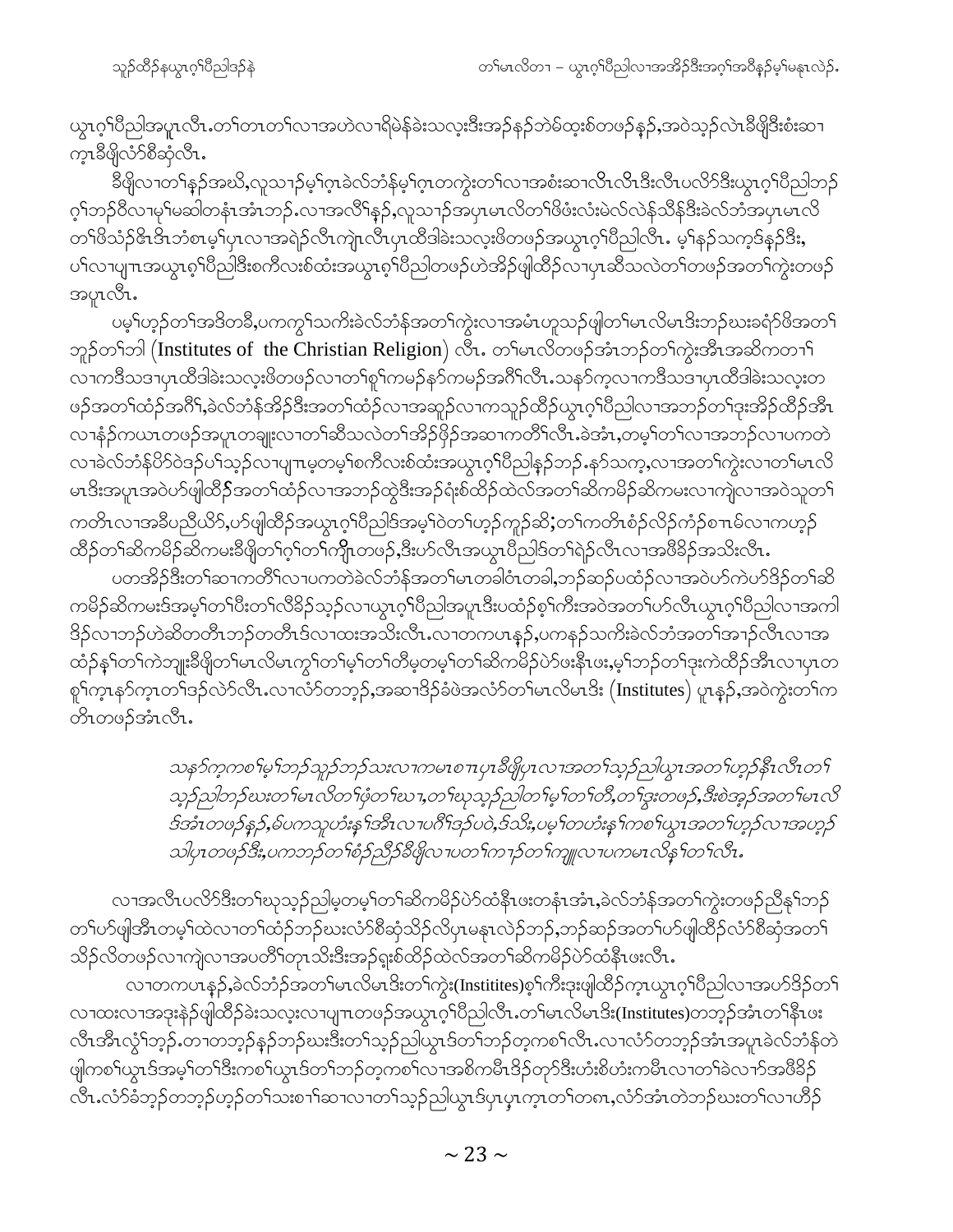ခိဉ်လၢအဘဉ်ထွဲဒီးယွာအတ႑်ဟဲလီာဆူဟီဉ်ခိဉ်ဖဲခရံာ်မာလၢပှဲာတ႑်အှဉ်ကွာခိဉ်ကွာလၢအပုာဂီးမှ်ျအဂီးလီာယံာ်သၢ ဘ့ဉ်တဘ့ဉ်တ<sup>၎</sup>တုိလိ်ာတ်ကျုးတ<sup>ှ</sup>ဖြိဉ်ဒီးအတ<sup>ှ</sup>ဘဉ်ဘျုးဒီးတ<sup>ှ</sup>အစၫတဖဉ်လီၤ.ဖဲအံၤခဲလ်ဘံန်ရဲပွးတ<sup>ှ</sup>အှဉ်ကူးခိဉ် က္<br>က္လလာအဘဉ်တၢိမၤလာပုံၤအီၤလာခရံဉ်အပူၤန္ဉဉ်တ႑်ပာပျံထိဉ်ဆူပှၤတရာဘဉ်တရာဒီးတ႑်ဆိဉ်စုၤမန္၊တဖဉ်ဒီးတ႑် အစၢမနၤတဖဉ်ဖဲပတူၫ်လိ5်–တၫ်အှဉ်ကူးခ်ိဉ်ကူးလၢအလီၤဘဉ်ပုၤတ၈ၤဘဉ်တ၈ၤအတၫ်အိဉ်မူလီၤ.ဒီးလံာ်လွံၫ်ဘွဉ် တဘူဉ်တဲဘဉ်ဃးတ႑်လၢအဖုဉ်တစဲး,တ႑်လၢပမၤညီန႑်–တ႑်အိဉ်ဖိုဉ်,အတ႑်မၤကဆို,ဒီးအတ႑်ထွဲဒီးပဒိဉ်ပပု႑်လီၤ.

အဃိဒီးပထံဉ်သ့လၫႇခဲလ်ဘံန်သုးအတ<sup>ှ</sup>ထံဉ်လၫအပတိႝၤ်ထိတဖဉ်တဆိတဆိဆူတၤ်လၫအဖုဉ်လီၤႉတၤ်လၫအ မ့်ၢတၢိမှၢိဆ့ဉ်မှၢိရီးတဖဉ်လီး ကစၢိယ္ဂၤဒ်အမ့်၊ပုၤစိကမ်ိဳးဒိဉ်တုာ်လၢတၢ်ဘဉ်တဲ့ခဲလၫာ်အဖိခိဉ်နှဉ်တၢ်တဲအစ့ၢ်အဆိ ကတ႑ၢိလိၤႉဝံၤဒီးကစၫ်ယွၤအတ႑်ဘဉ်ထွဲဒီးဟိဉ်ခိဉ်အတ႑်စံဉစိၤတဲစိၤဒီဖျိယ့ဉ်ရူးမ့႑်တ႑်ခံမံၤတမံၤလိၤႉလၢခံမံၤတမံၤ မ့်)နိ<sup>5</sup>ုတၵၤဘဉ်တၵၤအတ<sup>ှ</sup>န္ ်ဘဉ်တ ်အှဉ်က္ၤဒိဉ်က္ၤလီၤ.ဒီးလၢခံကတၢ ်ႇပသးစၢ ်ဆၢဆူတ ်လၢပမၤတဖဉ်ႇခရံာ်ဖိ အတ႑်အိဉ်မူကိုးနံၤဒဲးတဖဉ်လီၤ.

အဃိဒီး,လၫအဝဲအတ႑်ဆိႆဉ်ထွဲတ႑်ဆိကမိဉ်ပဲာ်ထံနီၤဖးဒီးယွၤစ့ၫ်ပိညါလ႑ထးအပူၤန္ဉ\$,ခဲလ်ဘံန်ဆဲးပိာ်ဝဲယွၤစ့ၫ်ပိ ညါ့အကျိုၤအကျဲတဖဉ်ဒီးအတ႑်ပာ်ကဲဆိတ႑်တနိၤလၢအဘဉ်တ႑်ဒုးအိဉ်ထိဉ်အီၤလၢတ႑်အိဉ်ဖိုဉ်အတ႑်စံဉ်စိၤတဲစိၤအ ပူးတချူးလၢတၫ်ဆီတလဲအဆၢကတိႝၤ်လီး

အါန1်တ1်တိ1်နိဉ်တ1်သနၤာသးလၢပှၤထိဒါခဲးသလ့းလၢပျ႑ာတဖဉ်အယွာစ့ါပိညါလၢအဒုးကဲထိဉ်ယွာစ့ါပိညါနှဉ်, ပကြၫးတဲစ့<sup>၎</sup>ကိႏသ့လၫပှၤထိဒါခဲးသလ့းတဖဉ်အတ<sup>ု</sup>အၫဉ်လီၤအတ<sup>ု</sup>ဟဲလိၤစ႑ာမှ<sup>ြ</sup>တ<sup>ြ</sup>မှ်တြက်တိစ့်ဂ်ကိုးလီၤ.ပုၤထိဒါခဲး သလူးလၢတၫ်လိႝၫအါတိၤဒုးအိဉ်ထိဉ်လံာ်တၫ်စူၫ်တ႑်နာ်အလံာ်ဖိဒီးတ႑်အ႑ာ်လီၤအီလီၤလၢအတဲဖျါအဝဲသူဉ်အတ႑်နှာ် လၫအဖုဉ်လီၤ.

### တ**်ာအာဉ်လီးအိလီးလာဟုတွ်အီးတှာခဲအံုး** Classical Confessions

ပမ့်္ဂဟ္ဥၥ်အဒိန္ဥ်,ပကကွ်္ဂလၢဝဲးစ်မ့ထၢဥ်အတ႞အၫၣလီၤဘဉ်ဃးတ႞နဉ်လၢအဘဉ်တ႞ကွဲးအီၤလၢ ၁၆၄၇ နံဉ်လီၤ.ဒ်ပှၤထိဒါခဲးသလ့းလ႑ညါတဖဉ်အသိႏႇပမ့<sup>၎</sup>ကိးဝဲးစ်မ့ထ႑ဉ်အယွၤဂ့<sup>၎</sup>ပိညါလ႑အမ့<sup>၎</sup>တ႑်ကွဲးလ႑အကူဉ်ဘဉ်ကူဉ် သ့နဉ်တဘဉ်တဝါဘဉ်ခီဖျိလၢအဘဉ်တါကွဲးအီၤလၢလံာ်စီဆုံအတါသိဉ်လိတဖဉ်အပူၤအဃိလီၤႉသနာ်က့ႇမ့ါတါမ့ါ တၫ်တီလၢတၫ်အၫဉ်လီၤအံၤဘဉ်ကူဘဉ်က်ဒီးတ႑်ထံဉ်လၢအယွၤဂ့ၢ်ပီညါအသကဲးပဝးလၢခဲးသလုံးလၢပျ႑ာအစိၤလီၤ. တၫ်အၫဉ်လီၤအံၤဟံးနှၤ်ဝဲအဉ်ရံးထိဉ်ထဲလ်အတ႑်ဆိကမိဉ်ပဲာ်ထံနိၤဖးလၢအအိဉ်ဒီးလံာ်မဲာ်ဖျာဉ်လၢအထိတဖဉ်,တ႑် ကွဲးခဲလၫာ်အခိဉ်သ့ဉ်မ့<sup>၎</sup>တ႑်ဟ့ဉ်ကူဉ်ဆိတဖဉ်ႇတ႑်ဟ့ဉ်တ႑်စံးဆ႑လ႑တ႑်ကျ႑ာ်တံ႑်က္ၤတ႑်ဂ့ၢ်ခံခါလ႑ပကိးလ႑စံဉ် လိ5်ကံဉ်စπမ်လၫအယွπဂ့ါပိညါအပူး,ဒီးတ႑်ဂ့ါခိဉ်တိတဖဉ်တ႑်ရဲဉ်လီၤဆိတ႑်ဂ့ၤ်လၫထးဒီးတဆီတဆီလီၤဆူအဖိလ5်  $\sqrt[3]{1},$ 

ပထံဉ်လၢအတၫ်ကွဲးတတိၤအံၤဟ်ဖျါထိဉ်တ႑်ဆိကမိဉ်ပဲာ်ထံနိၤဖးလိၤ.လၢဝဲးစ်မှထ႑ာ်အတ႑်အၫဉ်လီၤဘဉ်ဃး တၫ်န**်** (Westminster Confession of Faith) အတၫ်ကွဲးအပူၤႇလီၤဆီဒဉ်တၫ်ဖဲအဆၢ<sup>8</sup>ဉ်တၢ, အဆၢဖိ ၆ အပူၤ ဖျဲရဲဒ်အံၤလီၤ.မ်ကနဉ်သကိးအတၫ်ထံဉ်တက့ၤ်.

> တ႑်လၢအဘဉ်ဃးဒီးယွၤခဲလ႑ာ်မ့္ပ်လၢအလၤကပိၤဒဉ်ဝဲအဂ်ိဳး,ပုၤဟိဉ်ခိဉ်ဖိအတ႑်အှဉ်က္၊ခြံဉ်က္၊အ ဂြိ1်တ႑်နဉ်ဒီးတ႑်မှနှဉ်ဘဉ်တ႑်ဟ်ပျံဒါ်းလ ၊လံဉ်စိဆုံအတ႑်ကွဲးအပူး,မှတမှ႑်လ ၊တ႑်ဂူးဒီးတ႑်မၤအ သးလၢအလိံၫအိဉ်တဖဉ်ပထံဉ်နှၤ်ဒီးပဆိကမိဉ်ပဲဉ်ထံနိၤဖးသူလၢလံဉ်စီဆုံအပူၤလီၤ.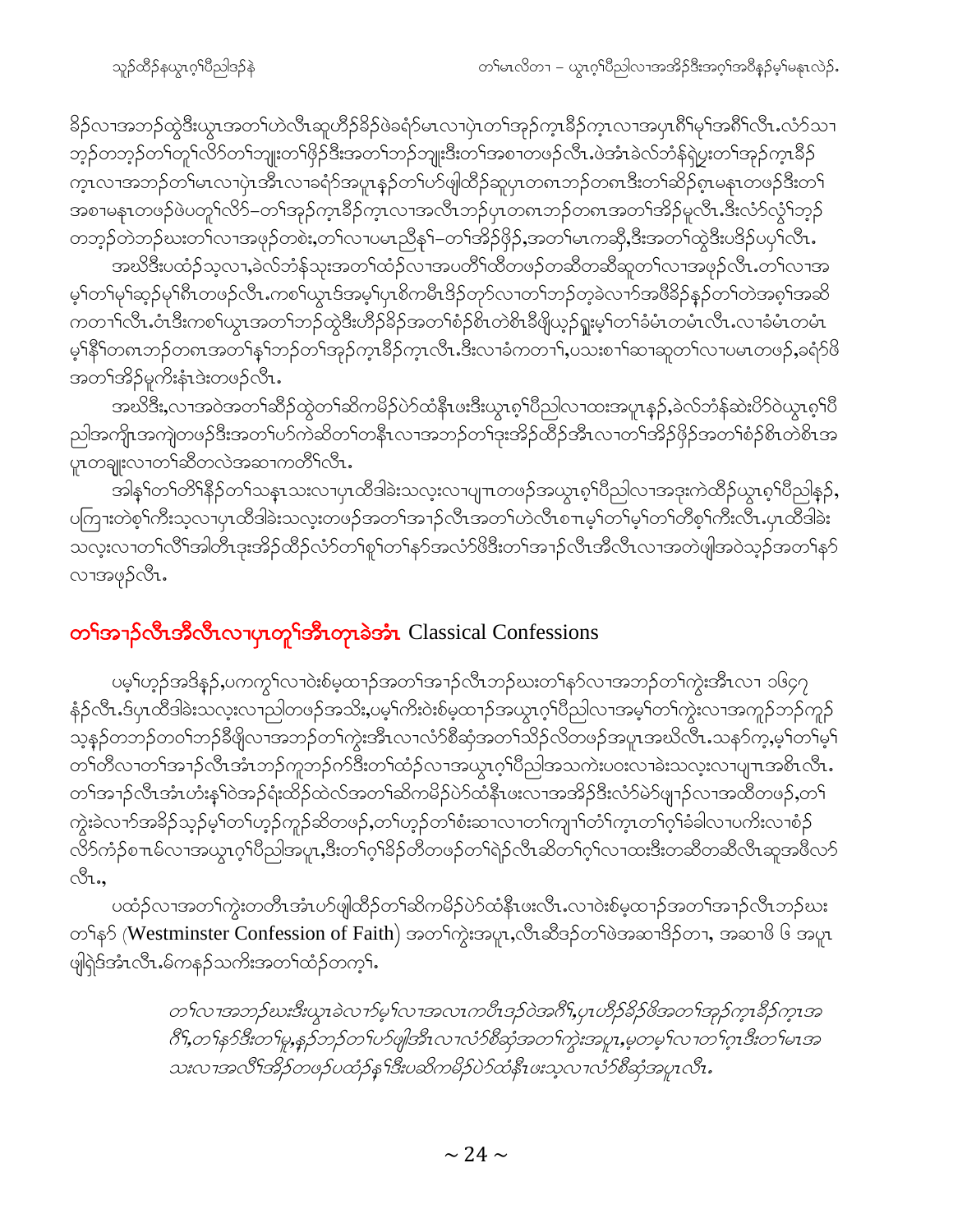ပကပာ်သူဉ်ပာ်သးတ<sup>၎</sup>ခဲလၫာ်နဉ်အလိ်<sup>၎</sup>အိဉ်ထဲယွာအလာကပီာဒီးပတ<sup>၎</sup>အုဉ်ကွာနိဉ်ကွာအင်္ဂိ<sup>ရ</sup>,တၫ်နာ်,ဒီးတ႑် အိဉ်မူနဉ်ပထံဉ်န1်အီၤသ့လၢကျဲခံဘိလီၤႉလၢတကပၤန္ဉာ်,တ1်မ့ၤ်တ1်တိတဖဉ်အံၤဟဲဖျဲထိဉ်လၢလံာ်စီဆုံအပူၤလီၤၗအ ဝဲနဉ်အခ်ီပညီမ့<sup>ှ</sup>ဝဲ,လံာ်စီဆုံသိဉ်လိတ<sup>ှ</sup>မ့ှ်တိလၢအရှဒိဉ်တဖဉ်တဲဖျါထိဉ်ရှဲရှဲပျီပျီလီၤ.ဘဉ်ဆဉ်လၢအတကပၤ,ခရံာ်ဖိ တၫ်စူၫ်တ႑်နှာ်အတ႑်သိဉ်လိတနိုၤန္ဉာဴိလၤအဂ္ဂၤဒီးတ႑်မၤအသးလၤအလိၤ်အိဉ်တဖဉ်…ပပဲာ်ထံနိုၤဖးသ့လၤလံာ်စီဆုံ အပူၤလီၤ''.တၫ်ကွဲးတခါအံၤဟ်ဖျါလၢတၫ်ဆိကမိဉ်မ့တမ့ၫ်တၫ်ဆိကမိဉ်ပဲာ်ထံနီၤဖးမ့ၫ်တၫ်လၢအရှ<sup>8</sup>ဉ်မးတခါလၢပုၤထိ ဒါခဲးသလူးတဖဉ်အယွπဂ့ါပိညါအပူπလိၤႉဖဲပုၤထိဒါခဲးသလူးအပှၤမπလိယ္ဂၤဂ့ါပိညါတဖဉ်မπအတ1်မπန္ဉဉ်,အဝဲသ့ဉ်သူ တၫ်ဆိကမိဉ်ဒီးတၫ်ဆိကမိဉ်ပဲာ်ထံနိုၤဖးလၢလၢကကွဲးလီၤလံာ်စီဆုံအခ်ိပညီတဖဉ်လီၤႉလၢကျဲဒ်အံၤႇ၀ဲးစ်မှထၢဉ်အတ႑် အၫဉ်လီၤလီဉ်ဖျါထိဉ်အသကဲးပဝးလီၤတံၤ်လီၤဆဲးလၢအသူကျိၤကျဲလၢညါတဖဉ်လီၤႉ

အါနဉ်အနဉ်,ပမ့<sup>၎</sup>ကွ<sup>၎</sup>တ႑်ဂ့<sup>၎ဌ</sup>ဉ်တိလၢအဂၤအ<sup>88</sup>ဉ်ပထံဉ်တ႑်အၫဉ်လီၤဘဉ်ဃးတ႑်နဉ်စ့႑်ကီးလိဉ်ဖျါထိဉ်ယွၤဂ့႑် ပိညါလၫထးလၫအဟဲဆိလိၤႉတၫ်အ႑ာ်လိၤအဆၢဒိဉ်တဖဉ်နဉ်တၫ်ရဲဉ်လိၤအီၤဒ်အံၤလိၤၗအဆၢဒိဉ်အဆိကတ႑ၢ်အ ခြိဉ်တိမ့်ၫ်ဝဲမ်ဘည်ဃးလံာ်စီဆုံ"အဆ႑ဒြဉ်ခံဒီးသ႑ဟ်သးအါတက္န္ကိုလ႑သးလ႑အထိကတ႑ာ်လ႑အမွှဴြ-ကစ႑်ယွၤအန္ဒိြ ကစ<sup>႖</sup>ဒဉ်ဝဲလီၤႉလၢခံတခါတခါႇအဆၢဒိဉ်လွံ<sup>႖ဒ္ဌိုး</sup>ယဲ႑်တဲဘဉ်ဃးတ႑်ဘဉ်တ့အဂ္໋ုလီၤႉဖဲနဉ်ဝံၤလဲၤဆူတ႑်ဂ္႑်ယိယိဖိမ့တ မ့်ၢတၢ်ဂ့ၢ်ဘဉ်ဃးဟိဉ်<sup>8</sup>ဉ်,အဆၢဒိဉ်ဃုတုၤအဆၢဒိဉ်တဆံနွံတဲပုၤကညီအတၤ်လီၤကမဉ်လၢတၫ်ဒဲးဘးအပူၤဒီးတၢ်ပုၤ က္ၤပိ႒်ထိဉ်အခံလိၤႉလၢခံတတိၤႇအဆၢဒိဉ်တဆံဃိးတုၤသၢဆံတၢရဲပွးပုၤတၫ်ဂ့ၫ်လၢတၫ်အိဉ်ဖိုဉ်ဒီးခရံာ်ဖိအိဉ်မူဝဲဒ် လဲဉ်လီၤ.လၢခံကတၫ်ႇအဆၢဒိဉ်သၢဆံခံတုၤသၢဆံသၢတဲဘဉ်ဃးဟိဉ်ခိဉ်အတၫ်စံဉ်စိၤတဲစိၤအကတ႑ၢ်လီၤ.

ယ္စၤဂ့ౕၢပဵညါအတౕၢရဲဉ်လဵိၤဆိတၤ်လၢထးဝံၤဟဲလဵၤတဆီဘဉ်တဆီအံၤမ္ၤ်က္ၤ်ဂီၤသကဲးပဝးလၢပုၤထီဒါခဲးသလူး အါက သူဝဲလၫအတ<sup>ရှ</sup>အၫှာ်လီၤအီလီၤဒီးအတ<sup>ရ</sup>စု<sup>ရ</sup>တၫ်နဉ်တၫ်ကွဲးအပူၤလီၤ.

ဃုာ်ဒီးပှၤထိဒါခဲးသလုံးအယွπဂ့ါပိညါအသကဲးပဝးအံၤဒီးအတၫ်အၫဉ်လီၤအိလိၤလၢပမၤလိန္ၫ်အံၤႇပကကွ႑်မှၤ်မ ဆါတနံၤအံၤယ္ပၤဂ့ါပီညါဘဉ်ဂ့ါဘဉ်ဝိအိဉ်စ့ါကီးဒီးအသကဲးပဝးတဖဉ်အံၤလီၤ.

### ယွာလ်ပြီညါဘဉ်လ်ုဘဉ်ဝိလၢမှSမဆါတနံၤအံၤ Modern Systematics

ပမ့်္ကဟုဉ်အဒိ,ကွ်္ဂအဒိလၢယွၤဂ့်္ဂါပိညါဘဉ်ဂ့်္ဂဘဉ်ဝီလၢခွါလ်စ်ဟီးလၢဖြူးစ်ထၫဉ်အလံာ်စီဆုံကွိလၢအအိဉ်မူလၢ ၁၇၉၇–၁၈၇၈ ကွဲးဝဲတက့<sup>၎</sup>. လၫအတ<sup>၎</sup>ကွဲးယွၤဂ့<sup>၎</sup>ပိညါဘဉ်ဂ့<sup>၎</sup>ဘဉ်ဝိအပူၤ,ဟိးဟ့ဉ်တ<sup>၎</sup>ဂ့<sup>၎ဒ္</sup>းတ႑်ဆိက်မိဉ်တ႑်ပဲ၁်ထံနိုၤ ဖးလၫတၫ်ဂ္ဂါခိဉ်သူဉ်ဖဲအသူပုၤလ႑ညါတဖဉ်အတ႑်ကတိၤအဖျၫဉ်လၢအယိ9်, သန္ၤအသးလၢတ႑်ဟုဉ်ကူဉ်ဆိတဖဉ်, သူဉ်ထိဉ်အတ<sup>၎</sup>ထံဉ်လၢအစၫလၫန<sup>ှ</sup>ါဘဉ်<sup>ဒွ</sup>ဖိျတၫ်တဲခံမံၤဒီးဟ်ဃုာ်စ့<sup>၎</sup>ကီးတ႑်ရဲဉ်လီၤဆီယွၤဂ့ၫ်ပိညါလၫထးလီၤ

လၢတကပၤန္}်ႇဟီးဟံးန<sup>ှ</sup>တြ်ထံဉ်လၢအလိဉ်ဘဉ်တၢ်ဆိကမိဉ်ပဲာ်ထံနိၤဖးလၢအအါန္1်ခဲသလူးလၢပျπအပှၤ ကူဉ်ဘဉ်ကူဉ်သ့ဒီးပှၤထိဒါခဲးသလ့းလၫညါတဖဉ်လီၤ.ပကကနဉ်သကိးအဝဲအတ<sup>ှ</sup>ရှဲးပွးယွၤဂ့<sup>ရ</sup>ဝိညါအတ<sup>ှ</sup>မၤတဖဉ်လ႑ အလီၤပလိ်ာဒီးစဲအ့ဉ်တၫ်ဃုသ့ဉ်ညါလၢမှၢ်မဆါတနံၤအံၤလီၤ.လၢလံာ်တၢ,အဆၢဒိဉ်တၢ,အဆၢဖိယဲၫ်လၢယွၤဂ့ၢ်ပိညါ ဘဉ်ဂ့ၢ်ဘဉ်ဝီ (Systematic Theology) အပူၤအဝဲကွဲးဝဲတၢ်ကတိၤတဖဉ်အံၤလီၤ $\cdot$ 

ပုၤဘဉ်ဃးဒီးစဲအှဉ်ဟဲထံဉ်န1်တ1်မၤလိဘဉ်ဃးဒီးနအ႑ာဴအိဉ်ဒီးအတ1်တယာ်တဖဉ်လီၤ.အဝဲတယာ်ကျွ1်ဒီးနဉ် န္ ၫ်အတ႑်န္ ၫ်လီၤအသးဒီဖျိလ ၊တ႑်လ ၊အထံဉ်ႇအန ၫ်ဟူႇန ႑်ပ ႑ာ်ဝဲတဖဉ်…အဝဲတယာ်ကွ ၫ်ဝဲဒီဖျိစ္ ၫ်ကီးအခိဉ်နူဉ် အတ႑်န Yပ႑ာတဖဉ်လီး…အဝဲကဘဉ်သန္းစ့႑်ကီးအသးလ႑တ႑်မှ Jတ႑တိတနိုးလ႑အတဘဉ်တ႑်သိဉ်လိုအီး လၢတ<sup>်</sup>၊လဲၤခီဖျိအဃိ….အတ<sup>ရှ</sup>အစ<sup>ျ</sup>ခဲလၢာ်နှဉ်အိဉ်ထိဉ်လၢတ<sup>ရှ</sup>ကဲထိဉ်အဝဲနဉ်မှ<sup>ရ</sup>တ<sup>ရ</sup>လၢအကဲထိဉ်လၢတ<sup>ရှ</sup> အိဉ်သးတဖဉ်အဖိလာ်,ကကဲထိဉ်တ႑်အစ႑တဖဉ်လီး.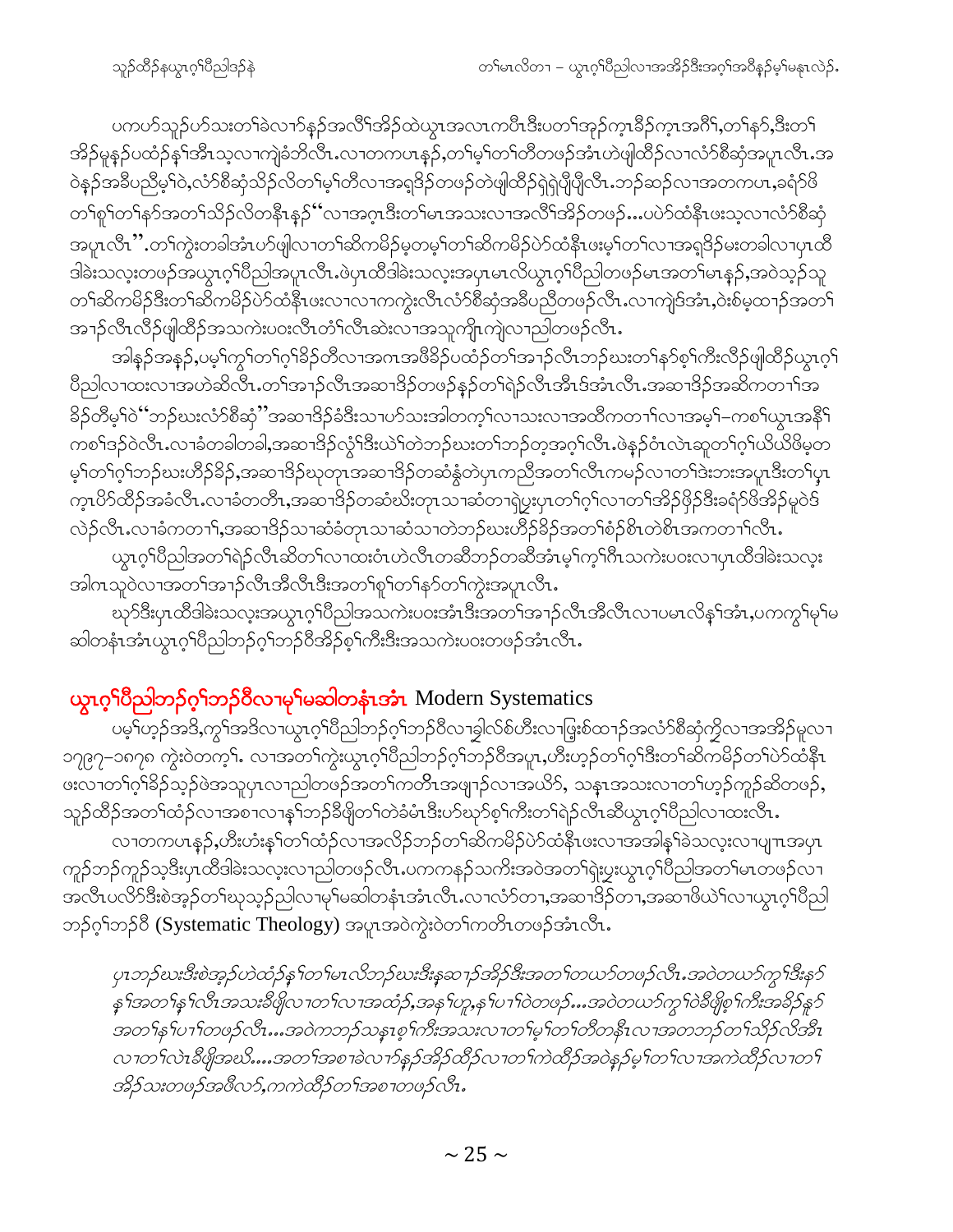လၫအတ႑်တဲဖျိန္ေသာ့အစဲအ့ဉ်လၫအဝဲအစိၤန္ဉာဴႇဟိဳးပာဴဖိုဉ်စ့်ౕကီးတၤ်ကတိၤဘဉ်ဃးပုၤမၤလိယ္မၤဂ့ၤ်ပီညါဘဉ် ့<sup>ရ</sup>ဘဉ်8ီတဖဉ်လီၤ.

…ဒ်လံ်ာစိဆုံမ့ှ်တှကာပုကမာတိယ္တာဝှိပြီညါတဖဉ်အဂိါအသိးနဆာဉ်မ့ှ်တှကာပုကမာလိစဲအ့ဉ်တဖဉ်အဂိါလီာ. အဝဲအံၤမ့ါအဒၢးလ႑အပာ်ဖိုဉ်ဃာ်တ႑်မှု၊်တ႑်တီတဖဉ်,ဒီးအကျဲလ႑ကပာ်ဖျလြီၤတံ႑်တ႑်လ႑လံာ်စီဆုံသိဉ်လိဝဲနဉ်,မ့္ တၫ်ဒ်သိးသိးဒီးနှဆ႑ာ်အပုၤကူဉ်သူပိညါတဖဉ်ဃုသူဉ်ညါလ႑ကပာ်ဖျါလီၤတံၤ်တ႑်လ႑န္နဆ႑ာ်သိဉ်လိဝဲလီၤ.

အဃိဒီးပထံဉ်လၢဟိးဒုးနဲ့ဉ်အတ႑်နาပ႑)်ဘဉ်ဃးတ႑်ဆိကမိဉ်ဒီးတ႑်ဆိကမိဉ်အတ႑်ပဲဉ်ဖးနိုၤဖးလ႑အလဲၤသ ဃဲၤဒီးစဲအ့ဉ်လၢအဝဲအစိၤႇဒ်ပုံၤမၤလိယ္မၤဂ့်ၫပီညါဘဉ်ဂ့်ၫ်ဘဉ်ဝိအသိးအဝဲဂဲၤဆ႑ထ႑ာ်ဒ်ပုံၤလ႑ညါတဖဉ်အသိးလၢအ ထံဉ်တၫ်ဆိကမိဉ်ပဲဉ်ထံနိုၤဖးဒ်တ႑်ပီးတ႑်လီလၢအရှုဒိဉ်တခါလၢတ႑်သူဉ်ထိဉ်ယွπ့ဂ်ုပီညါလီၤ.

လၢအဂၤတဘိႇဟိီးအယွာက်ပြီညါဘဉ်ဂ့်္ကာဉ်ဝိန္ ဉ်ရဲဉ်လီၤဝဲတ္လလၢအကဘဉ်ဟဲဆိလၢအမ့္ပ်ယွာက်ပြီညါလၢထး တဖဉ်လီၤႉပမ့<sup>၎</sup>ကွ<sup>၎</sup>အယွπဂ့<sup>၎</sup>ပိညါဘဉ်ဂ့<sup>၎</sup>ဘဉ်ဝိတဘျးဖိနှဉ်ပကထံဉ်ဘဉ်တ<sup>၎</sup>ဂ့<sup>၎ဌ</sup>ဉ်တိအါမံၤအဖိ<sup>ဋ္ဌ</sup>ဉ်ပာဖျါထိဉ်အခရံဉ်ဖိ ယ္စာဂ့<sup>၎</sup>ပီညါအက္Sအဂီၤလီၤ.

အယွၤဂ့ၫ်ပီညါဘဉ်ဂ့ၫ်ဘဉ်ဝီစးထိဉ်လ႑တ႑်ကတိၤလ႑ညါလ႑အဆ႑ဒိဉ်တ႑အခိဉ်တိမ့ၫ်ဝဲ–''ယွၤဂ့ၫ်ပီညါအမ့ၫ်အ တိ"လိၤ.ဖဲနဉ်အဝဲတဲဘဉ်ဃးတ႑်သိဉ်လိဘဉ်ဃးကစ႑်ယွၤအနိ<sup>႖</sup>ကစ႑်ဒဉ်ဝဲလိၤ.အဆ႑ဒိဉ်ခံအခိဉ်တိလ႑"အဲန်ထြိၤဖိ လိၤကၠံၤ''လၢအလိၤဝဲတဆိကဒိႏန္ဉ်ပထံဉ်ဘဉ်တၫ်မၤလိဘဉ်ဃးပုၤဟိဉ်<sup>႙ွ</sup>ဉ်ဖိအဂ္ဂၢ်လိၤႉလၢခံတတိၤအဆၢဒိဉ်သၢန္ဉာ်အ <sup>8</sup>ဉ်တိ''စိဉ်ထံရံဉ်စိၤလိဉ်က္ဉံၤ''လၢအမ့<sup>၎</sup>တ႑်မၤအထိကတ႑ာ်လၢကစ႑်ယွၤမၤလၢဟိဉ်<sup>8</sup>ဉ်<sup>88</sup>ြစီဖျိခရံှာဒီးလီၤကဒီးတဆိ ဆူတ<sup>ရ</sup>အုဉ်က္§ြန်က္လာလျာဟု (၁) မိုက်ဆံုးမွာ အိုးတရား အလံုးအနီပညီလ်ိဳး အိုးပိုက်ထိုင်အခံလာတရမ်းကတ္ကာ ကားအ ယွၤဂုၤ်၀ည္ပါလၤအဆၤဒိဉ်လွံ1်, အဲးစ်ခဉ်ထိဉ်လိဉ်ကံ့ၤ ''မု1နံၤခံကတ႑ၤ်အဂ္ဂၤလီၤ.

အဃိဒီးပထံဉ်လၢက်းနံဉ်ဒဲးကိးဆၫကတိ<sup>ြ</sup>ဒဲးနဉ်,ဖဲခရံာ်ဖိလၢအသူဉ်တိသးရာတဖဉ်ဆဲးဆိဉ်လီၤအသးလၢလံာ်စိ ဆုံအဖိလာ်နဉ်,အဝဲသ့ဉ်ဟ်ဖျ်စ့်၊ကီးလံာ်စီဆုံအတ႑်သိဉ်လိလၢကျဲလၢအဘဉ်ဘိုးဘဉ်ဒါလၢကဆီတလဲပှၤတခီဘိမှ၊်ဖိ .<br>အလှ<sup>ရှ</sup>အလ<sup>ှ</sup>လၫအတ<sup>ှ</sup>အိဉ်မူအပူၤလီၤ

ဖဲပက္ဂ<sup>န</sup>သကိႏယ္လၤဂ့<sup>ရ</sup>ပိညါဘဉ်ဂ့<sup>ရ</sup>ဘဉ်ဝိအတ<sup>ရ</sup>ဟဲအိဉ်သူဉ်လီၤအသးဒ်ခရံာ်ဖိအယွၤဂ့<sup>ရ</sup>ပိညါအကျဲအကါဒိဉ်က တၫ်ုဝံၤအလီၤခံႇပကကွ််တ႑်ဂ့်ာ်ခိဉ်သူဉ်သၢမံၤတမံၤႇတ႑်အလှ်အပူၤဒီးတ႑်လီၤဘဉ်ယိဉ်အကျဲတဖဉ်လၢပထံဉ်လၢယွၤ ဂ့်္ဂါတို့သည် ပုံသည် ပြသင်္ဂါတို့ မောက်မား ပြသင်္ကြသင်္ကြသမ္တာ ပြသင်္က မောက်သည် ပြသင်္ကလိုက်မှာ မောက်<br>ဝှင်္ဂါတို့ ပြသင်္ကလိုက်များ ပြသင်္ကလိုက်များ ပြသင်္ကလိုက်များ ပြသင်္ကလာ မောက်များ ပြသင်္ကလိုက်များ ပြသင်္ကလာ ကက္ဂါထဲအတက္ဂ်ီါလၫအလဲါလီၤ.

# အလု်အပှၤဒီးတ<sup>ှ</sup>လီၤဘဉ်ယိဉ်တဖဉ် Values and Dangers

လၫပကကွ<sup>၎</sup>သကိႏတၫ်လၫအဂ္ဂၤ,ဒီးတ႑်လၢအဂံၫ်စ႑်လၫယွၤဂ့ၫ်ပီညါဘဉ်ဂ့ၫ်ဘဉ်ပီအပူၤအဂီၢ်,ပကြၫးသ့ဉ်နိဉ် ပတဲတ့<sup>၎</sup>တၫ်သူဉ်ထိဉ်ယွπဂ့<sup>၎</sup>ပြည်လၫကျဲဒ်လဲဉ်လၫပတၫ်မπလိတဖဉ်အပူπလြီးနကသ့ဉ်နိဉ်ပတဲဘဉ်ဃးကစၫ်ယွπတ႑ နိ<sup>ု</sup>နိ<sup>ု</sup>လၢကစ<sup>ြ</sup>ယ္မွာဟ့ဉ်ပှၤတ<sup>ြ</sup>သၢမံၤလၢအကဲဘျုးလၢပ<sup>8</sup>ါဖဲပသူဉ်ထိဉ်ပယ္ပၤဂ့ၢ်ပီညါလီၤ.တၫ်ထုးထိဉ်လံာ်စီဆုံအခ်ဳပ ညီတဆၢဘဉ်တဆၢ,တၫ်ရလိ႒်မု႒်လိ႒်လၢပၦၤတဝၢအကျါဒီးခရံ႒်ဖိအတ႑်အိဉ်မူလီၤႉတ႑်ထုးထိဉ်လံ႒်စီဆုံအခ်ဳပညီမ့႑် —<br>တ႑်ပာ်သးစ႑ာ်ဆၫလ႑တ႑်လိဉ်ဖျ်လီၤဆီဒီးတ႑်အဂၤခံခါတခ်ိဳပာ်သူဉ်ပာ်သးအါတက္ ါလ႑တ႑်လိဉ်ဖျ်လ႑ပ္ၤအါဂၤထံဉ် သ့လီၤႉတၫ်ရလိ5်မှ5်လိ5်လၢပုၤတဝၢအပူၤမ့ၢ်တၫ်လၢအရှဒိဉ်လၢတၫ်လိ5်ဖျါလၢပုၤအါဂၤထံဉ်သ့အပူၤလီၤႉပုၤဂၤအ တၫ်အုဉ်အသး,လီၤဆီဒဉ်တၫ်ခရံာ်ဖိအဂၤတဖဉ်အတၫ်အုဉ်အသးလီၤ.ဒီးခရံာ်ဖိအတၫ်အိဉ်မူဟံးနှၤ်ပတ႑်သးစဲဆူတ႑် အရှ3်ဉလၢအဂၤတဖဉ်လၢတၫ်လိဉ်ဖျိလၢပှၤအါဂၤထံဉ်သ့လိၤႉတၫအဂၤလၢပမၤလိန္1်ိဳဖျိပတ႑်လဲၤဒီဖျိလၢပအိဉ်မူ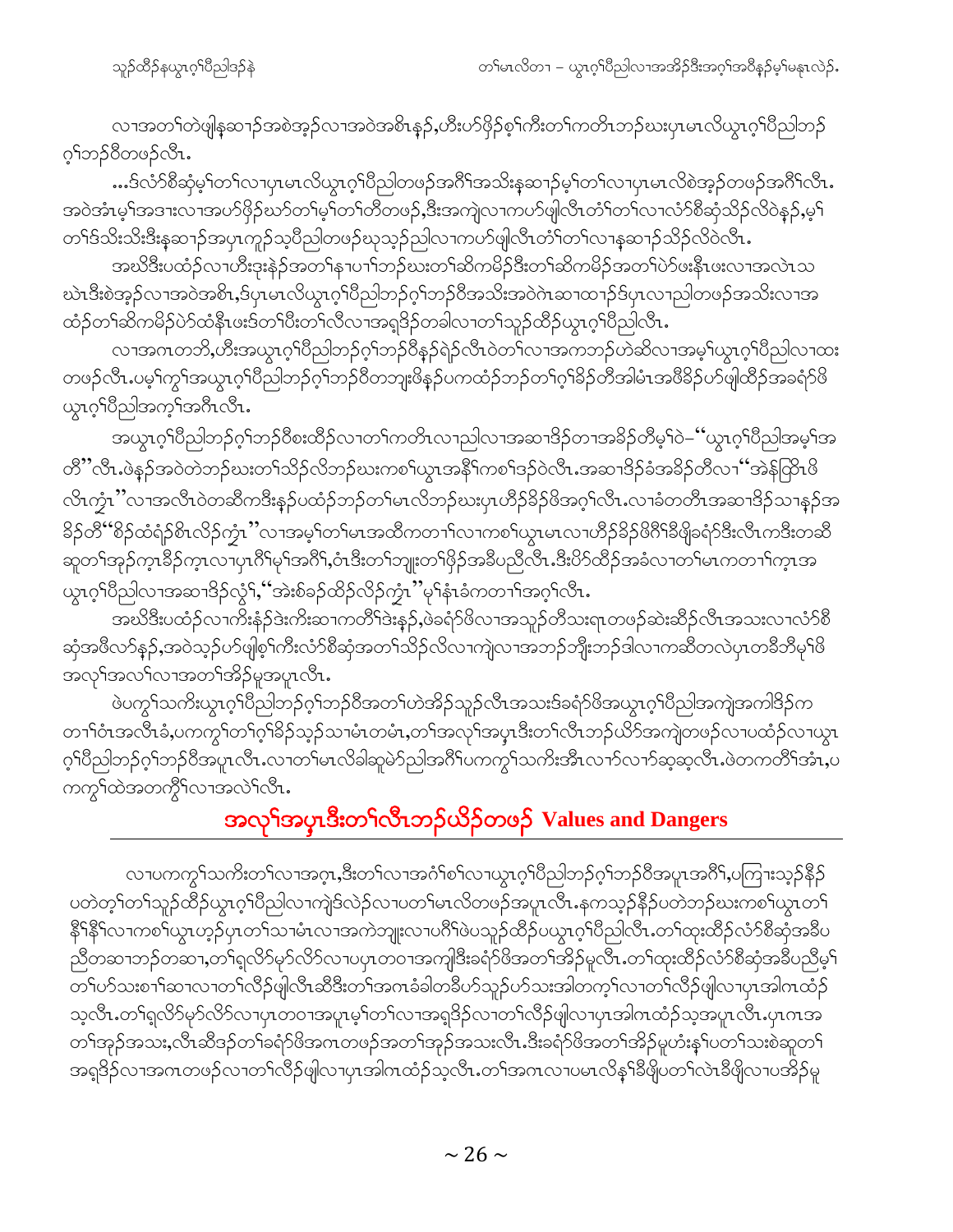သူဉ်ထိဉ်နယ္ဇၤဂ့ౕၢိပညါဒဉ်နဲ

လၢခရံဉ်အဂိ်1,ပတ1်ဂုဉ်ကျဲးစၫးဒီးတၫ်ဒဲးဘးဒီးပတ႑်ပဉ်သးလၢသးအပူၤလီၤ.ယွၤဂုၤ်ပိညါအပီးအလိသၢခါအံၤမ့ၤ်ကျဲမှၤ် ဆ္ဝိမုၫိဂီၤလၫသးစိဆုံဆုၫယွၤအပှၤဂိၢိမုၫ်လၫကန႑်ပ႑ၢ်အတ႑်လိဉ်ဖျံဒြီးကသူဉ်ထိဉ်ခရာ်၆အယွၤဂ့ၢိပိညါအဂိၢ်လိၤ.

နကသ့ဉ်နိဉ်စ့ါ်ကီးလၢတါသၢမံၤအံၤမၤစ႑ာပှၤလၢပကခံကွါစီၤကွါပတါနဉ်အပတိါတဖဉ်လၢပကဘဉ်နဉ် န5်ဒိဉ်ဖဲလဲဉ်တခါနာ်န5်လၫပုံၤဖဲလဲဉ်တခါလဲဉ်လီၤ.ဒ်ပုၤအုဉ်အသးလၢအဃုသ့ဉ်ညါလံာ်မဲာ်ဖျၫဉ်တဖဉ်အသိးႇတ5်ဘဉ် ထွဲဒီးပှၤတဝၢဒိီးတၫ်အိဉ်မူဒ်ခရံဉ်ဖိအသိး,တ႑်သၢမံၤအံၤမ့<sup>်</sup>၊ဃူဖိးမံဒီးဟ့ဉ်တ႑်အတယ႑ၤ်လၢပကပဉ်လိၤပတ႑်နဉ်အပ တိ်ါတဖဉ်ဒီးပတၫ်နဉ်နှၤ်ဘဉ်ဃးတ႑်ဂ့ါဖဲလဲဉ်ကြၫးဒိဉ်ထိဉ်လၢဖဲလဲဉ်လိၤႉ သနဉ်က့ႇပမ့ၢ်အှဉ်သးလၢတ႑်သၢမံၤအံၤတ ဖြိးလိ5်အသးဒီးတ႑်ဂ့႑်တခါခါဘဉ်တခ်ဳပတ႑်နှ5်တယ႑ၤ်လ႑ပန5်တ႑်ဂ့႑်အံၤကဖုံဝဲဒီးပတ႑်န5်န္ ၊်တ႑်အံၤကစုၤစ့႑်ကီးလီၤ ခ်ိဳဖျိလၢတၫ်သၢမံၤပသူသ့လၢအမ့ၢ်တၫ်ထုးထိဉ်အခ်ိဳပညိႇပုၤတဝၢအတၫ်ဘဉ်ထွဲဒီးခရံာ်ဖိအတၫ်အိဉ်မူမ့ၢ်တၫ်အရှ3ဉ် လၢတ<sup>႖</sup>သူဉ်ထိဉ်ခရံဉ်ဖိအယွၤဂ့<sup>၎</sup>ပိညါအဃိႇပကြၫးခံကွ<sup>၎ရွှိ</sup>ၤကွ<sup>၎</sup>အလု<sup>၎</sup>အပွာဒီးတ႑်ဘဉ်ယိဉ်လ႑ယွာဂ့်၊ပိညါဘဉ်ဂ့႑်ဘဉ် ႜ<br>တေးပူးမူးမူးနိ<sup>ု့ ရွ</sup>ောက်သုံးမွေးပါတယ်။ အသုံးမွေးပွဲ ပြည်သည်။ အသုံး အသုံး မွေးပွဲ ပြည်သည် မွေး ဘဉ်၀ိအံၤမၤစ႑ာပုၤမ့တမ့<sup>၎</sup>မၤဘၢပတ႑်သ့လၢပကသူဉ်ယွၤအတ<sup>၎</sup>ဟ့ဉ်အပီးအလိသၢမံၤအံၤဒ်လဲဉ်လီၤ**.** 

ပကကွ<sup>၎</sup>အဆိကတ႑ာ်လၫယ္ပၤဂ့ၢိပိညါဘဉ်ဂ့ၢ်ဘဉ်၀ိအတၤ်ဘဉ်ထွဲဒီးခရံာ်ဖိအတၫ်အိဉ်မူ,ခံ,ယွၤဂ့ၢ်ပိညါဘဉ်ဂ့ၢ် ဘဉ်၀ိဒိးတၫ်ဘဉ်ထွဲဒိးပှၤတဝ႑အိုးသ႑ယ္ပၤဂ့ၫ်ပိညါဘဉ်ဂ့ၫ်ဘဉ်၀ိဒိးတ႑်ထုးထိဉ်လံာ်အခ်ီပညီလီၤ.ပကကွ႑်သက်းအဆိ ကတၫၫ်ယွၤဂ့ၢိပိညါဘဉ်ဂ့ၢ်ဘဉ်ဝိအိဉ်ဒီးတ႑်ဂ္ $\overline{3}$ းတ႑်တဂ္ $\overline{1}$ ခံမံၤလ႑ာ်လၢခရံဉ်ဖိအတ႑်အိဉ်မူအပူၤလီၤ $\overline{.}$ 

### ခရံာ်<sup>ပြ</sup>အတ<sup>ြ</sup>အိဉ်မူ Christian Living

တၫ်ဟ့ဉ်ဘဉ်ဃးခရံာ်<sup>ဖွ</sup>အတၫ်အိဉ်မူနဉ်ဘဉ်တ႑်သ့ဉ်ညါအီၤလၫကျဲအါဘိဒီးပကဃုဃိထံအါထိဉ်လီၤတံ႑်လီၤ ဆဲးလၢပတ<sup>၎</sup>မၤလိလၢခံတဖဉ်လီၤ.ခဲအံၤန္ဉာဴ,ပကဟ့ဉ်ပတၫ်ထံဉ်ဖုဉ်ကိ်ာဘဉ်ဃးခရံာ်ဖိအတၫ်အိဉ်မူလီၤ.လၢပတၫ်မၤ လိအပူး,ပကတဲခရံ $\delta$ ဗိအတၫ်အိဉ်မူလၫအပာ်ဃုာ်ဒီးတၫ်မာစီဆုံက္ၤပုၤ,ပတၫ်ဒိဉ်ထိဉ်လ႑တၫ်စိတၫ်ဆုံအပူး,လ႑တ႑် လိ်ါလၢအဘဉ်ထွဲလိ်ာအသးသၢတိၤလိၤ.ပကြၢးစီဆုံထိဉ်လၢတၫ်ထံဉ်တ႑်နှၤ်ပၢ႑်အပတိၢ်, လၢတ႑်သကဲးပ၀းအပတိၤ် ဒီးတၫ်ဟ်သူဉ်ဟ်သးအပတိႝၤ်လီၤႉ လၢတၤ်ကတိၤအဂၤတဖျၫဉ်ႇပတၫ်ဆိကမိဉ်တဖဉ်ကဘဉ်ကစၢ်ယွၤတူၤ်လိ်ာကဘဉ် သလီၤ. ပတၫ်ဟူးတၫ်ဂဲၤကြၢးမ့ၢ်တၫ်လၢအဘဉ်ယွာအသးလီၤ.ဒီးပတၫ်ပာ်သူဉ်ပာ်သးစ့ၢ်ကိဳးကြၢးအိဉ်လ႑ကစၫ်ယွာၤ အကျဲစ့<sup>၎</sup>ကီးလီၤ<sup>့</sup> ပတဲတ့<sup>၎</sup>တ႑်ဂ့႑်သၢမံၤအံၤလၢခရံဉ်ဖိတ႑်အိဉ်မူကဘဉ်မ့<sup>၎ဌ်အိ</sup>ဉ်သိဉ်ဒီးစံဉ် $\overline{(\mathcal{O}}$ ႑်သူဉ်ညါလၢအဘဉ် $\big)$ , အိဉ်သိဉ်ဖြၤစဲး(တၫ်မၤလၢအဘဉ်)ဒီးအိဉ်သိဉ်ဖဲသိး(တၫ်တူၫ်ဘဉ်ပလၢၫ်ဘဉ်လၢအဘဉ်)လီၤ.

ကြုံလၫယ္ပၤဂ့ౕၢိပိညါဘဉ်ဂ့ౕၢဘဉ်ပိမၤဂၞၤထိဉ်ဒီးမၤတဒ႑ပတၤ်သူကျဲသ႑ဘိအႆၤလ႑ခရံာ်ဖိအတၤ်အိဉ်မူသ့လီၤ.ပ ကက္ဂ<sup>ရ</sup>သက်ိးအဆိကတ<sup>ြ</sup>လၢတၫ်အကပိၤတကပၤႇလၢယ္ပၤဂ့<sup>ရ</sup>ပီညါဘဉ်ဂ့<sup>ရ</sup>ဘဉ်ပီမၤဒိဉ်ထိဉ်ခရံာ်ဖိအတၫ်အိဉ်မူဒ်အ မ့်)တဉ်ပွဲးလဉ်ထွကသင်္ဘက ကိုင်ပွဲဘုံသွာပွဲခဲ့တွင် ထွက

### တ¶လၫအမၤဆူဉ်ထိဉ်တ¶ Enhancement

ပမ့ါ်ကွ<sup>ရ</sup>လၢအကပိႆၤတကပၤႇယ္လၤဂ့ါပိညါဘဉ်ဂ့ါဘဉ်၀ိန္ဉာ်အသကဲးပ၀းဆူဉ်လၢအိဉ်သိဉ်ဒီးစံဉ်အတ<sup>ရ</sup>စုါတ<sup>ရ</sup> နဉ်အတၫ်သွဉ်ညါလၫအဘဉ်တကပၤလိၤၗအဝဲနဉ်ိပ႒်လီၤကျဲလၫပကဆိကမိဉ်တၫ်လ႑အကျိုးအကျဲ့တၫ်အက္ဂၤ်အဂီၤ လၢအမ့ါ်အတိလၢပကဘဉ်ကွါဆၫဉ်မဲာ်ကိႏနံၤဒဲးလီၤ.ဒ်ပဃုအိဉ်မူလၢခရံာ်အဂိါတနံၤဘဉ်တနံၤန္ဉာ်,ပညီနုါလဲၤဒီဖြို ဘဉ်တၫ်အိဉ်သးတဖဉ်ဖဲပလိဉ်ဘဉ်တၫ်ဆီလီၤတၫ်ထံဉ်လၢပန႑်ပၢၢ်ကသ့ကညီ, လၢအမ့ၢ်တၢ်ဒ်သိးသိးတပယူဉ်ဃီ, ယ္ပၤအတၫ်ထံဉ်လၢအဂၢၫ်ကျπ,ဟိဉ်<sup>Sွ</sup>ဉ်လၢအ၀းတရံးပှၤဒီးပနိ<sup>၎</sup>ကစၫ်လီၤ.ယွၤဂ့ၫ်ပညါဘဉ်ဂ့ၢ်ဘဉ်ဝိမ့ၢ်ကျဲအရှ<sup>ဌ</sup>ဉ်က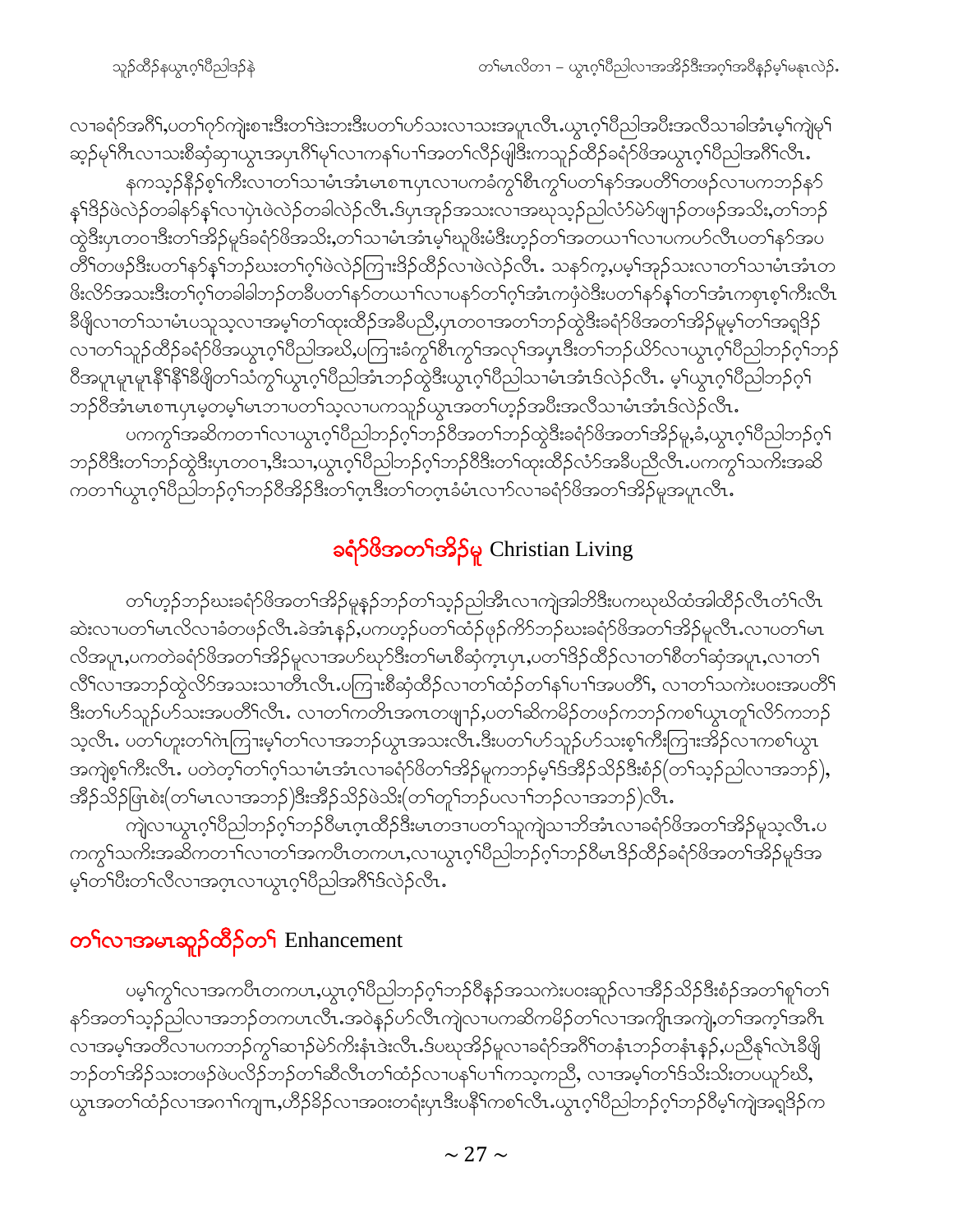တၫ်တဘိလၢပကထံဉ်နှ််တြထံဉ်တဖဉ်အံၤလီၤ.ပမ့်္သဒာိုဒ်ိုးတ်န5်လၢအစဲဘူးလိ်ာအသးန5်,ပကတဲာ်ကတီၤသးမှု် မူ<sup>၎န္ဓ</sup>ိရနိ<sup>ရ</sup>လၢပမၤကွၢ်ပတၫ်အိဉ်သးတဖဉ်,လၢပကစံးဆၢတၫ်သံကွ<sup>၎</sup>လၢအိဉ်ထိဉ်လၢပတၫ်အိဉ်မူအပူၤ,မ့တမ့ၢ်ပကဃု ထၫက္ပဲုလ႑ပကမၤလၤကပီၤယ္မၤလီၤ.

ယသ္ဝ်နိုဉ်တဘိုုယလဲၤအိဉ်သကိႏယတံၤသကိႏတဂၤလၢတၫ်ဆါဟံဉ်လီၤႉအဝဲဆါဖးနးဒီးလိဉ်ဘဉ်တၫ်ထုကဖဉ် ဒိဉ်မးလီၤႉသနၥ်က့ဖဲယသံကွ<sup>၎ဌာီ႑</sup>မ့<sup>၎</sup>ဃ့ဘါထုကဖဉ်ဆူကစၤ်ယွၤအအိဉ်ဇါနဉ်ႇအဝဲစံးဆၤယၤ ''တဃ့ဘဉ်''ယဖုးဘဉ်ယ သးလၫအဝဲတဲဆၫယၤဒ်အံၤအဃိဒီးသံကွౕၢအီၤလၫဘဉ်မနုၤအဃိလဲဉ်လီၤႉအဃိဒီးအဝဲတဲယၤ ''ယနဉ်ကစ႑်ယွၤလၢအ သ့တၫ်လၫာ်အစိကမိၤဒိဉ်တုာ်လီၤ.အဃိဒိး,ယသ္ဉဉ်ညါလၫတၫ်ထုကဖဉ်တဒုးအိဉ်ထိဉ်တၫ်လီၤဆိနိတမံၤဘဉ်ိႛလီၤႉ

တၫ်ကဲထိဉ်သးဒီးယတံၤသကိးဒ်လဲဉ်?ဂ္ဂၤလံ,လၢတၫ်နှၤ်ပၢၤ်အါမံၤအဖိခိဉ်အဝဲဟံးနှၤ်ခရံဉ်ဖိအယွၤဂ့ၤ်ပိညါတစဲး တမ္ပဲးဘဉ်ဆဉ်ဒီးဟ်ဝဲအတၫ်ဟံးနှၤ်တစဲးဖိအံၤဒ်အမှၤ်ခရံာ်ဖိအတ႑်သိဉ်လိခဲလ႑ာခဲဆ့လီၤႉအဝဲအတ႑်နှၤ်ပ႑်လ႑ကစ႑် ယွာမ့်္ျပာလာအပπဃာ်တၫ်စံဉ်စိၤတဲစိၤခဲလၫာ်နှဉ်ဘဉ်ဝဲ;လၢကစၫ်ယွာအိဉ်ဒီးအစိကမိၤဒိဉ်တုာ်လီၤႉ သနာ်ကဲ့ယသ ကိႏတသ္ဉဉ်ညါလၫကဘဉ်မၤဘဉ်ထွဲတ႑်နှၤ်ပ႑ာဖိအံၤဒီးခရံဉ်ဖိအတ႑်စူ႑်တ႑်နှဉ်လ႑အမ္ ါတ႑်မ့္ဂ်တ႑်တီအဂၤတဖဉ်ဘဉ်, အဝဲတသွဉ်ညါမၤဘဉ်ထွဲဝဲလၫတၫ်ထုကဖဉ်အံၤမ့ၢ်စုကဝဲၤတခါ,ကျဲလ႑ကစၫ်ယွၤသူတၫ်ထုကဖဉ်လ႑ကစိၥ်ကဖိထိဉ်အ စိကမီၤအတၤ်တိ>်ပာ်တဖဉ်ဘဉ်လီၤ.

ကစၫ်ယွၤအစိကမီၤဒိဉ်တုာ်နှဉ်တမၤဟးဂီၤတ႑်လိဉ်ဘဉ်လၢပကဘါထုကဖဉ်ဘဉ်,အဝဲအံၤမ့ၢ်တ႑်ထံဉ်လၢပုၤ ကိးဂၤန1်ပ႑)သ့ဘဉ်ဃးတ1်ထုကဖဉ်လီၤ.ဒီဖျိလ႑ကစ1်ယွၤဒိဉ်တုာ်အဃိပဘါထုကဖဉ်လ႑အအိဉ်လီၤ.အဝဲအံၤမ့1်လ႑ အဝဲအိဉ်လၢတၫ်ခဲလၫာ်အဖိခိဉ်အဃိပက္ဂၤ်ထိဉ်တၫ်ဆူအအိဉ်လၢတၤ်မၤစ႑ာအဂၤိလိၤႉကစၤ်ယွၤမ့ၤ်တအိဉ်လၢတၤ်ခဲ လၫာ်အဖိ<sup>8</sup>ဉ်ဘဉ်ဒိး,ပဂြာၫးကွ<sup>ှ</sup>ဃီၤတၢ်ဆူပုၤကတဂၤကအအိဉ်လၢတၢ်မၤစ႑ာအဂိၢလိၤႉယသကိႏတဂၤအံၤမ့ၢ်နှၤ်ပၢၤ တၫ်ဒ်အံၤဒီး,မ့ၢ်အိဉ်ဒီးတ႑်နှၤ်ပ႑ာယ္ဂၤဂိုပြီညါဘဉ်ဂ့ၢ်ဘဉ်၀ိႇမ့ၢ်နှာ်တ႑်ရလိာမှာ်လိာ်လ႑တ႑်ထုကဖဉ်ဒီးယွၤအစိကမီၤ <sup>8</sup>ဉ်တုာ်အဘၫဉ်စπဒီးအဝဲက<sup>8</sup>ဉ်ထိဉ်လၢတ်၊အိဉ်မူလၢခရံာ်ဖိအသိးလၢတၢ်လဲၤခီဖျိကိခဲဒ်အံၤအကတိၢ်လိၤႉ

တကတိႝၤ်ဃိဳႇယ္လၤဂ့ၢိပိညါမ့မ့ၤ်တၤ်လၢအကပိၤတၤ်နၤ်ပၢၤ်အိဉ်သိဉ်ဒိဉ်စံဉ်/တၤ်နဉ်လၢအဘဉ်ဘဉ်ဆဉ်ယွၤဂ့ၢ်ပိ ညါအံၤတြိခရံဉ်ဖိအတ႑်အိဉ်မူဖဲပမှ<sup>၎</sup>လ႑်တ႑်အါတလ႑လ႑အအိဉ်လိၤ<sup>့</sup>

### တ<sup>S</sup>တြိတ် Hindrance

ယွၤစ့<sup>၎</sup>ပီညါဘဉ်စ့<sup>၎</sup>ဘဉ်ဝိဆှ႑ပတ႑်သးစဲဆူတ႑်သမံသမိးပတ႑်ထံဉ်ပတ႑်ဆိကမိဉ်လ႑ခရံာ်ဖိတ႑်စူ႑်တ႑်နဉ်အဖိ နိဉ်ဒီးတၫ်အံၤမ့ၢ်တၫ်လၢရုဒိဉ်ဒိဉ်မးလီၤႉသနဉ်ကဲ့ပမ့ၢ်မၤပှဲၤပနိဉ်နှဉ်တၫ်ဆိကမိဉ်ဒီးပတၫ်စူၫ်တၫ်နှဉ်လၢအမ့ၢ်တၫ်ဆိက မိဉ်ပဲ၁်ဖးနီၤဖးဒီးတကနဉ်ဃှာ်ခရံာ်ဖိအတ႑်အိဉ်မူ,လီၤဆီတ႑်ဒဉ်အိဉ်သိဉ်ဖြၤစံးလၢအမ့္ပါတ႑်မၤလၢအဘဉ်,မၤဘဉ်ရိၤ်ပ သကဲးပဝးလၢအိဉ်လၢယွၤအတၫ်ဘဉ်သးအပူၤဒီးအိဉ်သိဉ်ဖဲသိးစ်,လၢပတၫ်ဟ်သူဉ်ဟ်သးအိဉ်လၢယွၤအတၫ်ဘဉ်သး အပူၤဒီးမ့<sup>၎</sup>တ႑လီၤဘဉ်ယိဉ်လီၤ.

အဒိန္ဥ်ာနရံာ်ဖိလၢအပာ်ကဲယွာစူ ်ျပဳညါဘဉ်စ့ ်ဘဉ်၀ီဒိဉ်ဒိဉ်တဖဉ်ညီနှ ်ဟူဉ်အတ ်သးစ႑်ာဆာဆူခရံာ်ဖိအတ ် အိဉ်မူလၢတၫ်မၤဒီးတၫ်တူၫ်ဘဉ်ပလၢၫ်ဘဉ်တဖဉ်စှၤဒိဉ်မးလီၤ.အဝဲသ့ဉ်ဟ်တၫ်ဘူဉ်ထိဉ်ဘါထိဉ်,တ႑်ဘဉ်ထွဲဘဉ်ဃး လၢတၫ်ဘျုးတၫ်ဖိုဉ်အပူၤႇတၫ်မၤတၫ်အခဲ့အပုၤအတ႑်မၤႇဒိႆးပတ႑်သူဉ်ညါဟဲဒီဖိုုလၢစ္ဉဉ်လၢအသုဉ်ညါတၫ်ဒိႆးသးစိဆုံအ တၫ်ပၢတၫ်ဆုၫပသးအတၫ်တူၫ်ဘဉ်တဖဉ်လၢအမ့ၢ်တၫ်လၢအရှတဒိဉ်အါအါဘဉ်ႉအဝဲသုဉ်မၤဆံးလီၤအတၫ်အိဉ်မူအ တက္ဂိ်ါဆံးလီၤတုၤလၢတၫ်သ့ဉ်ညါန<်ပ႑ာအပတိိ\,ဒ်အမ့္ပ်အိဉ်သိဉ်ဒီးစံဉ်,ဒီးပာ်တ့်္ဂတၤမၤဒီးတ႑်ပာ်သူဉ်ပာ်သးအတ႑် ထိဉ်လၢခရံာ်ဖိအတၫ်အိဉ်မူအပူၤလီၤ.ယွၤစ့ၢ်ပီညါဘဉ်စ့ၢ်ဘဉ်၀ီလၢအလိဉ်ဘဉ်တၫ်ဆိကမိဉ်ဒိဉ်ဒိဉ်ယိာယိာနှဉ်မ့ၢ်တ႑်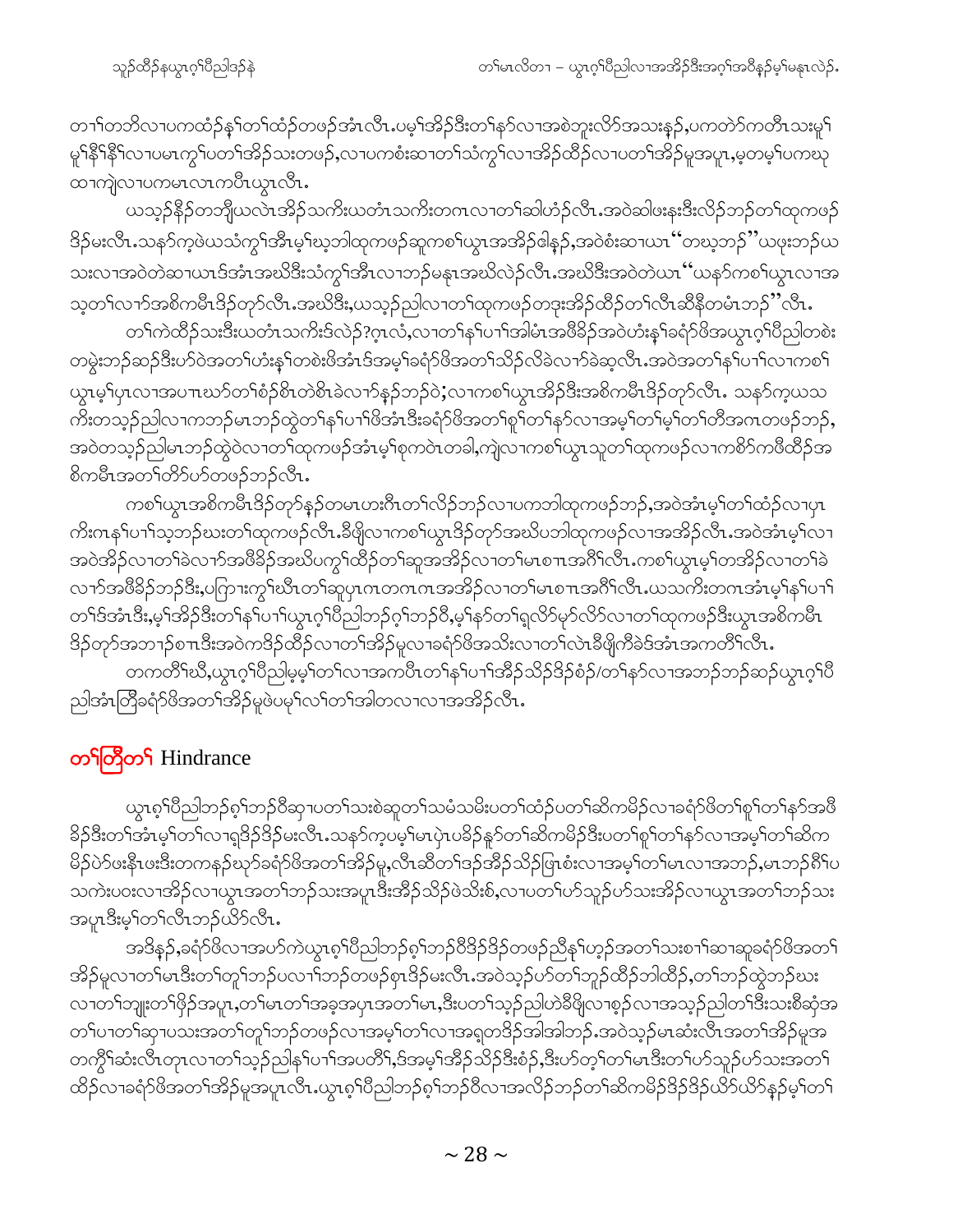လၢအရှ3်ဉ,ဘဉ်ဆဉ်ပတၫ်နဉ်တအိဉ်သူဉ်လီၤအသးထဲလၢတၫ်စူၫ်တၫ်နှာ်မိ်ၤပုၫ်တဖဉ်အပူ၊ ဇိၤဘဉ်ႉမ့မ့ၫ်တဓိအဝဲမ့႑် တၫ်နာ်လၫအအိဉ်ဒီးတၫ်မၤကဘဉ်ပိဉ်ထွဲထိဉ်အခံဒီးနိ<sup>႖</sup>ကစၫ်အတ႑်ရလိဉ်မှာ်လိဉ်စ့ၫ်ကီးကဘဉ်တ႑်ဒုးဒိဉ်ထိဉ်အိၤလီၤ ယလဲၤခ်ီဖျိဘဉ်တၫ်ထံဉ်အံၤလၢပှၤမၤလိယွၤစ့ၫ်ပိညါတဖဉ်အကျပြဲၤဘျိလဲဉ်နဉ်ယတဲနၤယစံၫ်ထိဉ်အဘျိတဘဉ် ဘဉ်,ယသ့ဉ်နိဉ်ပှၤက္ခိဖိတၵၤလၫအဘဉ်တၫ်ကိုးအိၤလၫကကဲထိဉ်တၫအိဉ်ဖိုဉ်သရဉ်လ႑သရိဉ်အါဖျ႑ာ်လီၤႉအဝဲအသး ဘဉ်တံာ်တာ်ဒိဉ်မးခ်ီဖျိုအဝဲကဘဉ်ဆ႑တဲာ်ဝဲဒ်လဲဉ်နှဉ်တသူဉ်ညါဝဲအဃိလီၤႉအဝဲတဲယၤ ''ယမၤလိဘဉ်ယွၤစ့္ပ်ပညါဘဉ် စ့်)ဘဉ်ဝိအါမးလီၤ.ဘဉ်ဆဉ်တုၤလၢယဘဉ်ဃုထၢတၤ်တမံၤလၢယတၤ်အိဉ်မူအပူၤအံၤယ္ဂၤစ့ၤ်ပိညါဘဉ်ဂ့်၊ဘဉ်ဝိမၤစ႑ာ ယၤတသ့ဘဉ်."

> အဃိဒီးယသံကွ<sup>ရ</sup>အိၤႇ''နပလၫ်ာဘု်လၢသးစိဆုံကဆုၫနၤလၢဖဲလဲဉ်? ဘဉ်ဃးဒီးတၫ်ဃုထၢတဘျိအံၤ မ့်)နဒုဉ်တ<sup>ှ</sup>အိဉ်လၢအစ့်)စ့်၊ကီးဖါ?ဘဉ်မနၤအဃိယဘဉ်မၤဒ်နဉ်လဲဉ်?"အဝဲစံးဆၢယၤႇိယဘဉ်ဃုသ့ဉ်

ညါနှ်ါတၢ်အစၢလၢယ<sup>္ဌ</sup>ဉ်နှာ်အတၤ်ဆိကမိဉ်ဒီးလၢအဘဉ်စ့ါဘဉ်၀ိမးယပဲာ်ထံနိၤဖးကဘဉ်လီၤ.''

မ့<sup>၎</sup>လီၤႇ<sup>ွှ</sup>ရာ်<sup>8</sup>လၫအဟံးဃာ်၈ၫ်ကျπယွၤစ့<sup>၎</sup>ပီညါဘဉ်စ့<sup>၎</sup>ဘဉ်ဝိလၢတ႑်သူဉ်ဆူဉ်သး၈ဲၤနိ<sup>၎</sup>နိ<sup>ု</sup>တဖဉ်စးထိဉ်ပာ် တ့ౕ)ကၠံ်ာႇတౕ)နာ်ဒီးသးစိဆုံအတၤ်ဟံးစုနဲဉ်ကျဲအီၤလၢအတၤ်မၤယ္ပၤအတၤ်မၤအပူၤလီၤ.ဒီးတၤ်အံၤမၤဘၢမ္စတမ့ၤ်တြိ ဃာ်ခရံာ်ဖိအတ႑်အိဉ်မူလၢကြားသူထိဉ်သဉ်ထိဉ်လီၤ.

အါန1်ဒံးအတ1်မၤဆူဉ်ထိဉ်ဒီးအတ1်မၤစှၤလီၤပတ<sup>႖</sup>အိဉ်မူဒ်ခရံာ်<sup>ပွ</sup>အသိးနဉ်ႇယွၤစ့ၢ်ပီညါဘဉ်စ့ၢ်ဘဉ်၀ီအိဉ်စ့ၫ် ကိုးဒီးတၫလာအကပိၤဒီးတၫၳလၢအခံးလၢတၫ်ဘဉ်ထွဲဒီးပုၤတဝၢလိၤလၢတၫမၤလၢကဟဲဆူညါအပူၤပကကွ႑်သကိႏ လီၤတံၤ်လီၤဆဲးတၤ်ဂ့ၤ်ဘဉ်ဃးတၤ်ရလိ၁်မှာ်လိ၁်လၢပုၤတဝၢအပူၤႇဘဉ်ဆဉ်ဆၢကတိၤ်ခဲအံၤပကယ႑ၤထိဉ်ယွၤၵ့ၤ်ပိညါ တဒ္ဒအံၤအပူၤတၫ်အမိ႑်ပု႑်တနိၤလိၤ.

### တ<sup>ှ</sup>ဘဉ်ထွဲလၫပုၤကဝၫအပူၤ Interaction in Community

လၢပကန1်ပၫါတ1်ဘဉ်ထွဲလၢပှၤတဝၢအပူၤအဂိါ,ပကတဲသကိႏတ1်ဂ့ါဟဲပၫါထိဉ်သၢမံၤလီၤ.–ပဝဲခရံာ်ဖိအ တၫ်ဟဲလီၤစ $\pi$ ႇတၫ်လိႝ႞လၫယ္ပၤအသးစိဆုံမၤတ့ၫ်တၫ်လၢအပူၤက္ပံာ်ႇဆၢကတိႝၫ်ခဲအံၤပှၤတဝၢအပူၤႇတၫ်လိႝၤ်လၢယွၤအ သးစိဆုံဆု1ပဝဲခရံာ်ဖိအတဝ1တဖဉ်,ဒီးပတ်္ဂစံဉ်ညီဉ်ပိတ့,တ႑်လိြလ1ယွၤအသစိဆုံမၤတ႑်လ1ပဝဲတ၈ၤဘဉ်တ၈ၤအ ပူၤလၢပၦၤတဝၢအကျါလီၤႉခရံာ်ဖိတဖဉ်ရလိာ်မှာ်အသးမ့ၢ်လၢပသ့ဉ်ညါလၢတၢ်အိဉ်ဖှိဉ်မ့ၢ်လိၢ်ခ႑ာ်သးလၢသးစိဆုံမၤ ဒီးပုၤအၵၤလၫသးစိဆုံမၤပုဲၤအသးစ့<sup>၎</sup>ကီးလီၤ**.** 

ပကဟ်တၫ်သၢမံၤအံၤလၢအမ့¶–တ႑်ဟဲလီၤစπ,ပှၤတဝၢခဲအံၤဒီးပတ¶စံဉ်ညီဉ်ပီတ့လၢပသးပူၤ,ဒီးတၫ်အံၤက မာစπပှာလာပကထံဉ်ယွာစ့<sup>ရ</sup>ပီညါဘဉ်စ့<sup>ရ</sup>ဘဉ်ပီမာဆူဉ်ထိဉ်မဲ့တမ့<sup>ရ</sup>တြီဃာ်ပပှာတဝါအတ်ရလိွာမှာလိွာ်ဒ်လဲဉ်လီား

## တ<sup>ှ</sup>လၫအမၤဆူဉ်ထိဉ်တှ Enhancement

လၢတကပၤန္5်ႇတၫ်အလုၫ်အပ္႑အဒိဉ်ကတ႑ၫ်အကျါတမံၤလၢယ္ပၤစ္ပၢိပိညါဟ့ဉ်ပှၤန္ဉာ်မ့ၢ်တ႑်သးစ႑ာ်ဆ႑လၢပ တၫ်ဟဲလီၤစ πလီၤသွဲဉ်ႇခရံာ်ဖိလၤအပူၤကွံာ်တဖဉ်နှၤ်ပၫၤ်ဒီးအိဉ်မူလၤတ႑်နှာ်အပူၤဒ်လဲဉ်လီၤႉယ္ဂၤစ္႑်ပြည္ပါဘဉ်စ့႑်ဘဉ် ဝိသူဉ်ထိဉ်အယွာစ့<sup>ရ</sup>ပိညါဃုာ်ဒီးမဲာ်ချံလาသးစိဆုံသိဉ်လိတ့<sup>ရ</sup>လံခရံာ်အတ<sup>ရ</sup>အိဉ်ဖိုဉ်,ထံဉ်လ<sup>ှ</sup>ပိဉ်မှဉ်မှုရှာပိဉ်ခွါမ့ှရှာလ၊ အပူၤကၠံာ်တဖဉ်သူဉ်ထိဉ်ယွၤစ့ၫ်ပီညါ့ဒ်လဲဉ်လီၤ.ဒီးခီဖျိလၢတ႑်အံၤအဃိႇမၤဆူဉ်ထိဉ်ပတ႑်သ့တ႑်ဘဉ်လၢပကရုလိ႒်မှာ် လိ5်ဒီးခရံှာ်ဖိအပုၤတဝၢလၢအပူၤက္စာ်တဖဉ်လီၤ.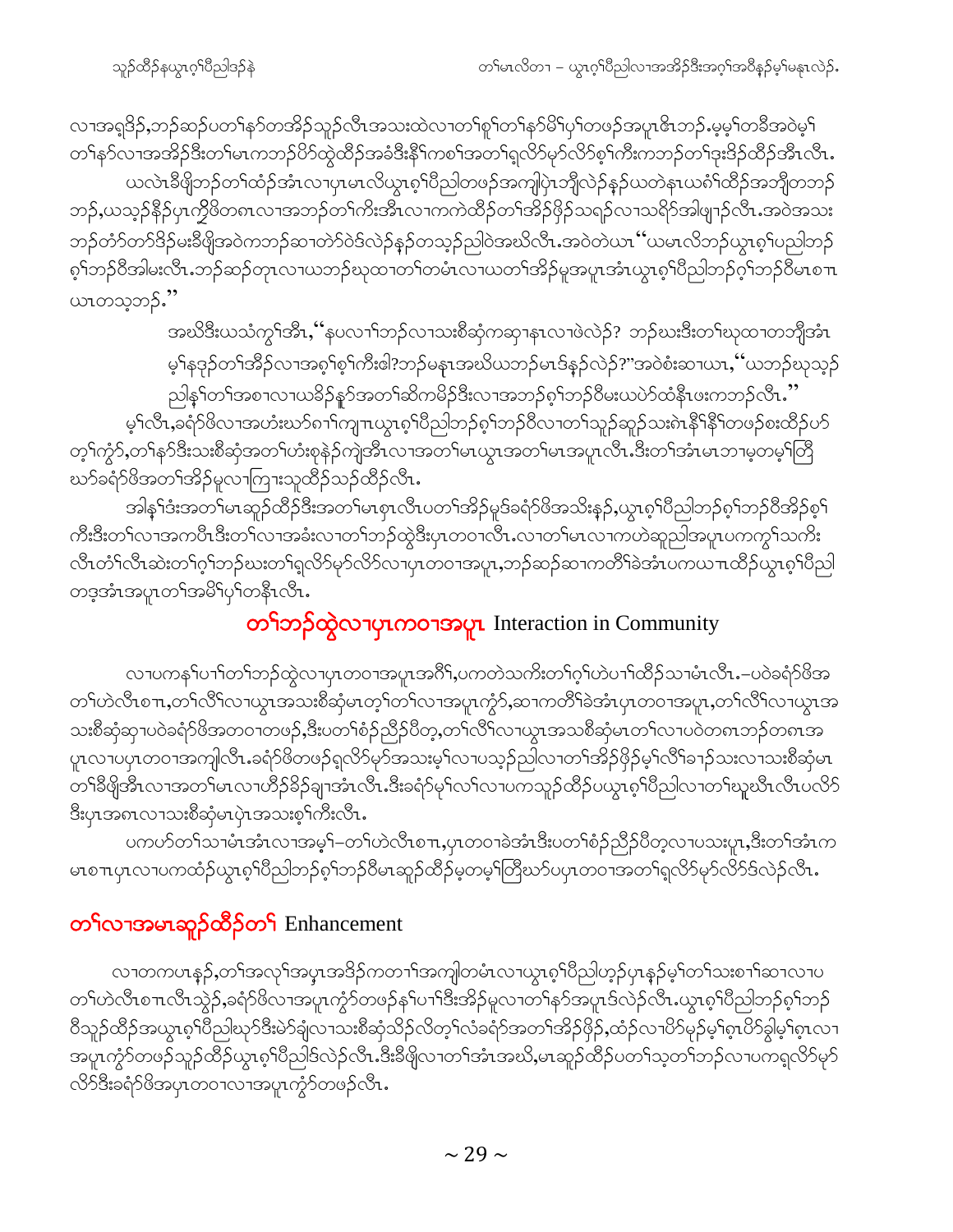လၢမှ1်မဆါတနံၤအံၤႇခရံဉ်ဖိအါၵၤထံဉ်ယွၤစ့1်ပညါဒ်အမ့1်တ1်ဘဉ်ဃးဒီးပုၤတၵၤဘဉ်တၵၤဒီးတမ့1်လၢပုၤတဝ႑ အရိ<sup>ု</sup>ဘဉ်လီၤႉအလီၤၵာ်လၫယ္ပၤစ္ပ္ပါတီဖြတ္ခ်တ္မွ အထိကတ႑ာလၢခရံာဖြတ္ခါစြာအရွိၫမ္နာတ႑ေအာင္အတိုက္တို႔စ္ပါတ္ပါ လၢအမ့ါ်လၢအဝဲသ့ဉ်အ<sup>ရွ</sup>ိုဒီးတဘဉ်ဃးဒီးခရံာ်ဖိလၢအ၈ၤတဖဉ်အတ<sup>ှ</sup>ုစှုါတ<sup>ှ</sup>နာ်ဘဉ်လီၤ.စ့ၤလံ,ခရံာ်ကိးပုၤလၢပက <u>အိဉ်ဒီးနိ<sup>ု</sup>ကစ<sup>ှ</sup>ဒဉ်ဝဲအယွာစ့<sup>ရ</sup>ပြီညါလာပကသူဉ်ညါလီၤတံ<sup>ရ</sup>လာတ<sup>ှ</sup>အံၤမှ<sup>ြ</sup>တှလာပနဉ်သူ,ဒီးအဝဲအဲဉ်ဒိုးလာပကမာ</u> အီၤလၢသူဉ်ဒိဖျၫဉ်သးဒိဖျၫဉ်လိၤႉသနာ်က့တၫ်ထံဉ်နှၤ်ယွၤစ့ၤ်ပိညါလၢအမ့ၤ်ထဲနိၤ်ကစၤ်အတၤ်မၤအံၤဒုးအိဉ်တ့ၤ်တၤ်အ ကံ်ျအစိမိ်ျပုံလาကစဉ်ယွာဟ့ဉ်ပုာလာယွာစ့်ပြီညါ့အစိ်ျလာအမ့်-သးစိဆုံအတဉ်မာလာနံဉ်တဖဉ်အပူာလီာ.

ခဲအံၫႇဖဲပုၤစူၫ်က္ၤနာ်က္ၤတ႑်လၢမှၫ်မဆါတနံၤအံၤတဖဉ်မ့ၫ်မၤဘဉ်ထွဲအသးဒီးပုၤၵၤန္ဉာ်ႇညီနှၤ်မ့ၫ်တ႑်မၤဘဉ်ထွဲ သးဒီးပုၤတဝၢလၢဆ႑ကတိႝၫ်ခဲ့အံၤလီၤ.ပဖးလံာ်တဖဉ်ဒီးကနဉ်တ႑်ကစိဉ်ဒီးတ႑်စံဉ်တဲၤတဲလီၤလၤသရဉ်သမါလၢမှြမ ဆါတနံၤအံၤတဖဉ်ဟ္၄်ခ်ီဟ့ဉ်နီၤ၀ဲလီၤႉသနဉ်က့ႇယ္လၤစ့ၫ်ပီညါဘဉ်စ့ၫ်ဘဉ်၀ိတခ်ိႇမၤစ႑ာပုၤလ႑ပကတရံးဃီၤဆူကျဲလီၤ လိ5်လီၤလးလၫသးစိဆုံဆုၫတ့ၫ်တၫ်အိဉ်ဖှိဉ်လၫအပူၤကွံ၁်တဖဉ်လီၤ

မ့မ့်ၢ်တၤ်လၢအမဲ့ၤ်အတိလၢယ္ပၤစ္ပါပီညါဘဉ်စ့်ၢ်ဘဉ်၀ိမၤဆူဉ်ထိဉ်ပတၤ်ရလိ်ာဘဉ်ထွဲလၢပၦၤတဝၢပူၤဒဉ်က ယၫာ်,တကတိႝၫဃိဳ,ယွၤၵ့ၫိပီညါဘဉ်ၵ့ၫ်ဘဉ်8ိမၤစှၤလီၤပကျဲတနိၤလၢပကဘဉ်ထွဲဒီးပှၤအၵၤတဖဉ်လီၤ.

### တ<sup>ှ</sup>ကြီတှ Hindrance

ဖဲပဟံးန5်ယွာစ့်၊ပိညါဘဉ်စ့်၊ဘဉ်ဝိလၢအပူၤက္ပံဉ်အါတလၢနည်,ကဒုးကဲထိဉ်တ႑်လၢအတစဲဘူးတမၤဘဉ်ဃးလိဉ် အသး,လၫတၫ်တကနဉ်ဃှာ်ယွπအသးစိဆုံအတ¶်သိဉ်လိပပုၤတဝ႑လ႑ဆ႑ကတိြခဲအံၤဒီးယွπအသးစိဆုံအတ႑်ဒုးသ့ဉ် ညါပဘဉ်စံဉ်ညိဉ်တ<sup>၎</sup>ဒ်လဲဉ်လၢမှ<sup>၎</sup>မဆါတနံၤအံၤလီၤႉယွၤဂ့ၢ်ပီညါလၢအပူၤကွံဉ်မ့မ့<sup>၎</sup>တ႑်လၢအရှ<sup>8</sup>ဉ်ထဲလဲဉ်ထဲလဲဉ်ဘဉ် ဆဉ်,တ<sup>ရ</sup>အိဉ်ဖြိဉ်ခဲအံၤပလၢ<sup>ရ</sup>ဘဉ်တူရာဘဉ်တရတာတရာအသိအသိတဖဉ်<sup>ခွဲ</sup>းသားစိဆုံသိဉ်လိဒံးပုၤလၢပကသဂၢရာဘဉ်တ<sup>ရ</sup> ကွ်ဆာဉ်မဲာ်တ်ကာတ်ဒီးပုၤတဖဉ်အံၤလၢကျဲဒ်လဲဉ်လီၤ

အိဉ်ဘုံးနံၤတဂ်ီၤနဉ်,ယသ့ဉ်နိဉ်ထံဉ်ဘဉ်ယသက်းတဂၤလိၤ.အဝဲမ့<sup>၎</sup>တၫ်အိဉ်ဖှိဉ်ဖိလၢဝ့ၢ်လၢန္ဉာ်တပၤ,သနဉ်က့ တၫ်တနံၤနဉ်အဝဲဟဲလၤယတၫ်အိဉ်ဖိုဉ်လီၤ.အဃိဒီး,ယသံကွၫ်အီၤ,ဘဉ်မနၤအဃိတနံၤအံၤနဟဲဖဲအံၤလဲဉ်?,နဘဉ်ဃး ဒီးသရိဉ်အဂၤတဖျၫဉ်တမ့<sup>၎</sup>ဘဉ်ဇါ?

.<br>အဝဲအတၫ်စီးဆၫနၵ်ဖျဲရဲလီၤႉအဝဲတဲဝဲႇယအဲဉ်ယတၫ်အိဉ်ဖှိဉ်နီဖျိလ႑ယတၫ်အိဉ်ဖှိဉ်သရဉ်သိဉ်ပှၤယွၤဂ့ၢ်ပီညါ ဘဉ်ဂ့ၢ်ဘဉ်ဝီလီၤ ယမၤလိနၤ်ဘဉ်ဃးခရံာ်ဖိလၢအပူၤက္ဂံာ်တဖဉ်နာ်မနၤလဲဉ်,သနာ်ကဲ့ယအိဉ်လၤယတၤ်အိဉ်ဖိုဉ်ဒီးယံာ် ထိဉ်ဒီးယတ<sup>ၡ</sup>ဘဉ်ထွဲဒီးမှ<sup>ရ</sup>မဆါတနံၤအံၤစုၤလီၤက္ဇ<sup>ရ်</sup>ကွ<sup>ရ်</sup>လီၤ*း* 

တၫ်ကီတၫ်ခဲဒ်အံၤကဲထိဉ်အသးဖဲခရံာ်ဖိတဖဉ်သူဉ်ဆူဉ်သးဂဲၤထဲလၢယ္ပၤဂ့ၫ်ပိညါဘဉ်ဂ့ၢ်ဘဉ်၀ိထဲတခါ&ၤအခါလိၤ .<br>အဝဲသုဉ်အသးစၫ<sup>ရှ</sup>ဆၫ<sup>8</sup>ဉ်မႈဒီးအတ႑်ဟဲလ်ိၤစ႑ာတုၤလ႑ကအိဉ်မူဒီးဘှါရှဲတ<sup>ြ</sup>မၤအသးလ႑ဆ႑ကတိႝၤ်ခဲအံၤတဖဉ်တခ်ိ မၤ၀ဲတဘဉ်ဘဉ် ယွၤဂ့<sup>ရ</sup>ပြညါဘဉ်ဂ့<sup>ရ</sup>ဘဉ်ဝီညီန<sup>ှ</sup>ကြီဆ႑ပှၤလ႑ပကပဉ်သူဉ်ပာ်သးလ႑ပုၤတဝ႑လ႑မှ<sup>ရ</sup>မဆါတနံၤအာ ပူးဒီးဟု့ဉ်လီၤပတ်ౕစံဉ်ညီဉ်တၤ်ထံဉ်ဒ်နိ်ၤ်တဂၤဘဉ်တဂၤအတၤ်ထံဉ်အသိးလီၤ.

ယွၤဂ့ါ်ပီညါဘဉ်ဂ့ါဘဉ်ပီမၤဂ့ၤထိဉ်ပုၤန္ဉာ်အရှမ့ဒိဉ်ထဲလဲဉ်ထဲလဲဉ်လၢခရံာ်ဖိအတၤ်အိဉ်မူဒီးခရံာ်ဖိအပုၤတဝၢအ တၫ်ရလိ5်မု5်လိ5်ဘဉ်ဆဉ်,အရဒိဉ်စ့ၫ်ကီးလၤပကဃုသုဉ်ညါလံ၁်စီဆုံအခ်ဳပညီလီၤ.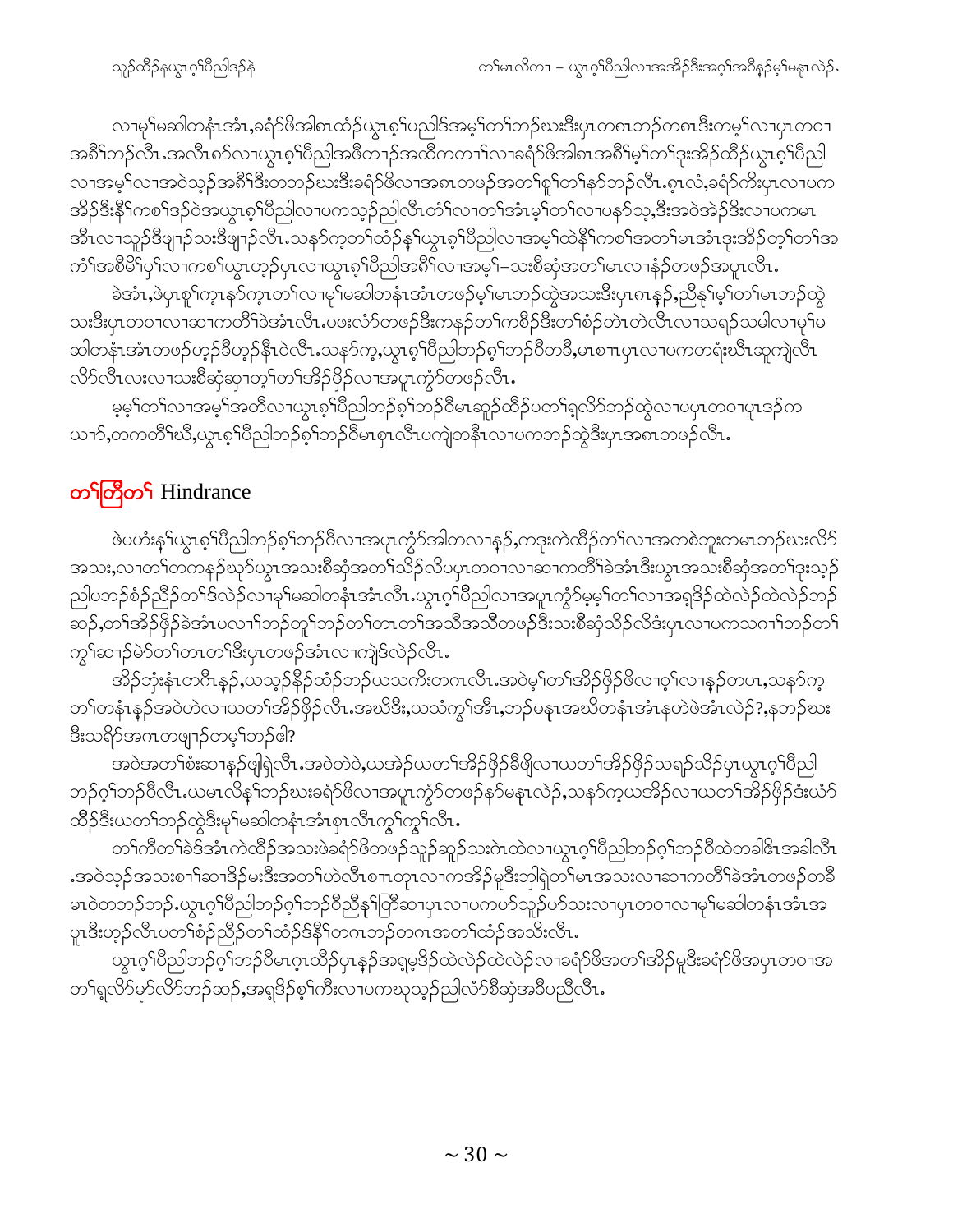# တ**်ာ**ထုးထိ**ဉ်လံာစိဆုံတဆၫဘဉ်တဆ႑အ**ဓိပညိဳ Exegesis of Scripture

လၢတၫ်မၤလိလၢကဟဲဆူမဲာ်ညါအဂိ်ၫ,ပကကွ႑်တ႑်ထုံးထိဉ်အခ်ိပညီလိၤတံၤ်လီၤဆဲးလၢအကဆူးကတ္ၤဘဉ် ဆဉ်ဆၢကတိ်<sup>ရ</sup>ခဲအံၤပကတဲထဲတၫ်ဂ့<sup>႖</sup>ၶိဉ်သ့ဉ်ဘဉ်ဃးသးစိဆုံအတ႑်သိဉ်လိတ႑်အိဉ်ဖိုဉ်လ႑ကဘဉ်ထုးထိဉ်လံာ်စိဆုံအ ခ်ီပညီဒ်လဲဉ်လီၤ.ကမ့်္ဂတ႑်လၫအမၤစ႑ာပုပဲပနိုၤဖဴးအီၤသ႑ပတိ႑်လီၤ–လံာ်မဲာ်ညါအတ႑်ခံကျွှေရီၤကျွှ်တြေစိုးတစ်ိုး အတ်ရံဆွဲကို အားလုံးမှုတွေကို အသင်းမှုတွဲ အသင်းများ အသင်းများ အသင်းများ အသင်းများ အသင်းများ အ ဘဉ်ဆဉ်တခါဘဉ်တခါစ့<sup>၎</sup>ကီးသနၤအသးလၢတခါဒိီးတခါအလိၤလီၤ.အဃိဒိီး,ဖဲပဃုထံဉ်န<်ါတ်၊အလုၤ်အပ္ပ္မာဒီးတၤ်လ႑ အတလၢတပှဲၤလၢယ္ပၤစ့်၊ပိညါဘဉ်စ့်၊ဘဉ်၀ိအပူၤန္ဉာ,ပကထိးဘဉ်တၫ်ဘဉ်ထွဲလိ5်သးလၢတၫ်စ့်၊သၢခါလၫာ်အံၤလၢ တ႑်ကျိုးထံလံာ်စီဆုံအရိ<sup>ု</sup>လီၤ.

### လံ>်မဲ>်ဖျၫဉ်အတ႑်ခံကွ႑်စီၤကွ႑်

.<br>တၫ်ခံကွ<sup>ရ</sup>စီၤကွ<sup>ရ်</sup>လၢတ<sup>ရ</sup>ကွဲးအ<sup>88</sup>ခ််အံၤမ့<sup>ရ</sup>တ႑်ထုံးထိဉ်အခ်ီကညီလၢအလီၤ၈ာ်ဒီးတ႑်ကွ<sup>ရ</sup>လံာ်စီဆုံဒ်အမ့<sup>ရ</sup>တ႑် ရိႆၤတဘုဉ်ႇမ့တမ့<sup>်</sup>၊တၫ်တ့တၫိ၈ီၤတခါႇပက္ဂၢဒါာဒ်အမ့ၢ်တၫိ၈ီၤလၢအအိဉ်ဒီးအခ်ီပညီအဒိဉ်အယိ5်လီၤႉလၢနံဉ်ဆံဆဲဉ် အပူးအတူးတၫိဃုသူဉ်ညါအခ်ဳပညီဒ်အံၤန္ဉာမ့်ၫ်တၫလပာတဲအိၤလီး.

ပမ့<sup>၎</sup>တဲလၫအတကွိ<sup>၎</sup>လဲႝလဲႝနၣ်ႇတႝ်ခံကွ<sup>ြ</sup>စီၤကွါလၫလံာ်မဲာ်ဖျာဉ်ဃုထံဉ်နှါလ႑ပကန<sup>ှ</sup>ပ႑ါလံာ်စီဆုံဒ်အမှါ လံာ်လၫပှၤဟိဉ်<sup>8</sup>ဉ်<sup>8</sup>လၫအကွဲးလံာ်တဖဉ်ကွဲးဝဲဆူအပှၤလၢအန<sup>ှ</sup>ုဟုဘဉ်တၫ်အအိဉ်<sup>8ွ</sup>ဖျိတၫ်လၢပှၤအါ၈ၤတုၫလိာ်သ့ လီၤႉလၢတၫ်မၤကွၢ်တခါအံၤအပူၤတၫ်သံကွၢ်တဖဉ်အံၤဘဉ်တၫ်သံကွၢ်အိၤ–''ပှၤကွဲးလံာ်တဖဉ်အတ႑်ပာ်သူဉ်ပာ်သး အိဉ်§လဲဉ်?""လံဉ်မဲဉ်ဖျာဉ်လၢတၫ်ကွဲးအိၤလၢတၫ်စ့ၫ်တခါအံၤအ<sup>88</sup>ဉ်ဟ္ဥတိဉ်ပှၤကွဲးလံဉ်အတ႑်ကစိဉ်§လဲဉ်?"ဒိုး" တၫ်ကွဲးလံာ်စိဆုံတတိၤအံၤဒုးဘဉ်ပှၤလၢအန<sup>ှ</sup>ပဉုတၫ်လၢစိၤခ့ခါအဆၢကတိႝၤဖဲနဉ်ဒ်လဲဉ်?**''** 

## တ<sup>ှ</sup>ခံကွ<sup>ှ</sup>စီးကွ<sup>ှ</sup>ခံဖြတ်စဉ်စီးတဲစီး

တၫိမၤက္ဂၢိနိဖျိတၫ်စံဉ်စိၤတဲစိၤအံၤမ့ၢ်သကဲးပဝးတခါလၢအမၤအသးတယံာ်ဒံးဘဉ်ႇစးထိဉ်လၢပုၤမဲာ်ကပိၤအ <u>စိၤဒီးကတၫ်ဖဲအပူၤကွ</u>ႆာ်ဆံဆဲဉ်နံဉ်အပူၤအတဲ့ၤလီၤ.ဖဲအဆၢကတိႝၤ်အံၤ,တၢ်နှၤ်ပၢၤ်တၢ်စံဉ်စိၤတဲစိၤလၢလံာ်စီဆုံတဲဝဲ အခါနဉ်မှါတါအခိဉ်သှဉ်လၢတါထုးထိဉ်လံာ်စိဆုံအခိပညီအရိ<sup>ရှ</sup>လိၤ

တၫ်ခံကွ<sup>ှ</sup>စိၤကွ<sup>ှ</sup>ဒိဖျိတၫ်စံဉိစိၤတဲစိၤလၢကန<sup>ှ</sup>ပၢၫ်လံာ်စီဆုံအဂိၢိတမ့ၢ်ဒ်သိးပကွှၢ်တၫ်ဂိၤတဘ့ဉ်မ့တမ့ၢ်တၫ်တ့ အသးတခါဘဉ်,မမ့<sup>ရ</sup>တ<sup>္တ</sup>မ့်ရဲပဲတရိ<sup>ဖို့</sup>ဆူတ<sup>ရ</sup>စံဉ်စိၤတဲ<sup>စွဲ</sup>ၤအအိဉ်လီၤ.ခဲအံၤ,တ<sup>ရ</sup>စံဉ်စိၤတဲစိၤအတ<sup>ရှ</sup>ခံကွ<sup>ရရွိ</sup>ၤကွ<sup>ရ</sup>အံၤတမ့်၊ လၢအပာ်တွ<sup>ှ</sup>တ်များအရာတဖဉ်ဘဉ်,ဘဉ်ဆဉ်မ့ှါတှိပညိဉ်တခါလၢအကွှဲလာ်စိဆုံဒ်သိုးကမၤလိန္နှိါတှိစိဉ်စိၤတဲစိၤ လၫအအိဉ်လၫတၫကွဲးအလိ်<sup>ရ</sup>ခံလိၤ<sup>့</sup>

လၢတၫ်မၤကွ<sup>ဴ</sup>၊ဒီဖျိတၫ်စံဉ်စိၤအံၤအပူၤ,ခရံဉ်ဖိတဖဉ်သံကွၢ်တၢ်ထုးထိဉ်လံာ်စီဆုံအခ်ီပညီလၢတၫ်သံကွ<sup>ှ</sup>ဒ်အံၤ တဖဉ်လီၤ.–''ကစၢိယ္ပၤအတၫ်မၤမနၤတဖဉ်လၢဘဉ်တၫ်ပာ်ဖျါထိဉ်အီၤလၢလံာ်စိဆုံဖဲအံၤလဲဉ်?''''လၢပျ႑ာနှဉ်တၫ်အံၤ အခ်ီပညီဒိဉ်ထဲလဲဉ်?""ကစါယွာအတါမာဖဲအံာဘဉ်ထွဲဒီးကစါယွာအတါမာလၢအရာတဖဉ်လၢအပူာကွံာ်ဒီးလၢခံ လၫကျဲဒ်လဲဉ်?''အါစုၤစုၤစုၤ,တ႑်ခံကွ႑်စီၤကွ႑်ခ်ိဖြိတ႑်စံဉ်စိၤတဲစိၤအတ႑်မၤခိဉ်သှဉ်မှြဒ်သိးကဘိုထိဉ်က္ၤတ႑်လ႑အမၤ အသးလၫလံာ်စိဆုံအပူၤလၫအပူၤကၠႆာ်တဖၣ်ဒီးဒ်သိးပကန<sup>ၡ</sup>ပၫ<sup>ှ</sup>တၫ်အရှ<sup>8</sup>ဉ်လၫအကဲထိဉ်အသးလ႑ပုၤ<sup>ရွ</sup>ာ်မှ<sup>ရ</sup>တဖဉ်အ ဂြိမ်နဉ်အဆ႑ကတိ်ိုလိုၤ.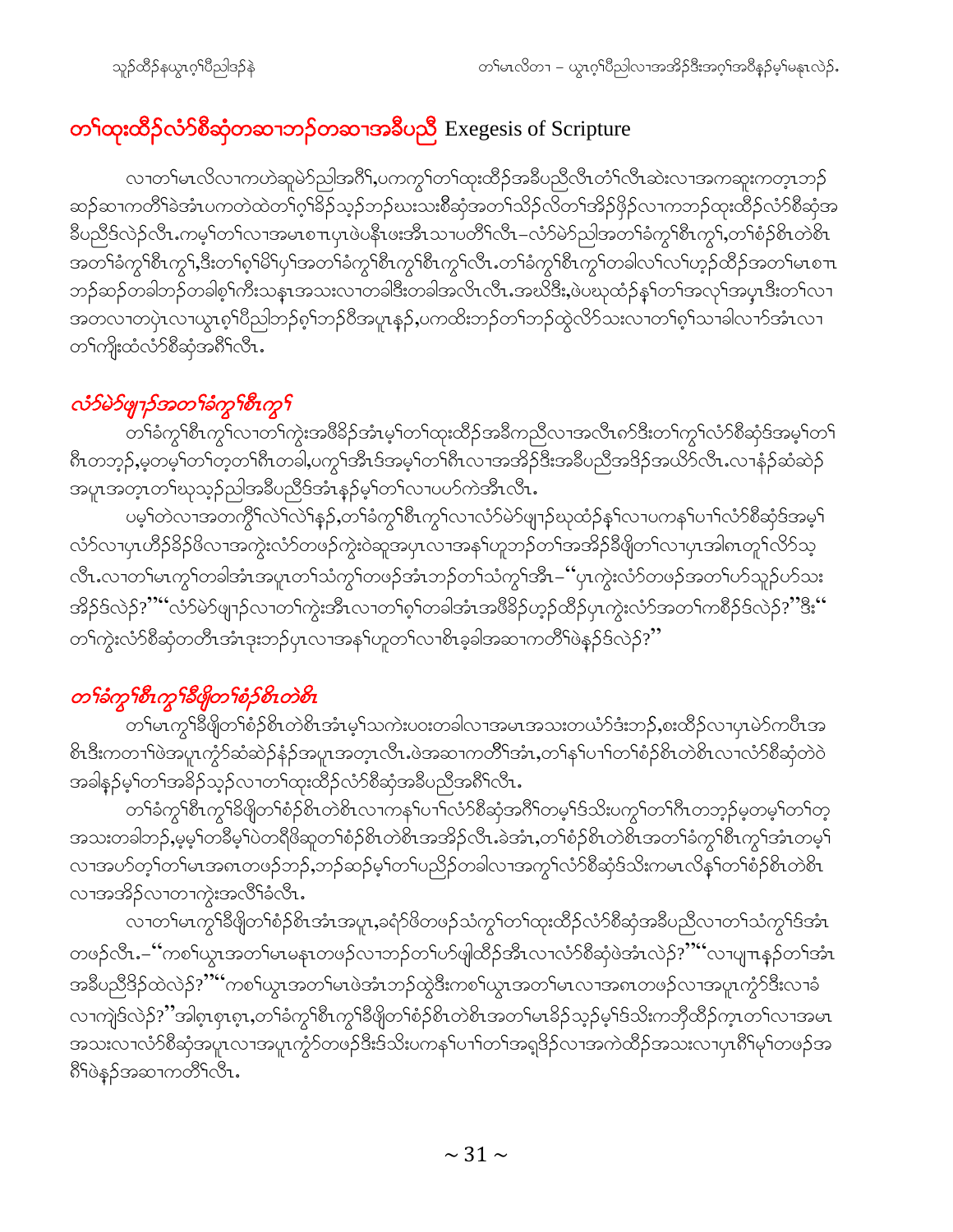## တၫ်ခံကွ႑်စီးကွ႑်လ႑တ႑်စ္န႑်မိ႑်ပု႑်အဇိခို၌

တၫ်အပီးအလိသၢမံၤတမံၤလၢတၫ်အိဉ်ဖှိဉ်ဟံးနှၤ်လၢကထုးထိဉ်လံာ်စီဆုံအခ်ဳပညီနဉ်ပကိးအိၤလၢ'´တၫ်ခံကွ႑် စီၤကွၫ်နီဖျိလၢတၫ်စ့ၫိမိၫပှၫ်အဗီနိဉႛလီၤႉတ႑်ကွ႑်တ႑်စ့႑်မိ႑်ပှ႑်မ့ှၫ်ကျဲတဘိလ႑ပှၤခရံဉ်ဖိတဖဉ်ဟံးန္႑်အယွၤစ့ၫ်ပီညါလ႑ လံာ်စီဆုံအပူၤလီၤႉသနာ်က့တၫ်ခံကွၫ်စီၤကွၫ်လၢတၫ်စ့ၫ်မိ႑်ပှၫ်အဖီခိဉ်အံၤမ့ၫ်တ႑်လၢအဆူဉ်ဒိဉ်မးလၢတ႑်အိဉ်ဖှိဉ်လၢ ညါတဖဉ်ပူၤတချူးလၢတၫ်သုးလီၤအသးဆူတ႑်ခံကွ႑်စီၤကွ႑်ခ်ီဖျိတ႑်စံဉ်စိၤတဲစိၤအဆ႑ကတိႝၤ်လ႑အမ့႑်ခ့ခါခဲအာၤလီၤ. လၢတၫ်စ့ၫိမိၫၒှၫအတၫ်ခံကွၫ်စီၤကွၫ်အပူၤပကကွၫ်လံာ်စီဆုံတမ့ၫ်ဒ်တၫ်ရီၤတဘ္ဉာ်အသိးမ့တမ့ၫ်ပဲတြိတဘ္ဉာ်ဆူ တၫ်စံဉ်စိၤတဲစိၤအသိး,ဘဉ်ဆဉ်ဒ်မဲ၁်ကလၤတဘ့ဉ်,မ့ၢ်ကျဲတဘိလၢပစံးဆၢက္ၤတၫ်သံကွၢ်တဖဉ်,တၫ်အခိဉ်တိတဖဉ်, မ့တမ့်ၫတၫ်စ့ၫ်မိ႑်ပှၫတဖဉ်လၫအရှဒိဉ်လၢပ၈ိႝ,လၫအမ့တမ့ၢိနဉ်ကဲ့တ႑်လၢအရှဒိဉ်လၢလံာ်စီဆှံအပူၤဒဉ်လဲာ်လီၤ.ပသံ ကွ<sup>၎</sup>တ႑်သံကွ<sup>၎ဌ</sup>အံၤ '်လံာ်စီဆုံတဲဘဉ်ဃးပတ႑်သးစဲဒ်လဲဉ်?'''´လံာ်စီဆုံထံဉ်နှၤ်ပတ႑်လိဉ်ဘဉ်လ႑ကျဲဒ်လဲဉ်?'''´အဝဲ တဲဝဲမနုၤဘဉ်ဃးတ႑်ဂ္ဂါမိ႑်ပု႑်လ႑ပပ္ဝလှ႑်ပပ္႑တဖဉ်ဒ်လဲဉ်ိႆတ႑်ဂ္ဂါမိ႑်ပု႑်တဖဉ်အံၤဘဉ်သူဉ်သူဉ်ကဟဲခ်ီဖျိပန္ဂ်ီြကစ႑် အတ႑်လိဉ်တဖဉ်,ဘဉ်သ့ဉ်သ့ဉ်ကဟဲဒီဖျိတ႑်ဆဲးတ႑်လၤလၢအမၤအသးလၢပဒိဉ်ပဃၤာ,မ့တမ့႑်ကဟဲလၢပတ႑်အိဉ် ဖြိ5်ပှၤတဝၢအသိးအကျါလီၤ.မ့မ့<sup>၎</sup>သန5်က့ဒ်လဲဉ်ဂ္ၤဒ်လဲဉ်ဂ္**၊,**ခရံာ်ဖိလၢအသးတိ<sup>8</sup>ဒီးယွၤတဖဉ်အဲဉ်ဒိးသ့ဉ်ညါလံာ်စိဆုံ အတ<sup>ှ</sup>သိဉ်လိဘဉ်ဃးတ<sup>ှ</sup>ဂှါမိ<sup>ုပှ</sup>ါတဖဉ်မှတမှ<sup>ြ</sup>တဉ်သံကွှ<sup></sup>ါတဖဉ်လၢအရှဒိဉ်လၢအ<sup>8ှ</sup>၊လီၤႉဃုာ်ဒီးကျဲသၢဘိအံၤ,ပက ကွၫ်သကိႏယ္လၤဂ့ၫ်ပီညါအတ႑်မၤဆူဉ်ထိဉ်ဒီးအတ႑်တြီပတ႑်ထုးထိဉ်လံာ်အခ်ီပညီလီၤ.

## တ**်**လၫအမၤဆူဉ်ထိဉ်တ**်** Enhancement

အဆိကတၫ်ာတတိၤႇယ္ပၤဂ့်၊ပိညါဘဉ်ဂ့်ၢဘဉ်၀ိန္ဉာ်အိဉ်ဒီးအတၤ်လၢလၢပှဲၤပှဲၤလၢကမၤဆူဉ်ထိဉ်တၤ်ခံကွၤ်စီၤ ကွ<sup>ှ</sup>န္ဒိဖျိတ<sup>ှ</sup>ဂ့်<sup>ရွှ</sup>ြိုပါတီး တ<sup>ှ</sup>မာလိယ္မာဂ့်္ဂါပိညါဘဉ်ဂ့်္ဂါဘဉ်ဝိတဖဉ်ဟုဉ်ပှာတဉ်သံကွှ<sup>င်္ဂ</sup>လၢအဟဲလၢတ်၊ဟဲလီးစπတ ဖဉ်§သိးကသံကွ¶ႇတ¶ဂူ႞မိျပု႑ိလၢအဂ္ဍ႞အ၀ီတဖဉ်လီၤႉ

ယွၤဂ့ၢ်ပိညါဘဉ်ဂ့ၢ်ဘဉ်ဝိဟ်ဖျ်ထိဉ်တၫ်အကဲ့ၤ်အဂ်ီၤလၢအကဲဘျုးလၢတၤ်ခံကွၤ်စီၤကွၤ်တၤ်ဂ့ၤ်မိၤ်ပှၤ်အဂ်ီၤလီၤ အဝဲသ့ဉ်တဖဉ်ဃုဃိထံတ<sup>၎</sup>လၫလံာ်စီဆိုဒီတဘ့ဉ်တဲဝဲဘဉ်ဃးယွπဂ့ၢ်ပီည<sup>ြ</sup>အတ<sup>၎</sup>ဟဲလိၤစ႑ာအဂ္ဂါမိ<sup>၎</sup>ပုၫ်တဖဉ်လီၤႉအဝဲ သ့ဉ်ပာ်ဖိုဉ်ပာ်တံၤလံာ်စိဆုံအဆၢတဖဉ်လၢလံာ်စိဆုံဒိတဘ့ဉ်အပူၤဒီးထံဉ်နှၤ်အတၤ်ဘဉ်ထွဲလံာ်စိဆုံအဆၢတဖဉ်အ ဘၫှဉ်စπဒ်အဘှဉ်ထွဲဒီးတၫ်ဂ့ၢ်ိန်ဉ်တီအသိးလီၤ.ကျဲလၢပကဃုထၢဒီးပာ်ဖှိဉ်လံာ်စိဆုံအဆၢလၢအလီၤဆီလိာ်အသးဒ် အမ့်ၫတ႑်တခါဃိအံၤမၤစ႑ာပုၤလ႑ပကဟးဆဲုးတ႑်ကမဉ်ဒ်အမ့်ၫလံာ်စိဆုံတတိၤအံၤတဲပှၤတ႑်ဂ့ၫ်ခိဉ်တိတခါအံၤဒ်အံၤဒိး အဂၤတဖဉ်စ့<sup>၎</sup>ကီးတဲတ<sup>၎</sup>ဂ္ဂ<sup>၎႙ွ</sup>ဉ်တိတခါဃိအံၤဒ်အံၤလိၤ.ပအဲဉ်ဒိးသ့ဉ်ညါတ႑်လၢအဘဉ်ဃးဒိးကစ႑်ယွၤတမ့ၤ်ထဲလၢ လံာ်စီဆုံတဆၢဇိၤဘဉ်,မ့မ့််ကခီလံာ်စီဆုံအဆၢခဲလၢာ်တဲဘဉ်ဃးဒီးယွၤအဂ္ဂါဒ်လဲဉ်လီၤ.လံာ်စီဆုံအဆၢခဲလၢာ်တဲဘဉ် ဃးပှၤဟိဉ်<sup>႙ွ</sup>ဉ်ဖိအဂ္ဂ<sup>၎ဌ</sup>လဲဉ်?အဝဲသ့ဉ်တဲဘဉ်ဃးတ<sup>၎</sup>အုဉ်က္ၤနိဉ်က္ၤဒ်လဲဉ်?ယွၤဂ့<sup>၎</sup>ပိညါဘဉ်ဂ့ါဘဉ်စိမ့<sup>၎</sup>တ<sup>၎</sup>လု<sup>၎ဌ</sup>ဉ်ပှၤ ဒိဉ်ဖးဒိဉ်နိဖိုုလၫအမၤစ႑ာပုၤဒ်သိႏပကထံဉ်နှၤ်လံာစိဆုံအတၤ်ဟ်သးလၢတၤ်သ့ဉ်တဖဉ်အံၤဒီးတၤ်ဂ့ၤ်မိၤ်ပုၤ်လၢအရှဒိဉ် အါမံၤအဗီ8ိဉ်လီၤ.

### တ<sup>ှ</sup>ကြီတှ Hindrance

လၢတကပၤန္ဉာ်,ယွၤဂ့ါပီညါဘဉ်ဂ့ါဘဉ်၀ီညီနုါတြီဆၢတၢ်ထုးထိဉ်လံာ်အခ်ီပညီခ်ီဖျိမ့ါလၢအတဟ့ဉ်တၢ်သး စၫ<sup>ု</sup>ဆၫဆူလံာ်အတ<sup>ှ</sup>ကွဲးဒီးတၫ်စံဉစိၤတဲစိၤလၢလံာ်စီဆုံအပူၤအဃိလီၤ.မ့<sup>၎</sup>လံႇပုၤမၤလိယ္ဂၤဂ့<sup>၎</sup>ပိညါဘဉ်ဂ့ၫ်ဘဉ်၀ိတဖဉ် မ့်ပုၤလၢအထုးထိဉ်လံာ်စိဆုံအခ်ိပညီစဲဉ်နိၤလၢအကွ်၊လံာ်စိဆုံဒ်တၢ်ကွဲးဒီးတၢ်စံဉ်စိၤတဲစိၤလၢကျဲတဘိမ့တမ့ၢ်တဘိ